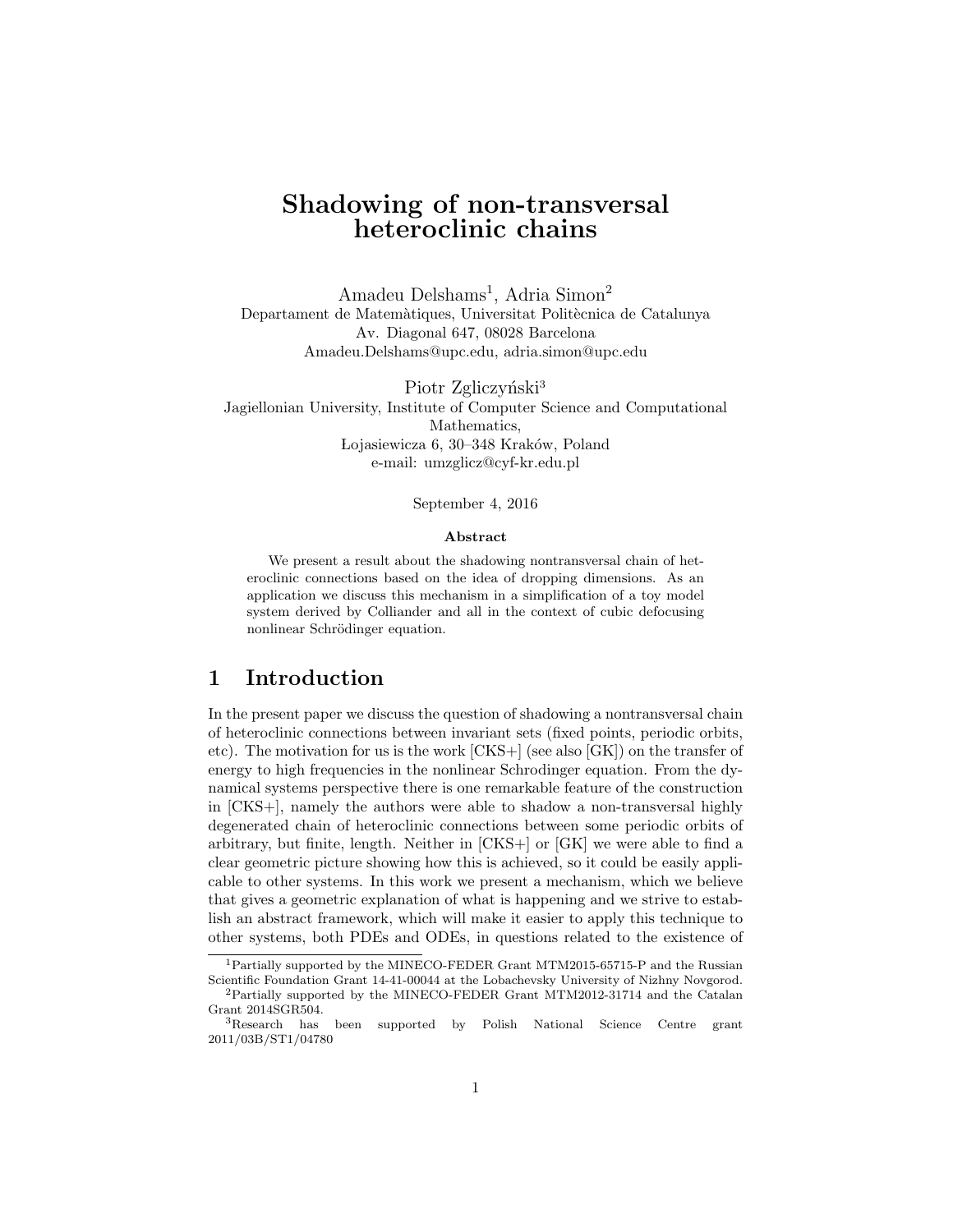diffusing orbits. The term a diffusing orbit relates to the Arnold's diffusion  $[Ar]$ for the perturbation of integrable Hamiltonian systems. Throughout the paper we will often call diffusing orbit an orbit shadowing a chain of heteroclinic connections, and occasionally the existence of such an orbit will be referred to as the diffusion.

In our picture we think of evolving a disk of dimension  $k$  along a heteroclinic transitions chain and when a given transition is not transversal, then we 'drop' one or more dimensions of our disk, i.e., we select a subdisk of lower dimension "parallel to expanding directions in the future". After at most  $k$  transitions, our disk is a single point and we cannot continue further. We will refer to this phenomenon as the dropping dimensions mechanism. While thinking about disks has some geometric appeal, we consider instead in our construction a thickened disk called h-set in the terminology of [ZGi] and our approach is purely topological (just as the one presented in [CKS+]).

The main technical tool used in our work is the notion of covering relations as introduced in [ZGi], which differs from the notion used under the same name in [CKS+]. The ideas about the dropping exit dimensions implicitly appear also in works [BM+, WBS], which also used the covering relations from [ZGi].

In the present work we present an abstract topological theorem about shadowing chains of covering relations with dropping dimensions, and we show how such chains of coverings can be obtained in the presence of chains of heteroclinic connections in simple examples, like a linear model, a triangular system and a more simplified Toy Model that the one in [CKS+]. We intend to treat more complicated examples, in particular NLS from [CKS+, GK] in subsequent papers.

The content of this paper can be described as follows. In Section 2 we describe the model problem with a non-transversal heteroclinic chain and state our conjecture about the possibility of shadowing arbitrarily close such chain. We also introduce an example formed by a triangular system, where the existence of the diffusion is quite obvious. In Section 3 we explain the basic geometric idea of our dropping dimensions mechanism. In Section 4 we recall from [ZGi] the notions of h-sets and the covering relation. In Section 5 we prove the main topological result on shadowing of chains of covering relations with dropping dimensions. Using the new mechanism, in the next two sections we rigorously analyze two simple models, a linear model in Section 6 and a simplified Toy Model in Section 7.

#### 1.1 Notation

By  $\mathbb{N}, \mathbb{Z}, \mathbb{Q}, \mathbb{R}, \mathbb{C}$  we denote the set of natural, integer, rational, real and complex numbers, respectively. We assume that  $0 \in \mathbb{N}$ .  $\mathbb{Z}_-$  and  $\mathbb{Z}_+$  are nonpositive and nonnegative integers, respectively. By  $S^1$  we will denote the unit circle on the complex plane.

In  $\mathbb{R}^n$  by  $e_i$  for  $i = 1, ..., n$  we will denote the *i*-th vector from the canonical basis in  $\mathbb{R}^n$ , i.e. the j-th coordinate of  $e_i$  is equal to 1, when  $j = i$  and 0 otherwise.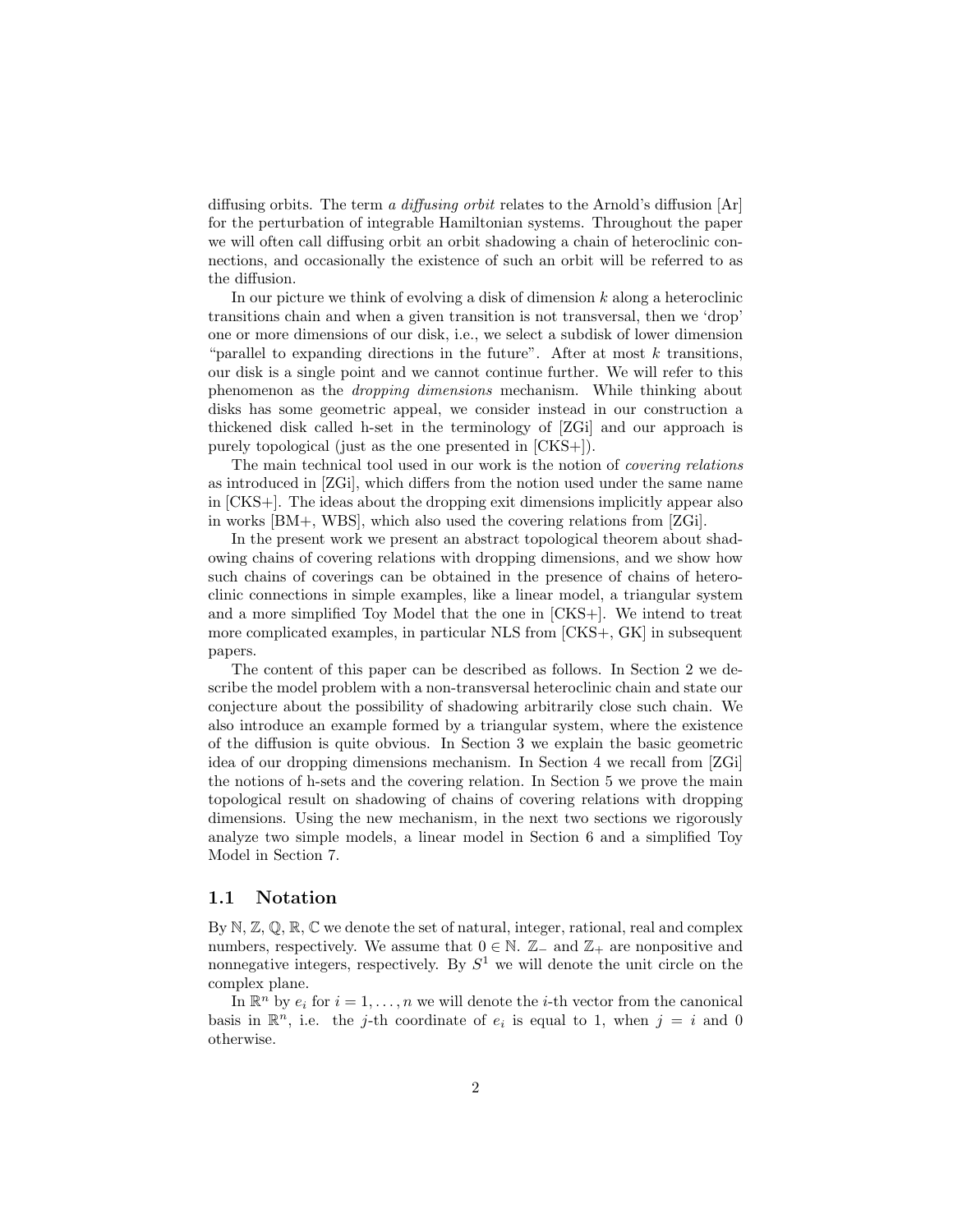For  $\mathbb{R}^n$  we will denote the norm of x by  $||x||$  and when in some context the formula for the norm is not specified, then it means that any norm can be used. Let  $x_0 \in \mathbb{R}^s$ , then  $B_s(x_0, r) = \{z \in \mathbb{R}^s \mid ||x_0 - z|| < r\}$  and  $B_s = B_s(0, 1)$ .

Sometimes, if V is a vector space with a norm, then  $B_V(a, r)$  will denote an open ball in  $V$  centered at  $a$  with radius  $r$ .

For  $z \in \mathbb{R}^u \times \mathbb{R}^s$  we will call usually the first coordinate, x, and the second one y. Hence  $z = (x, y)$ , where  $x \in \mathbb{R}^u$  and  $y \in \mathbb{R}^s$ . We will use the projection maps  $\pi_x(z) = x(z) = x$  and  $\pi_y(z) = y(z) = y$ . For functions  $f: \mathbb{R}^u \times \mathbb{R}^s \to \mathbb{R}^u \times \mathbb{R}^s$ we will use the shortcuts  $f_x = \pi_x f$  and  $f_y = \pi_y f$ .

Let  $z \in \mathbb{R}^n$  and  $U \subset \mathbb{R}^n$  be a compact set and  $f: U \to \mathbb{R}^n$  be continuous map, such that  $z \notin f(\partial U)$ . Then the local Brouwer degree [S] of f on U at z is defined and will be denoted by  $deg(f, U, z)$ , see for example Appendix [ZGi] and references given there for the properties  $deg(f, U, z)$ .

If V, W are two vector spaces, then by  $\text{Lin}(V, W)$  we will denote the set of all linear maps from V to W. When  $V = \mathbb{R}^k$  and  $W = \mathbb{R}^m$ , we will identify  $\text{Lin}(\mathbb{R}^k, \mathbb{R}^m)$  with the set of matrices with m columns and k rows, denoted by  $\mathbb{R}^{k \times m}$ .

If  $x \in \mathbb{R}$ , then  $\text{int}(x)$  is the integer part of x, i.e., the largest integer not greater than x.

# 2 Non-transverse diffusion, the statement of the problem, some examples

In this section we would like to state the geometric assumptions under which we expect to construct the orbits shadowing a non-transversal heteroclinic chain. Our approach is motivated by the work  $[CKS+]$  on the nonlinear Schrödinger equation.

The main problem in [CKS+] consists on finding an orbit which visits the neighborhoods of N invariant 1-dimensional objects in a N-dimensional complex system. Each object is connected with the previous and the following one with heteroclinic connections, so the authors look for a solution that concatenates these connections. This kind of scheme seems similar to Arnold diffusion[Ar], but we plan to explain that it is another kind of phenomenon since we do not have a transverse intersection between the invariant manifolds. In addition, the proposed mechanism could be applied to integrable systems in contrast to Arnold diffusion, which is a phenomenon that only takes place in non integrable systems.

#### 2.1 Transverse versus Non-Transverse

In this subsection we will explain the difference between the transverse and the non-transverse situation. The hint about the idea of dropping dimensions will be given.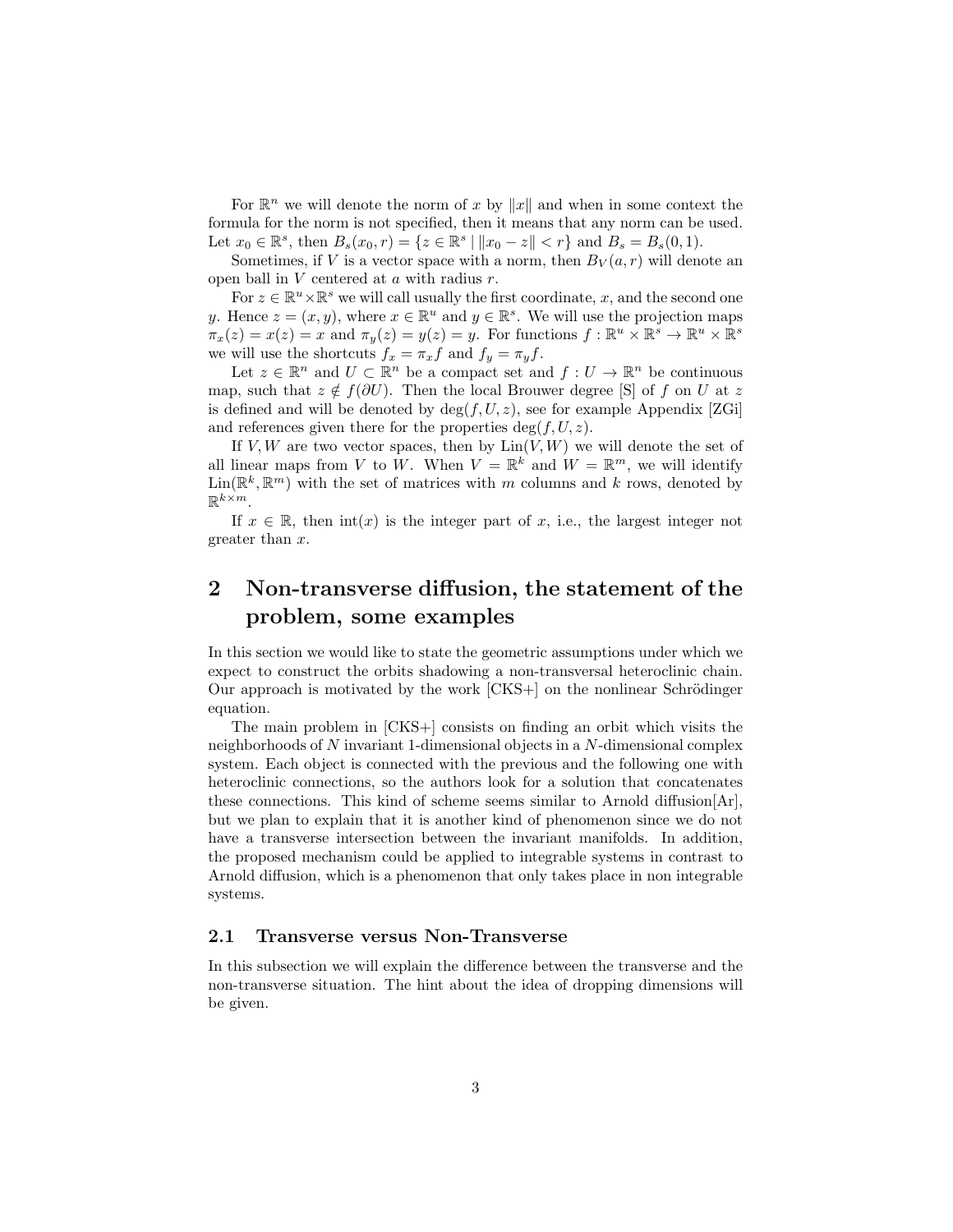To do so, we are going to consider a two dimensional map with four fixed points, located at the points:

$$
p_0 = (0,0)
$$
  $p_1 = (1,0)$   $p_2 = (1,1)$   $p_3 = (2,1)$ .

We are going to assume also that each point,  $p_i$ , has a one dimensional stable manifold,  $\mathcal{T}^s(p_i)$ , and a one dimensional unstable manifold,  $\mathcal{T}^u(p_i)$  both tangent to some linear subspaces. That is

- $\mathcal{T}^s(p_0)$  is tangent to the subspace generated by  $\vec{e}_2$  at  $p_0$  and  $\mathcal{T}^u(p_0)$  is tangent to the subspace generated by  $\vec{e}_1$  at  $p_0$ .
- $\mathcal{T}^s(p_1)$  is tangent to the subspace generated by  $\vec{e}_1$  at  $p_1$  and  $\mathcal{T}^u(p_1)$  is tangent to the subspace generated by  $\vec{e}_2$  at  $p_1$ .
- $\mathcal{T}^s(p_2)$  is tangent to the subspace generated by  $\vec{e}_2$  at  $p_2$  and  $\mathcal{T}^u(p_2)$  is tangent to the subspace generated by  $\vec{e}_1$  at  $p_2$ .
- $\mathcal{T}^s(p_3)$  is tangent to the subspace generated by  $\vec{e}_1$  at  $p_3$  and  $\mathcal{T}^u(p_3)$  is tangent to the subspace generated by  $\vec{e}_2$  at  $p_3$ .

Now we are going to consider two different scenarios. The first one consists on assuming that the unstable manifold of a point  $p_i$  intersects transversally with the stable manifold of the following point  $p_{i+1}$ , that is:

$$
\mathcal{T}^u(p_i) \cap \mathcal{T}^s(p_{i+1}) \neq \emptyset
$$
  

$$
\forall q \in \mathcal{T}^u(p_i) \cap \mathcal{T}^s(p_{i+1}) \Rightarrow T_q \mathcal{T}^u(p_i) + T_q \mathcal{T}^s(p_{i+1}) = \mathbb{R}^2.
$$

The second will be given by a non-transverse intersection of the manifolds and, since we are dealing with a low dimensional system, that will mean that those manifolds coincide in a branch:

$$
\mathcal{T}^{u}(p_i) \cap \mathcal{T}^{s}(p_{i+1}) \neq \emptyset
$$
  
\n
$$
\forall q \in \mathcal{T}^{u}(p_i) \cap \mathcal{T}^{s}(p_{i+1}) \Rightarrow T_q \mathcal{T}^{u}(p_i) + T_q \mathcal{T}^{s}(p_{i+1}) = \mathbb{R}.
$$

The schematic situation is the following (unstable manifolds are in red and stable manifolds are in blue):



We wonder if it is possible to connect  $p_0$  with  $p_3$  through the map, in both situations. To do so, we consider a ball containing the first fixed point  $p_0$ :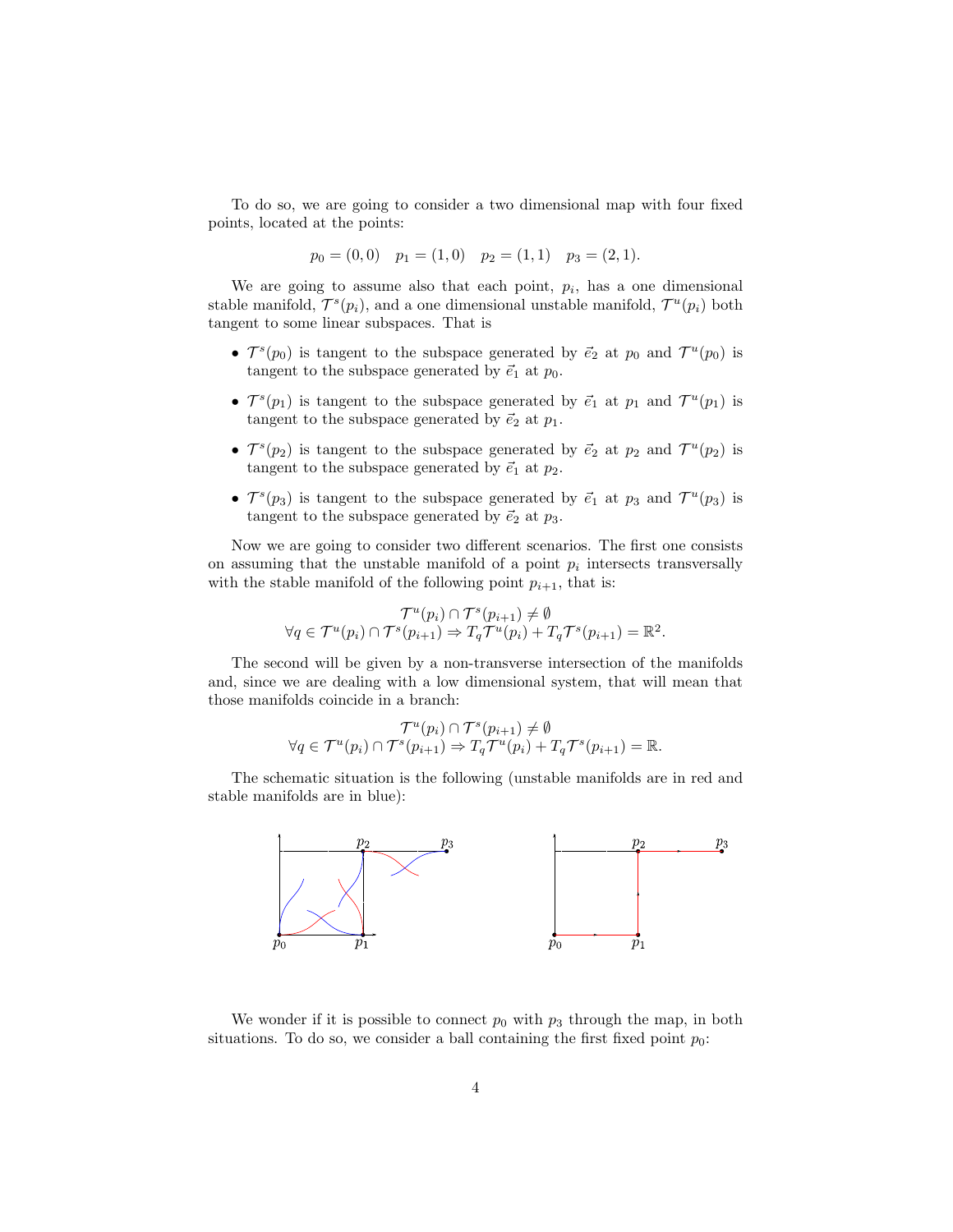

If we compute iterates of the ball through the maps we can expect that it is expanded in the unstable direction and contracted in the stable direction:



Notice that in both cases the domain intersects the stable manifold of the following fixed point,  $p_1$ . So, in the transverse case the domain contains a heteroclinic point. In the non-transverse situation this is obvious because the manifolds are coincident. We can now restrict our domain precisely around that intersection point for the transverse case and at some place in the right-hand side of the fixed point  $p_0$  for the non-transverse case.



If we compute forward iterates of the restricted domain we are going to approach the fixed point  $p_2$  since, in both cases, our domains contain heteroclinic points. The domains will not only approach  $p_1$  but also, after some iterates, will spread to the unstable manifold of  $p_1$ :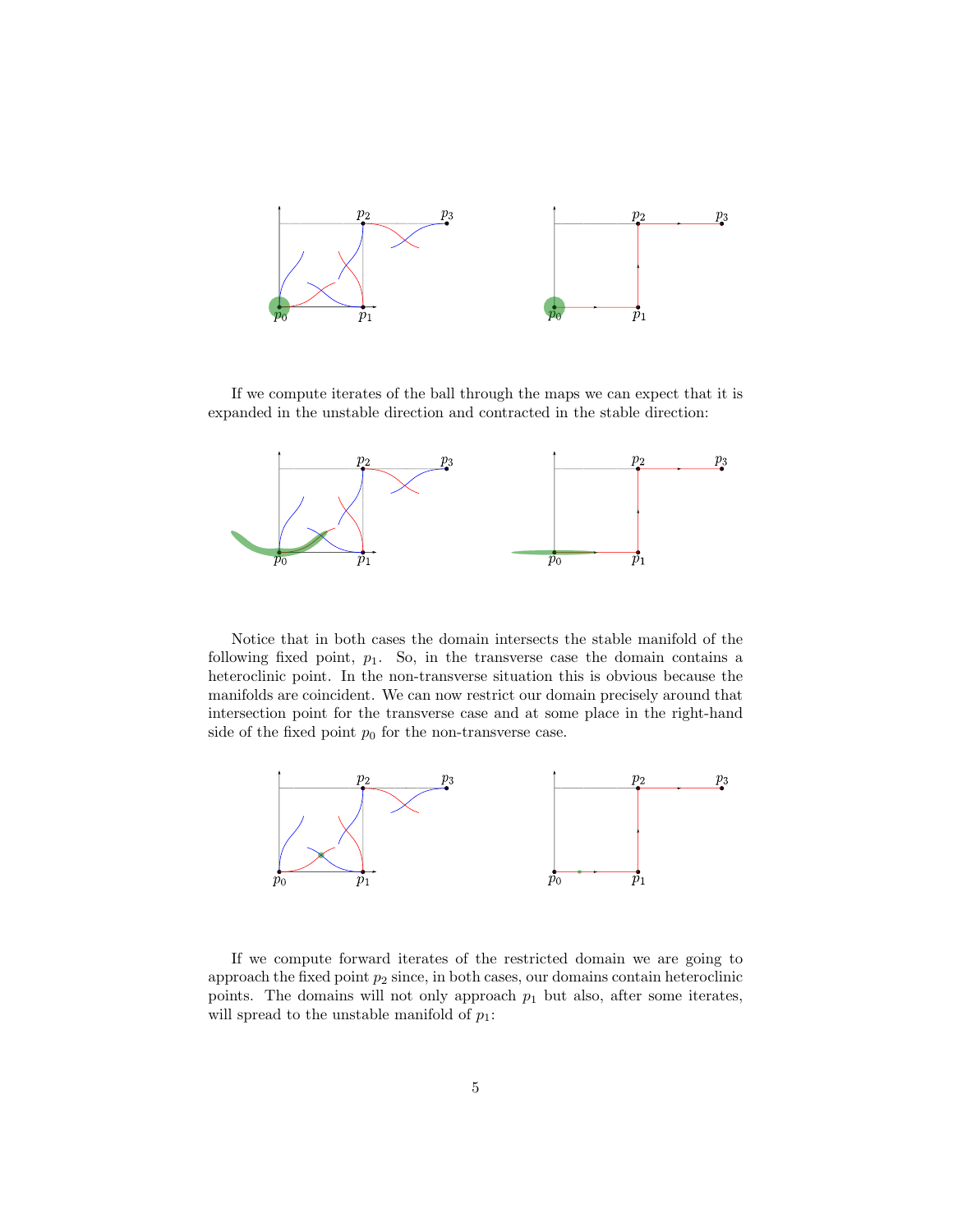

Here we find the first big difference between the transverse and the nontransverse case. In the transverse case, since everything tends to the unstable manifold of  $p_1$ , it is clear that our domain will intersect the stable manifold of  $p_2$ . In the non-transverse situation, our domain will never cross the stable manifold of  $p_2$  since it corresponds to an invariant curve. Then, we restrict our domain in the intersection for the transverse case and in the upper part of  $p_1$ since we want to reach  $p_3$ :



Using, in the transverse case, the same argument as before, since our domain contains a heteroclinic point in the transverse situation, forward iterates will spread our domain on the unstable manifold of  $p_2$ . For the non transverse case we will reach the proximity of  $p_2$  after some iterates, but our domain will be trapped and could not visit the following fixed point,  $p_3$ :



In the transverse case, we could continue and see that the domain will visit  $p_3$ .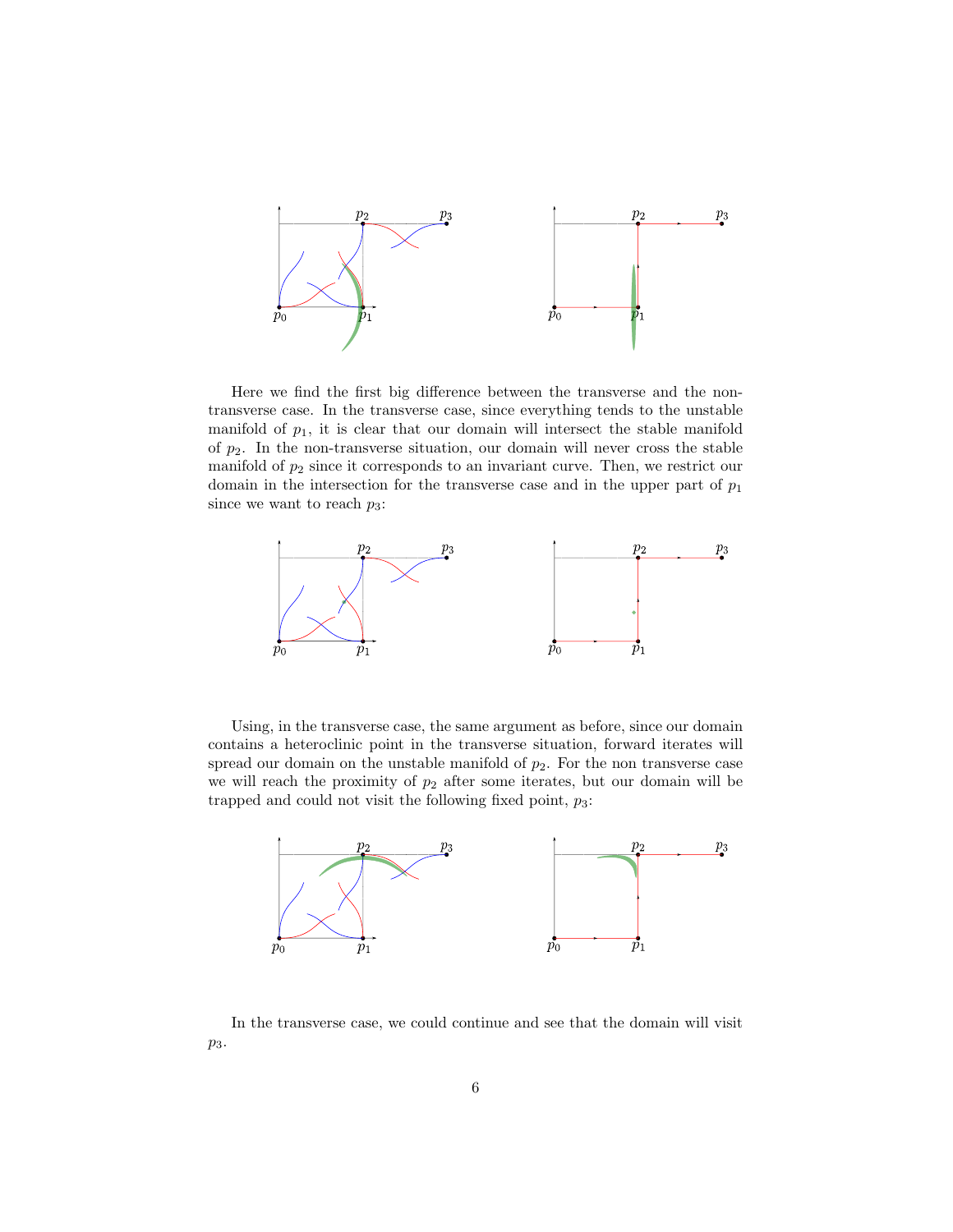After this schematic approach, we can see that, on the one hand, in the transverse situation there are no geometric obstructions in shadowing the heteroclinic chain. On the other hand, in the non-transverse case, we can see that, in general, we cannot visit as many invariant objects as we want. So, now, we wonder why the authors of  $[CKS+]$  can connect  $N$  periodic orbits in the Toy Model System. The main reason is the large dimension of the system and the fact that each connection takes place in a direction that has not been used in the past.

Notice that, if in the non-transverse example the last fixed point  $p_3$  is located in a new dimension (that means that the system is three dimensional) we could continue with the argument and visit  $p_3$ .

In the next subsection we are going to generate examples for which it is clear that one can shadow a non-transverse heteroclinic chain.

## 2.2 Examples with diffusion in a non-transverse situation - the triangular system

In this subsection we present a simple system, the triangular system, which is an ODE defined by a polynomial of degree two.

The triangular system is

$$
\dot{x} = F(x)
$$

with

$$
\begin{cases}\nF_1(x) = \lambda_1 x_1 - \lambda_1 x_1^2 \\
F_i(x) = (\lambda_i - \mu_i)x_i - \lambda_i x_i^2 + \mu_i x_i x_{i-1} \quad \text{for } 1 < i \le n\n\end{cases}
$$
\n(1)

with  $\lambda_i > 0$  for  $1 \leq i \leq n$  and  $\mu_i \in \mathbb{R}$  for  $1 < i < n$ .

Note that this is a triangular system and we can integrate each equation, since

$$
\dot{x}_i = f_i(t)x_i + \beta x_i^2 \Rightarrow x_i(t) = \frac{e^{\int_0^t f_i(s)ds}}{\frac{1}{x_i(0)} - \beta_i \int_0^t e^{\int_0^s f_i(r)dr} ds},
$$

with  $f_i(t) = \lambda_i - \mu_i + \mu_i x_{i-1}(t)$  and  $\beta_i = -\lambda_i$ .

We can check now the linear behavior around the equilibrium points computing the derivative of the vector field:

$$
DF(p_0) = \begin{pmatrix} \lambda_1 & & & & \\ & \lambda_2 - \mu_2 & & & \\ & & \ddots & & \\ & & & \lambda_i - \mu_i & \\ & & & & \ddots \\ & & & & & \lambda_n - \mu_n \end{pmatrix}
$$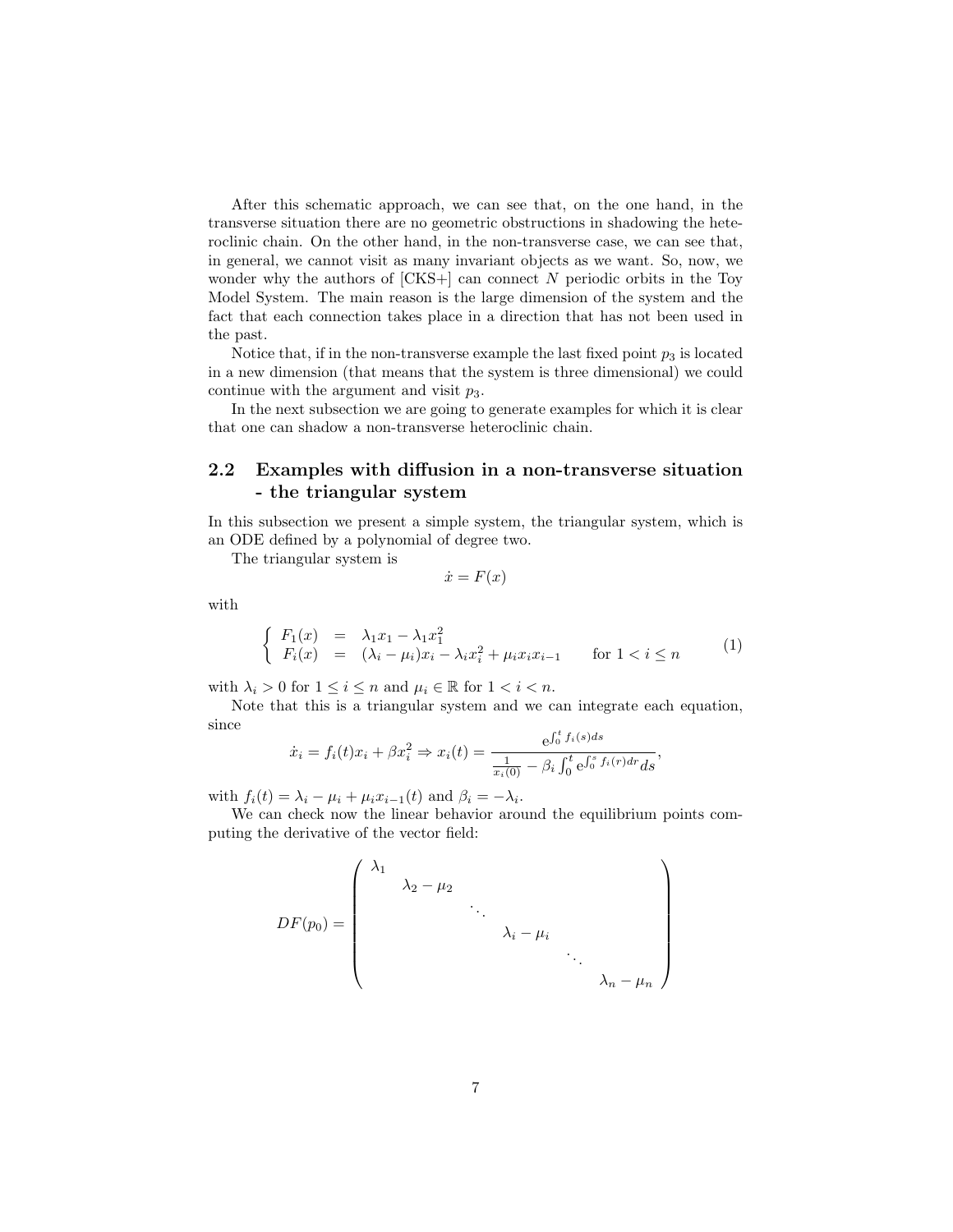$$
DF(p_i) = \begin{pmatrix} -\lambda_1 & & & & & & & \\ \mu_2 & -\lambda_i & & & & & & \\ & \ddots & \ddots & \ddots & & & & \\ & & \mu_i & -\lambda_i & & & & \\ & & & \lambda_{i+1} & & & & \\ & & & & \lambda_{i+2} - \mu_{i+2} & & \\ & & & & & \ddots & \\ & & & & & & \lambda_n - \mu_n \end{pmatrix}
$$

so we have different possibilities of choosing the parameters.

- If  $\mu_i > \lambda_i$  for all  $i = 1 \dots N$ , each point,  $p_j$ , has only one unstable direction defined by  $\vec{e}_{j+1}$ , while the rest of the directions are stable.
- If  $\mu_i = \lambda_i$  for all  $i = 1...N$ , each point,  $p_j$ , has only one unstable direction, defined by  $\vec{e}_{j+1}$ . All the "past" directions, defined by  $\{\vec{e}_1, \ldots, \vec{e}_j\}$ are stable while all the "future" directions, defined by  $\{\vec{e}_{j+2}, \ldots, \vec{e}_n\}$ , are linearly neutral.
- If  $\mu_i < \lambda_i$  for all  $i = 1...N$ , at each point,  $p_j$ , all the "past" directions, defined by  $\{\vec{e}_1, \ldots, \vec{e}_j\}$ , are stable while all the "future" directions, defined by  $\{\vec{e}_{j+2}, \ldots, \vec{e}_n\}$ , are linearly unstable.

Let us show the numerical integration of the system for these three possibilities. For the sake of concreteness we are going to assume  $\lambda = \lambda_i$  and  $\mu = \mu_i$  for all  $i = 1, \ldots, n$  in a four dimensional system. In the three cases, we are going to take the same initial condition:

$$
x_1(0) = x_2(0) = x_3(0) = x_4(0) = \frac{1}{10}.
$$



Figure 1: Solution of system (1) for  $\lambda = 1$  and  $\mu = 2$ .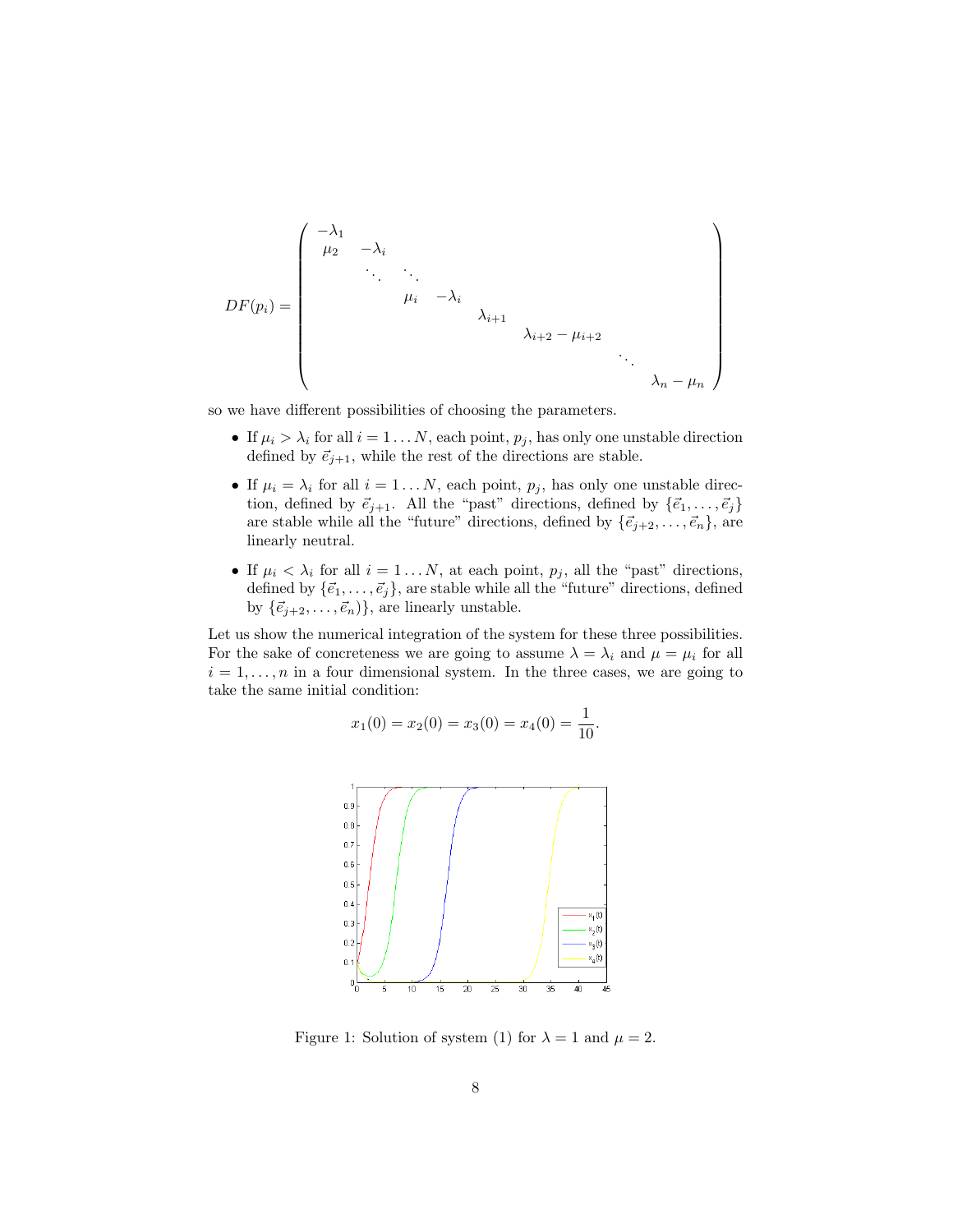

Figure 2: Solution of system (1) for  $\lambda = 1$  and  $\mu = 1$ .



Figure 3: Solution of system (1) for  $\lambda = 2$  and  $\mu = 1$ .

We can see that in the three cases we achieved our goal: to visit  $p_4$  =  $(1, 1, 1, 1)$  starting close to  $p_0 = (0, 0, 0, 0)$ . However it is clear that we only visit all the intermediate points  $p_1 = (1, 0, 0, 0), p_2 = (1, 1, 0, 0)$  and  $p_3 = (1, 1, 1, 0)$ in the first situation, when  $\mu > \lambda$ . In this case, all the directions are stable in each point, and are only activated at its turn. In the other cases, all the future directions are unstable at each point so they are activated at the very beginning although the characteristic exponent,  $\lambda - \mu$ , is lower than the one in the heteroclinic,  $\lambda$ , in the considered cases. So, if we want to visit all the intermediate points in the two last situations, we have to decrease the initial condition for the future directions. Indeed, if we take:

$$
x_1(0) = \frac{1}{10}
$$
,  $x_2(0) = x_3(0) = x_4(0) = \frac{1}{100}$ ,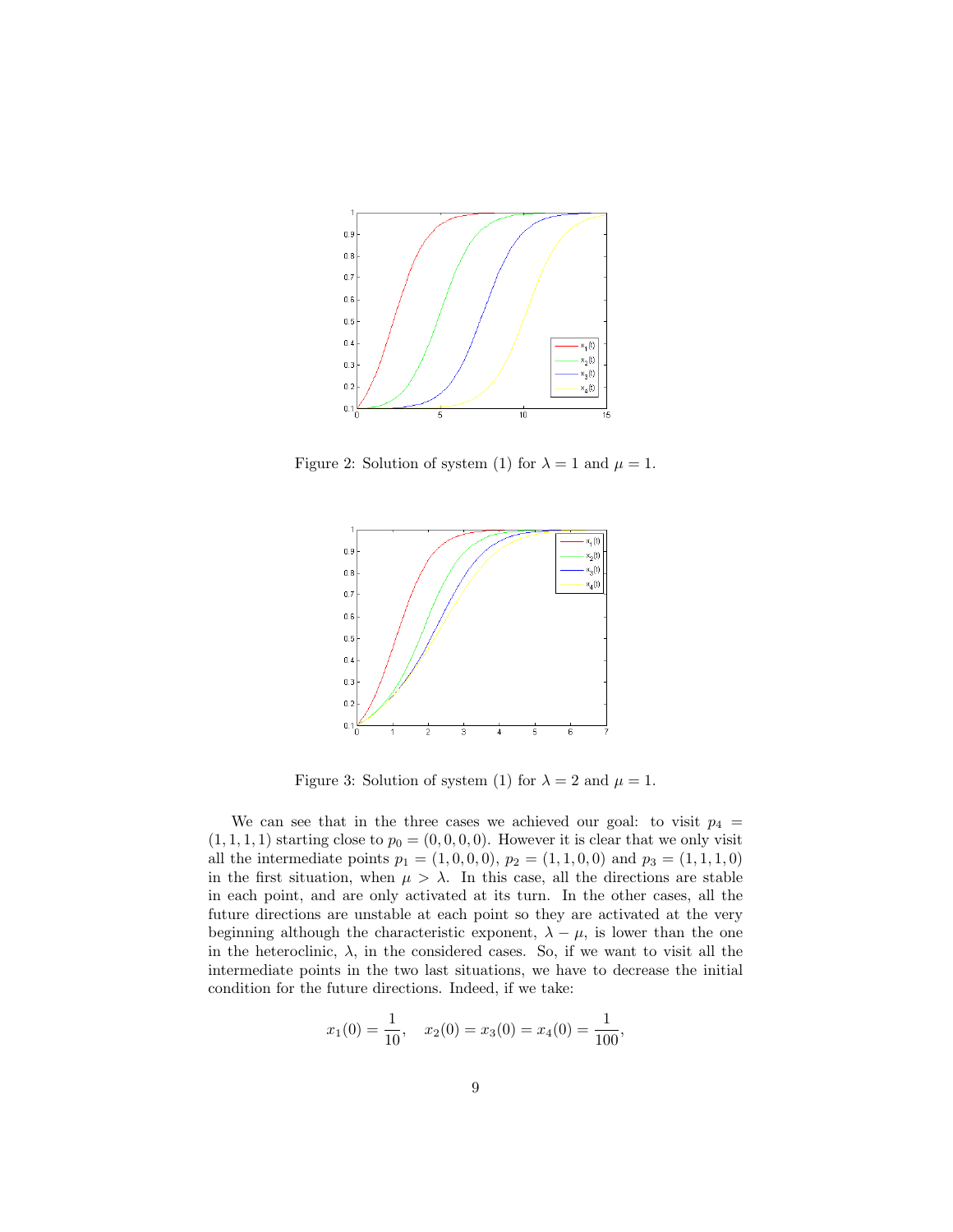in the case when  $\mu = \lambda = 1$ , we obtain:



Figure 4: Solution of system (1) for  $\lambda = 1$  and  $\mu = 1$ .

Notice that it is enough to distinguish only the first component. The weak coupling activates the component in order, since the first equation that notices the growth of  $x_1$  is the one for  $x_2$ .

For the third case, when  $\lambda > \mu$ , we recall that all the future coordinates are unstable in  $p_0$  and the linear part almost dominates in front of the coupling that would have made increase the coordinates in order. So, considering the following decreasing sequence of initial condition:

$$
x_1(0) = 10^{-1}
$$
,  $x_2(0) = 10^{-2}$   $x_3(0) = 10^{-3}$   $x_4(0) = 10^{-4}$ ,

we obtain:



Figure 5: Solution of system (1) for  $\lambda = 2$  and  $\mu = 1$ .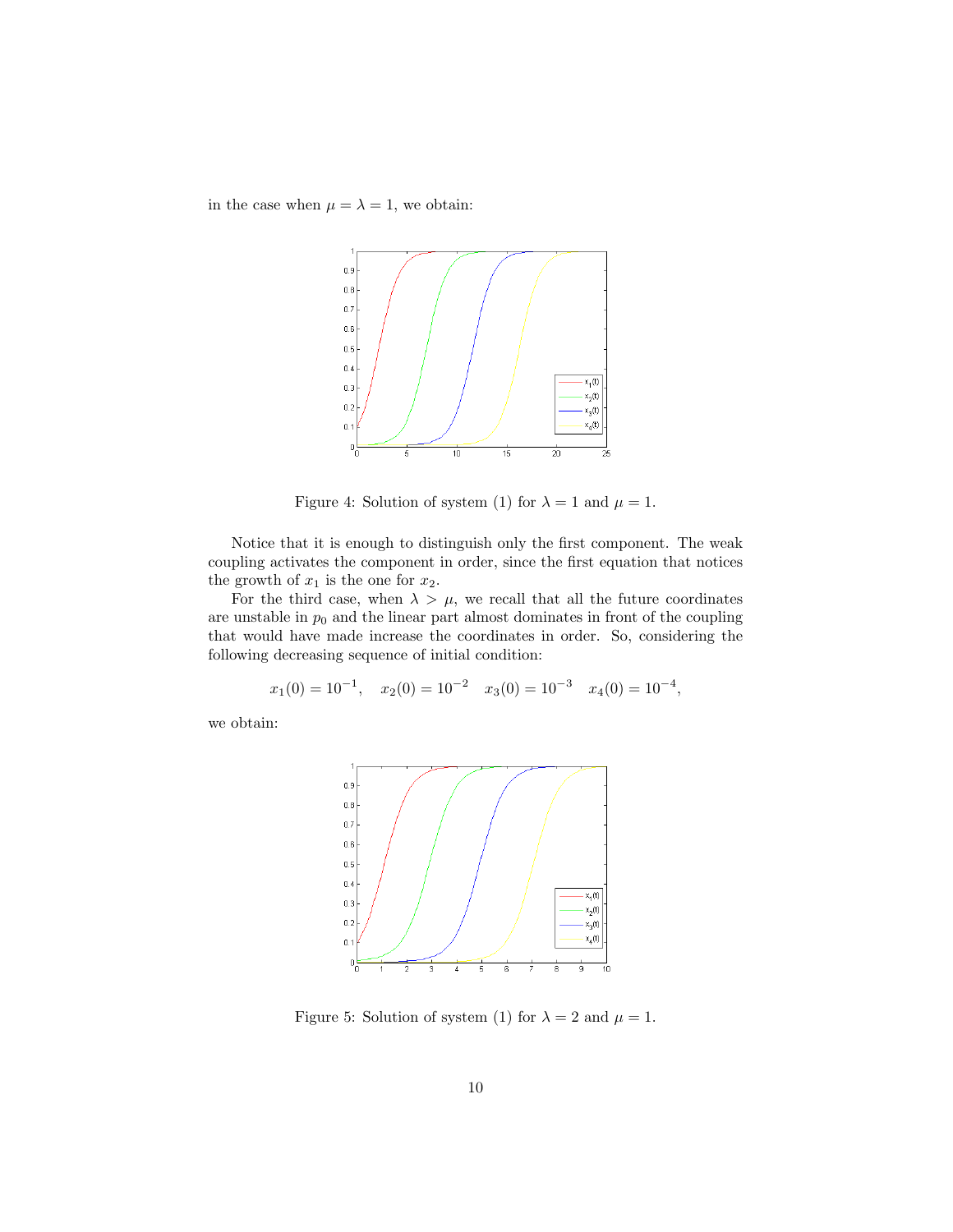Although there are numerical evidences that the system behaves in the desired way, we could expect that just looking at the equations. It is clear that

$$
\lim_{t \to \infty} x_1(t) = 1.
$$

By induction, assuming

$$
l_{i-1} = \lim_{t \to \infty} x_{i-1}(t)
$$

and looking for equilibria of  $x_i(t)$  for  $t \to \infty$ , it has to satisfy

$$
\lim_{t \to \infty} \dot{x}_i(t) = 0,
$$

i.e.

$$
0 = \lambda_i l_i (1 - l_i) - \mu_i l_i (1 - l_{i-1}).
$$

So, we get  $l_i = 0$  or  $l_i = 1$  but since  $\dot{x}_i(t) > 0$  for t large enough we can conclude  $l_i = 1$ . This reasoning with some effort can be turned into the rigorous proof.

The main conclusion of this part is that we have obtained an easy example for which we can ensure the transition chain even if the intersection between the invariant manifolds is not transverse, regarding the high dimension and the disposition of the equilibrium points and the heteroclinic connections: each one in a new direction not used before. In addition the system is integrable by quadratures which goes against the notion of Arnold's diffusion. However, we have detected the reason why the connection could be possible. The geometric mechanism relies on the fact that we are dealing with a high dimensional system and that each new connection is defined by a direction that has not been used before.

#### 2.3 The Model example

We are now in condition to present a conjecture, which probably can be proved by our method under some additional assumptions.

Let  $n_i > 0$  for  $i = 1, ..., L$  and let  $n_1 + n_2 + \cdots + n_L = n, d_i = n_1 + \cdots + n_i$ . For  $i = 1, \ldots, L$  the subspaces  $V_i$  which are spanned by  $\{e_{k_{i-1}+j}\}_{j=1,\ldots,n_i}$ . In this notation  $\mathbb{R}^n = \bigoplus_{i=1}^L V_i$ .

We will use the following notation: for  $l \in \mathbb{N}$ ,  $0^l$ ,  $1^l$  will denote the sequences of length  $l$  consisting of  $l$  0's or  $l$  1's, respectively.

Assume that we have a diffeomorphism on  $f : \mathbb{R}^n \times \mathbb{R}^{w_u} \times \mathbb{R}^{w_s} \to \mathbb{R}^n \times$  $\mathbb{R}^{w_u} \times \mathbb{R}^{w_s}$ ,  $w = w_u + w_s$  with the following properties: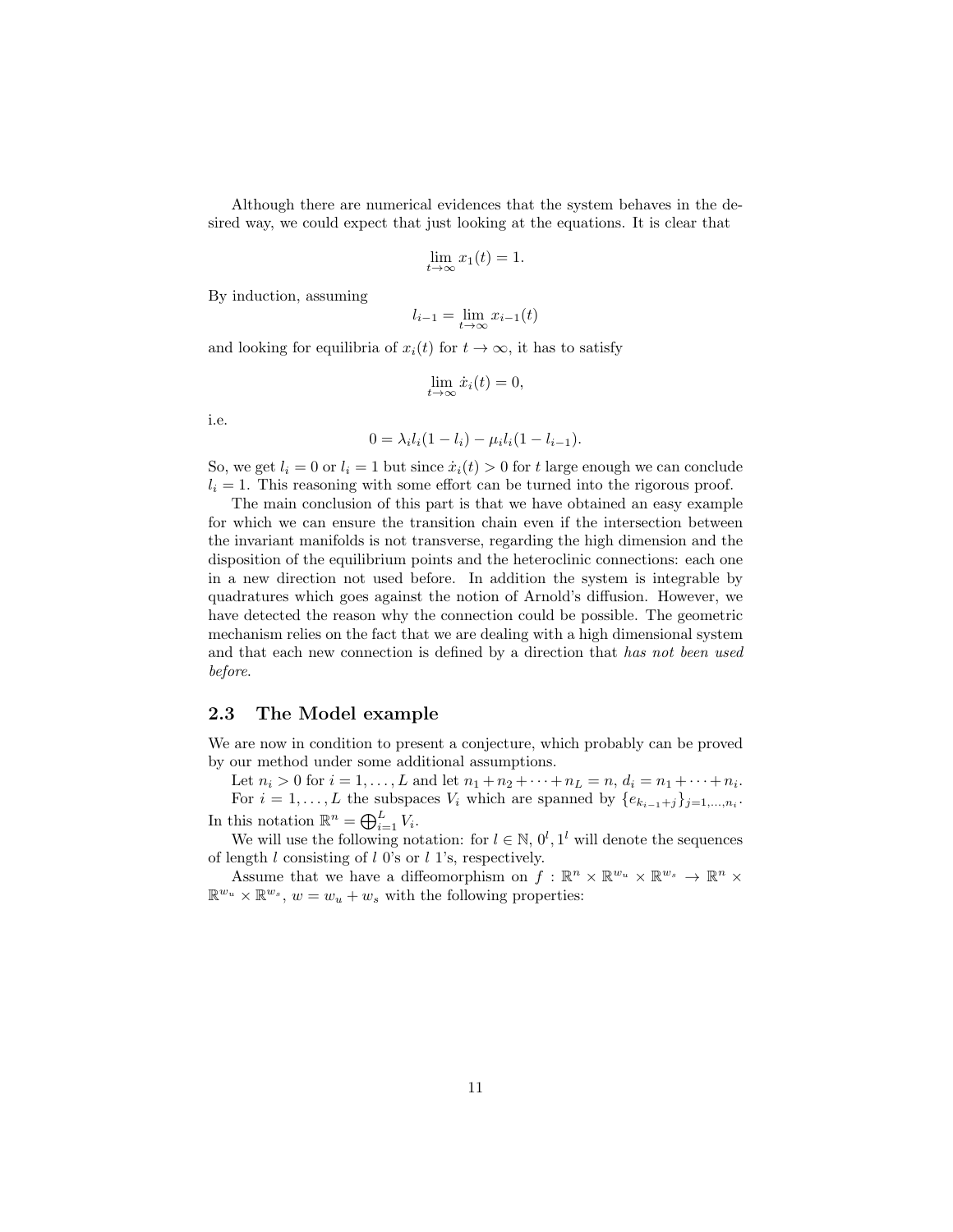• there exists a sequence of fixed points

$$
p_1 = (0^n, 0^w),
$$
  
\n
$$
p_2 = (1, 0^{n_1 - 1}, 0, \dots, 0^w),
$$
  
\n
$$
p_3 = (1, 0^{n_1 - 1}, 0^{n_2 - 1}, 0 \dots, 0^w),
$$
  
\n
$$
\vdots
$$
  
\n
$$
p_k = (1, 0^{n_1 - 1}, 1, 0^{n_2 - 1}, \dots, 1, 0^{n_k - 1}, 0^{n_k + \dots + n_L}, 0^w),
$$
  
\n
$$
\vdots
$$
  
\n
$$
p_{L+1} = (1, 0^{n_1 - 1}, 1, 0^{n_2 - 1}, \dots, 1, 0^{n_L - 1}, 0^w)
$$

• for any  $i = 1, ..., L$ , the interval connecting  $p_i$  and  $p_{i+1}$  denoted by  $C_i$ 

$$
C_i = \{ z = (1, 0^{n_1 - 1}, 1, 0^{n_2 - 1}, \dots, 1, 0^{n_{i-1} - 1}, t, 0^{-1 + n_i + \dots + n_L}, 0^w), \quad t \in [0, 1] \}
$$

is invariant under f and for any  $z \in C_i$ 

$$
\lim_{k \to \infty} f^k(z) = p_i, \quad \lim_{k \to -\infty} f^k(z) = p_{i-1}
$$
 (2)

• at  $p_i$  the coordinate directions in  $V_i$  are exit directions and are 'dominating' for the scattering when passing by  $p_i$ . This statement is vague, because the scenario we are going to present most likely can be realized under various sets of assumptions.

Only the first  $n$ -directions really count, the others will be treated as the entry directions (in the sense of covering relations, see Section 4).

Our conjecture is

**Conjecture 1** Under the above assumptions for any  $\epsilon > 0$  there exists a point  $z_1$  and a sequence of integers  $k_1 < k_2 < \cdots < k_L$ , such that

$$
||z_1 - p_1|| < \epsilon,
$$
  

$$
||f^{k_i}(z_1) - p_{i+1}|| < \epsilon, \quad i = 1, ..., L
$$

Our idea of the proof of this conjecture requires a construction of covering relations (see (23), and then Conjecture 1 follows directly from Theorem 8.

We will show how a construction of suitable h-sets and coverings can be done for a linear model in Section 6 and for the simplified version of the toy model from [CKS+] in Section 7.

## 3 The geometric idea of dropping dimensions

In this section we will explain our idea of dropping dimensions along a nontransversal heteroclinic chain.

Let us start with a simplified version of the example from Section 2.3. Let  $f: \mathbb{R}^n \to \mathbb{R}^n$  be a diffeomorphism with the following properties: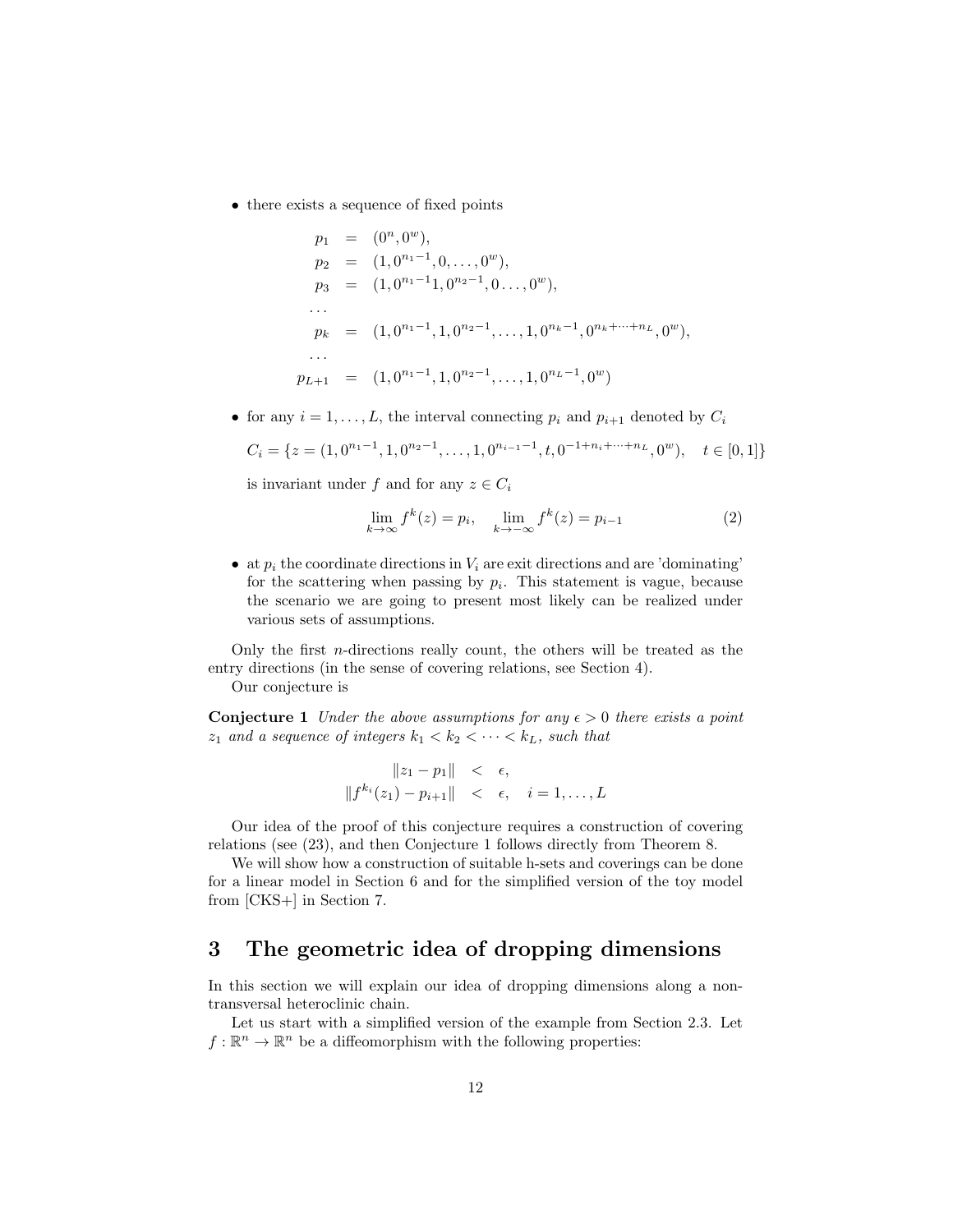- 1. The points  $p_i = (1, \dots, 1, 0, \dots, 0)$  are fixed under f for  $i = 0 \dots n$ .
- 2. The segments  $C_i$  that connect the points  $p_{i-1}$  and  $p_i$ ,

$$
C_i = \{ (1, \stackrel{i-1}{\ldots}, 1, t, 0, \stackrel{n-i}{\ldots}, 0), 0 \le t \le 1 \}
$$

for  $1 \leq i \leq n$  are invariant under f and, for all  $x \in C_i$ :

$$
\lim_{k \to \infty} f^k(x) = p_i \qquad \lim_{k \to -\infty} f^k(x) = p_{i-1}.
$$

3. At each point  $p_i$  the *i*-th direction is stable and the  $(i + 1)$ -th is unstable. This means:

$$
Df(p_i)e_i = \mu_i e_i, \quad |\mu_i| < 1
$$
\n
$$
Df(p_i)e_{i+1} = \lambda_i e_{i+1}, \quad |\lambda_i| > 1
$$

4. The past directions, defined by  $\vec{e_1}, \ldots, \vec{e}_{i-1}$ , are contracting directions around the fixed point  $p_i$  but with a lower rate than  $\mu_i$ . The future directions, defined by  $\vec{e}_{i+2}, \ldots, \vec{e}_n$ , are expanding directions around the fixed point  $p_i$  but with a lower rate than  $\lambda_i$ .

**Conjecture 2** Under the previous assumptions, for all  $\epsilon > 0$  there exists a point  $x_0$  and a sequence of integers  $0 = k_0 < k_1 < \cdots < k_n$  such that:

$$
||f^{k_i}(x_0)-p_i|| < \epsilon \quad i=0,\ldots,n.
$$

**Remark 3** Notice that we connect  $n + 1$  points in a n dimensional space. We cannot guarantee that the result is valid for more points.

Remark 4 Observe that we are assuming that there are only two dominant coordinates around each fixed point. That means that this could not be applied to the Toy Model System in NLS [CKS+, GK], where we have four dominant directions. In Section 7 we treat such system.

#### 3.0.1 Sketch of the proof: dropping dimensions

Here we sketch a proof of Conjecture 2 with some pictures. We are going to consider only a two dimensional map. So, consider  $f : \mathbb{R}^2 \to \mathbb{R}^2$  with three fixed points:

$$
p_0 = (0,0)
$$
  $p_1 = (1,0)$   $p_2 = (1,1)$ ,

with invariant segments  $C_1$  and  $C_2$  defined as

$$
C_1 = \{(x_1, x_2) : 0 \le x_1 \le 1, x_2 = 0\} \quad C_2 = \{(x_1, x_2) : x_1 = 0, 0 \le x_2 \le 1\}
$$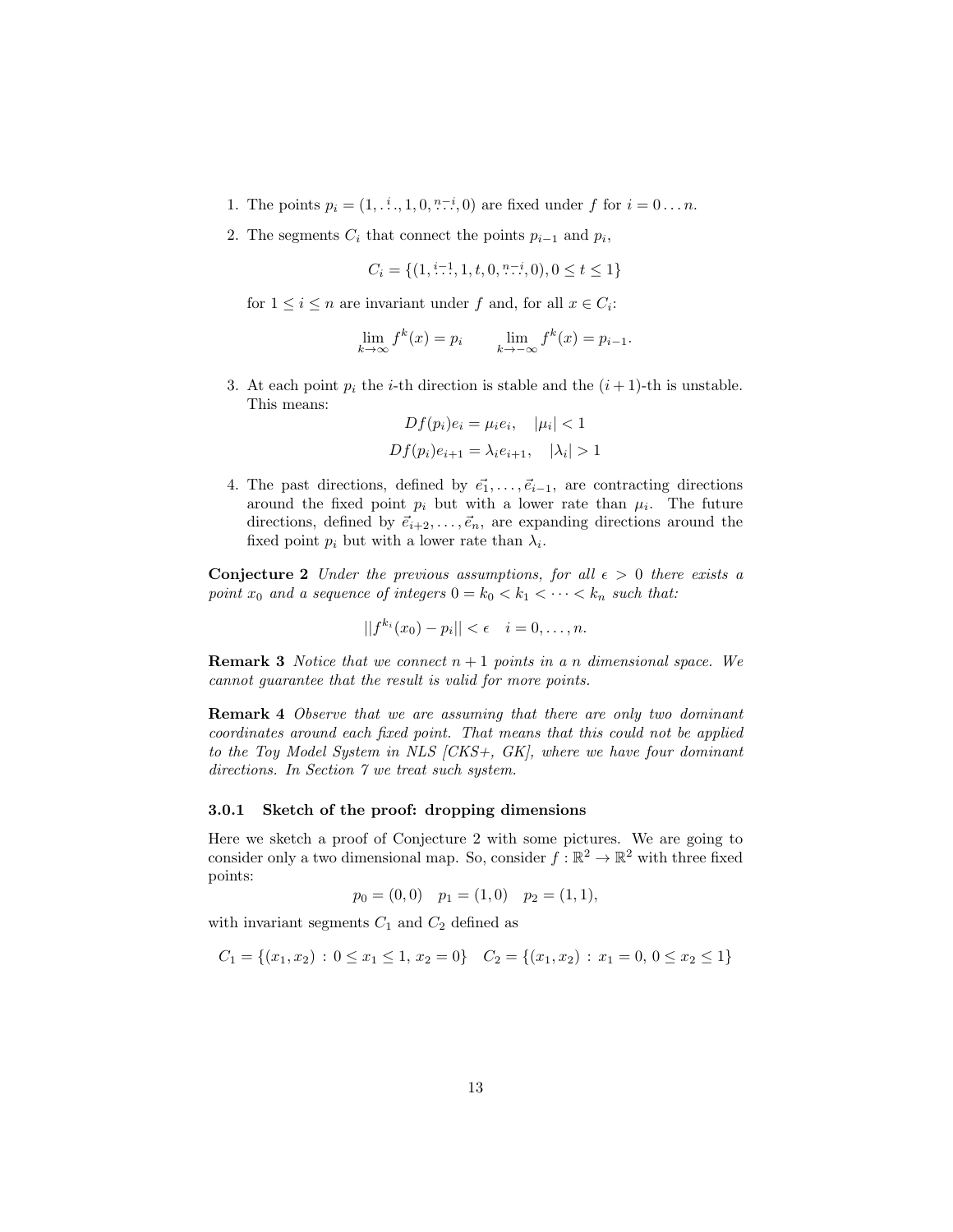

Assume also that the derivatives of the map around the fixed points have the following structure:

$$
Df(p_0) = \begin{pmatrix} \lambda_{0,1} & 0 \\ 0 & \lambda_{0,2} \end{pmatrix} \quad Df(p_1) = \begin{pmatrix} \mu_{1,1} & 0 \\ 0 & \lambda_{1,2} \end{pmatrix} \quad Df(p_2) = \begin{pmatrix} \mu_{2,1} & 0 \\ 0 & \mu_{2,2} \end{pmatrix}
$$
 (3)

where  $\lambda_{0,1}, \lambda_{0,2}, \lambda_{12} > 1$  and  $0 < \mu_{1,1}, \mu_{2,1}, \mu_{2,2} < 1$ .

We start by considering a domain (ball)  $D_0$  of full dimension centered around  $p_0.$ 



Given the linear stability from (3), we can assume that after one iteration of the map, our initial ball  ${\mathcal D}_0$  will be expanded in both directions: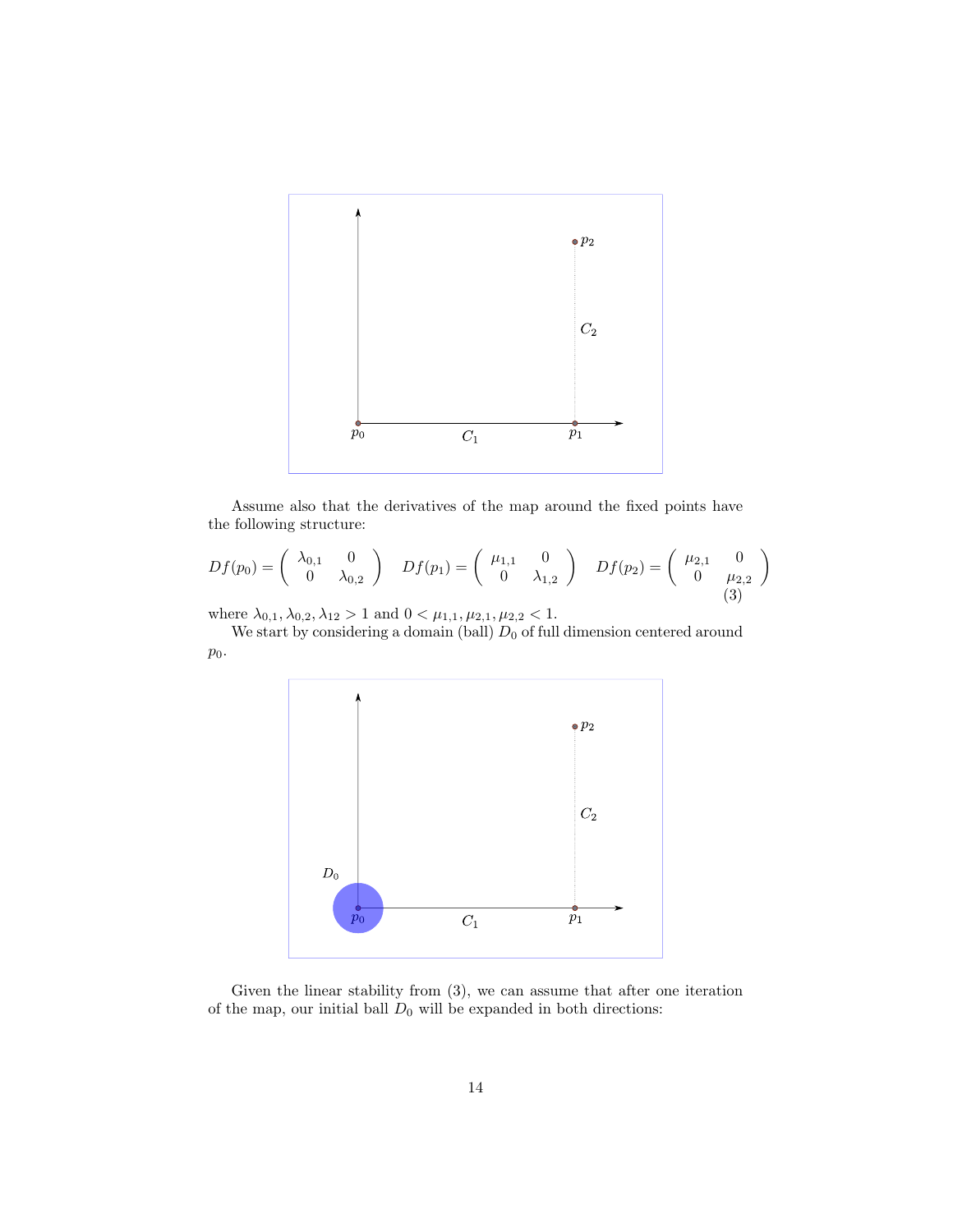

It is now time to make a decision: from all the possible directions, we are only interested in the one defined by the outgoing heteroclinic connection, that is, the segment  $C_1$ . Then we consider a section  $S_0 = \{x_1 = \sigma\}$  where  $\sigma$  is some small parameter:



Since we are only interested in the points of our ball close to the heteroclinic connection, we intersect the domain with the section  $S_0$ . We say that we have dropped the  $x_1$  direction. We will not use this direction in future steps. Our domain,  $\bar{D}_0$ , has one dimension less than  $D_0$ , that is, it has dimension one.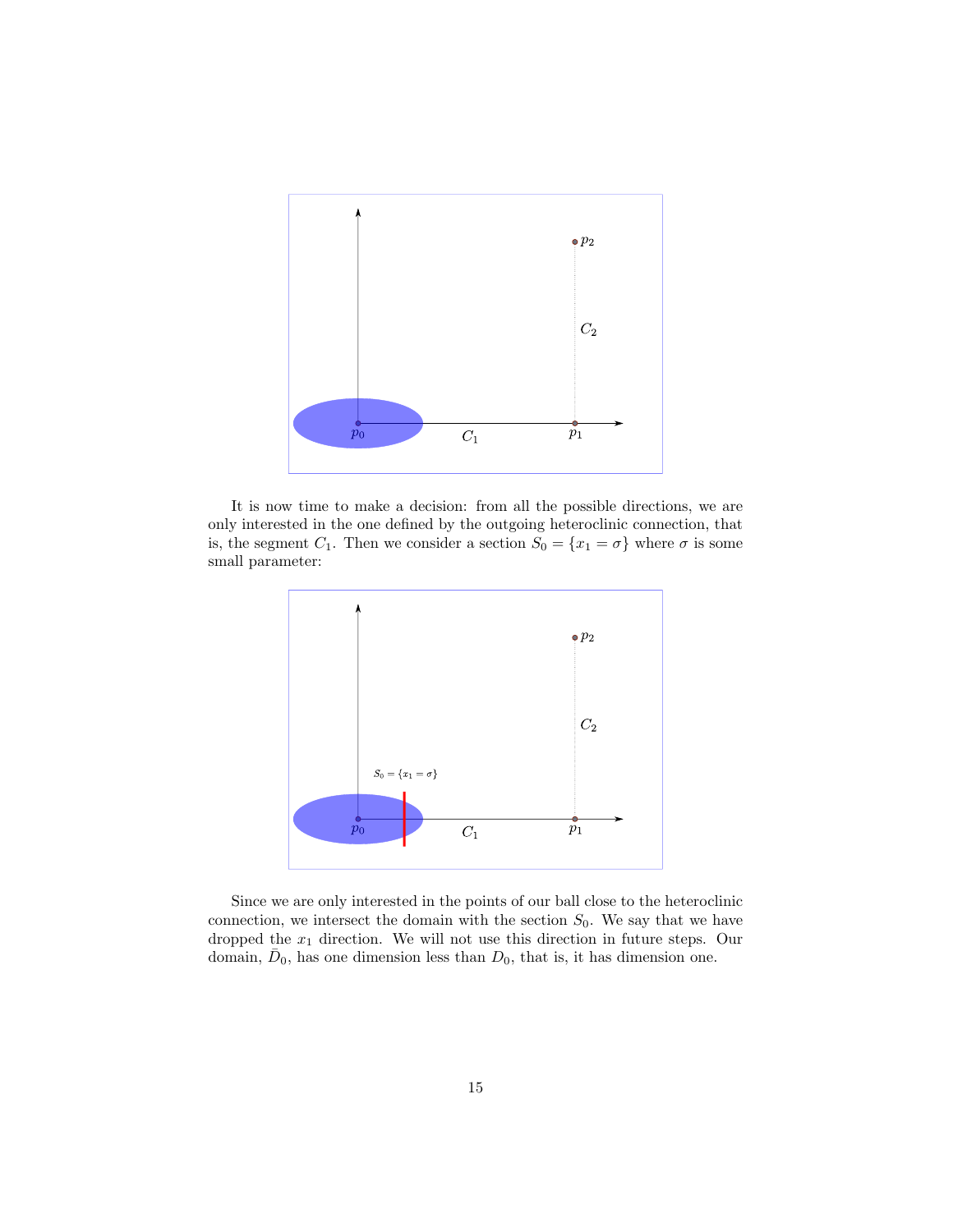

Then we continue with this domain. After several iterations of the map since the domain is close to the heteroclinic connection, we can ensure that  $\bar{D}_0$  will approach  $p_1$  and we obtain a domain  ${\cal D}_1;$ 



We can use, again, the linear prediction of the map, (3), to be sure that our domain is expanded in the  $\boldsymbol{x}_2$  direction.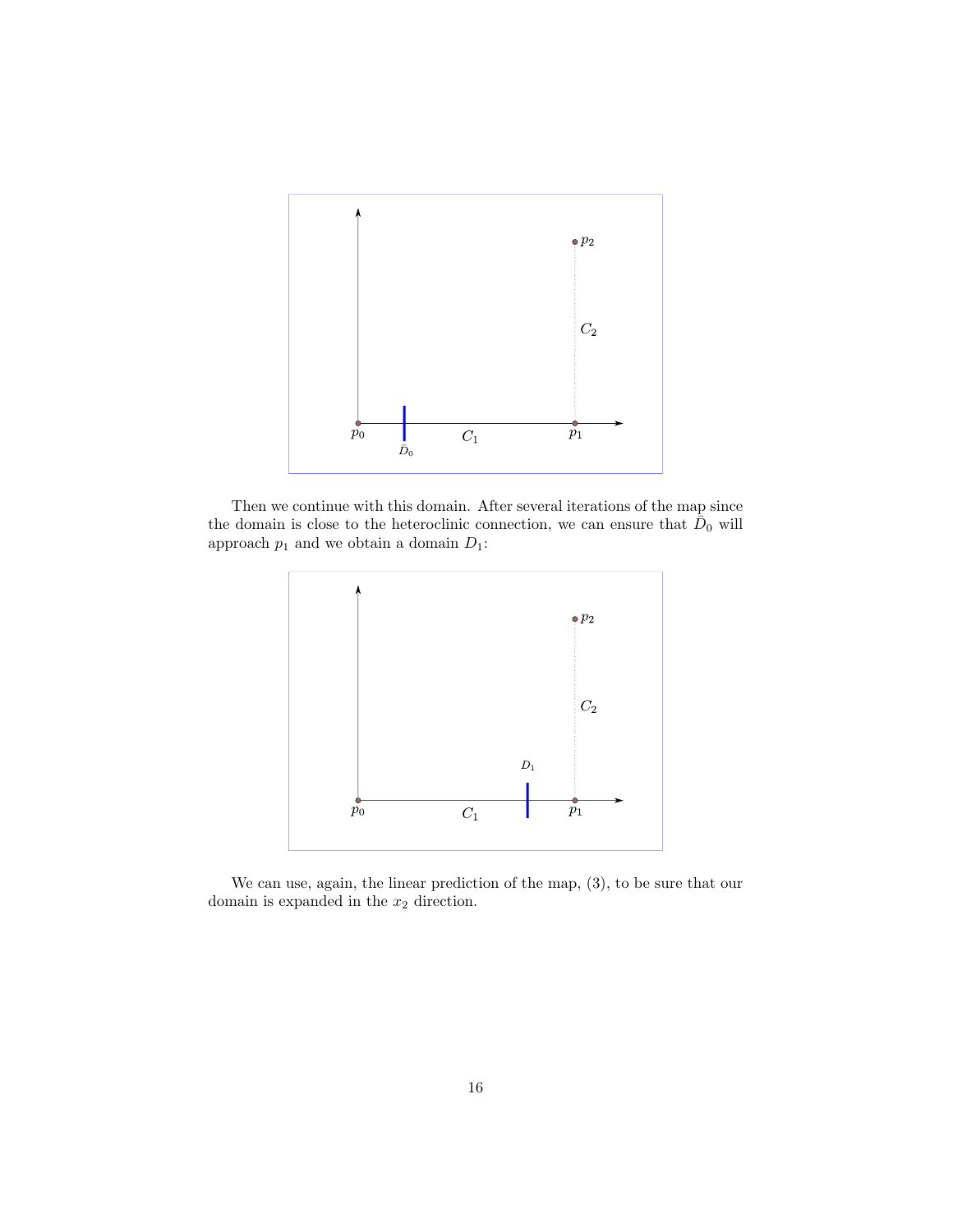

We use now the same argument. From all the possible directions that  $f(D_1)$ covers, we want to escape through the one defined by the heteroclinic connection to  $p_2$ . So we put a section defined in the same spirit as before:  $S_1 = \{x_2 = \sigma\}$ .



We restrict now our domain in its intersection with the section  $S_1$ . The resulting domain  $\bar{D}_1$  will have, then, one dimension less than  $D_1$ , which means that it will have dimension zero.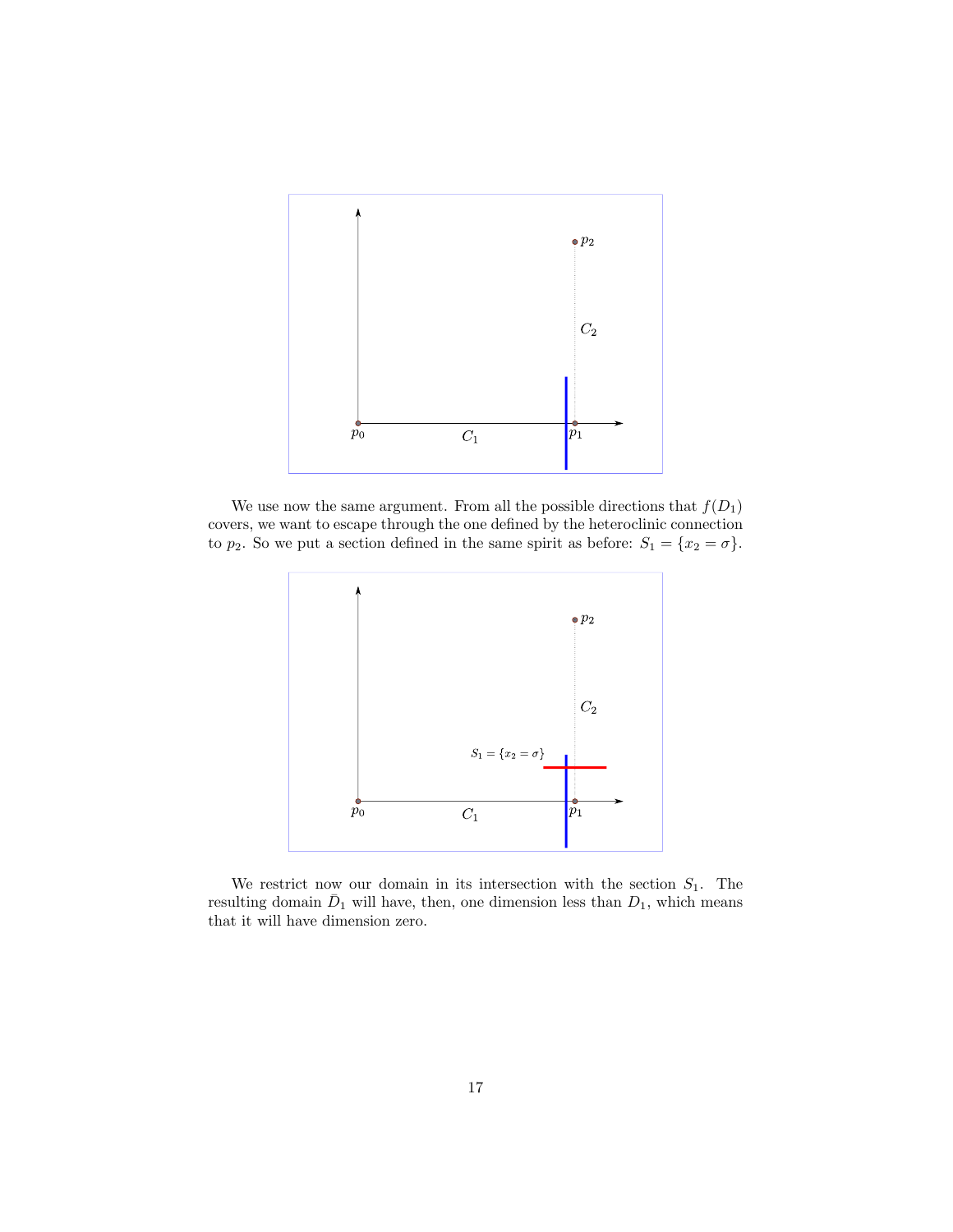

We have no more dimensions to drop, our initial domain become a single point. This point is close to the heteroclinic defined in  $C_2$ , so then, we are sure that after some iterates, it will approach the final fixed point  $p_2$ :



# 4 h-sets, covering relations

The goal of this section is to recall from [ZGi] the notions of h-sets and covering relations, and to state the theorem about the existence of point realizing the chain of covering relations. This will be the main technical tool in proving the existence of the orbits shadowing the heteroclinic chain in the next sections.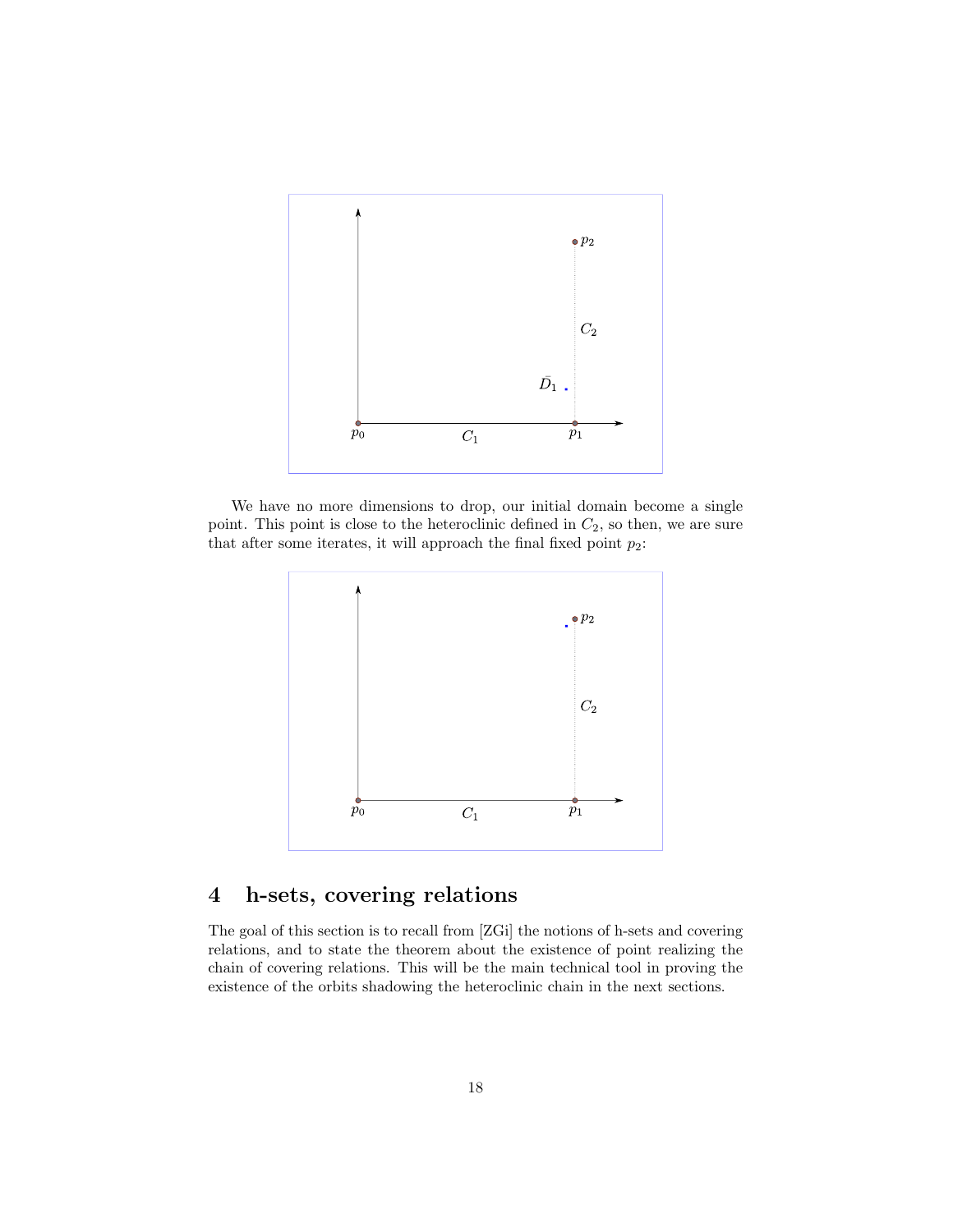### 4.1 h-sets and covering relations

**Definition 1** [ZGi, Definition 1] An h-set N is a quadruple  $(|N|, u(N), s(N), c_N)$  such that

- |N| is a compact subset of  $\mathbb{R}^n$
- $u(N), s(N) \in \{0, 1, 2, ..., n\}$  are such that  $u(N) + s(N) = n$
- $c_N : \mathbb{R}^n \to \mathbb{R}^n = \mathbb{R}^{u(N)} \times \mathbb{R}^{s(N)}$  is a homeomorphism such that

$$
c_N(|N|) = \overline{B_{u(N)}} \times \overline{B_{s(N)}}.
$$

We set

$$
\dim(N) := n,
$$
  
\n
$$
N_c := \overline{B_{u(N)}} \times \overline{B_{s(N)}},
$$
  
\n
$$
N_c^- := \partial B_{u(N)} \times \overline{B_{s(N)}},
$$
  
\n
$$
N_c^+ := \overline{B_{u(N)}} \times \partial B_{s(N)},
$$
  
\n
$$
N^- := c_N^{-1}(N_c^-), \quad N^+ = c_N^{-1}(N_c^+).
$$

Hence a  $h$ -set N is a product of two closed balls in some coordinate system. The numbers  $u(N)$  and  $s(N)$  are called the exit and entry dimensions, respectively. The subscript  $c$  refers to the new coordinates given by the homeomorphism  $c_N$ . Observe that if  $u(N) = 0$ , then  $N^- = \emptyset$  and if  $s(N) = 0$ , then  $N^+ = \emptyset$ . In the sequel to make notation less cumbersome we will often drop the bars in the symbol  $|N|$  and we will use N to denote both the h-sets and its support.

We will call  $N^-$  the exit set of N and  $N^+$  the entry set of N. These names are motivated by the Conley index theory [C, MM] and the role that these sets will play in the context of covering relations.

**Definition 2** [ZGi, Definition 6] Assume that N, M are h-sets, such that  $u(N) =$  $u(M) = u$  and  $s(N) = s(M) = s$ . Let  $f : N \to \mathbb{R}^n$  be a continuous map. Let  $f_c = c_M \circ f \circ c_N^{-1}: N_c \to \mathbb{R}^u \times \mathbb{R}^s$ . Let w be a nonzero integer. We say that

$$
N \stackrel{f,w}{\Longrightarrow} M
$$

( $N$  f-covers  $M$  with degree  $w$ ) iff the following conditions are satisfied

**1.** There exists a continuous homotopy  $h : [0,1] \times N_c \to \mathbb{R}^u \times \mathbb{R}^s$ , such that the following conditions hold true

$$
h_0 = f_c, \tag{4}
$$

$$
h([0,1], N_c^-) \cap M_c = \emptyset, \tag{5}
$$

$$
h([0,1], N_c) \cap M_c^+ = \emptyset. \tag{6}
$$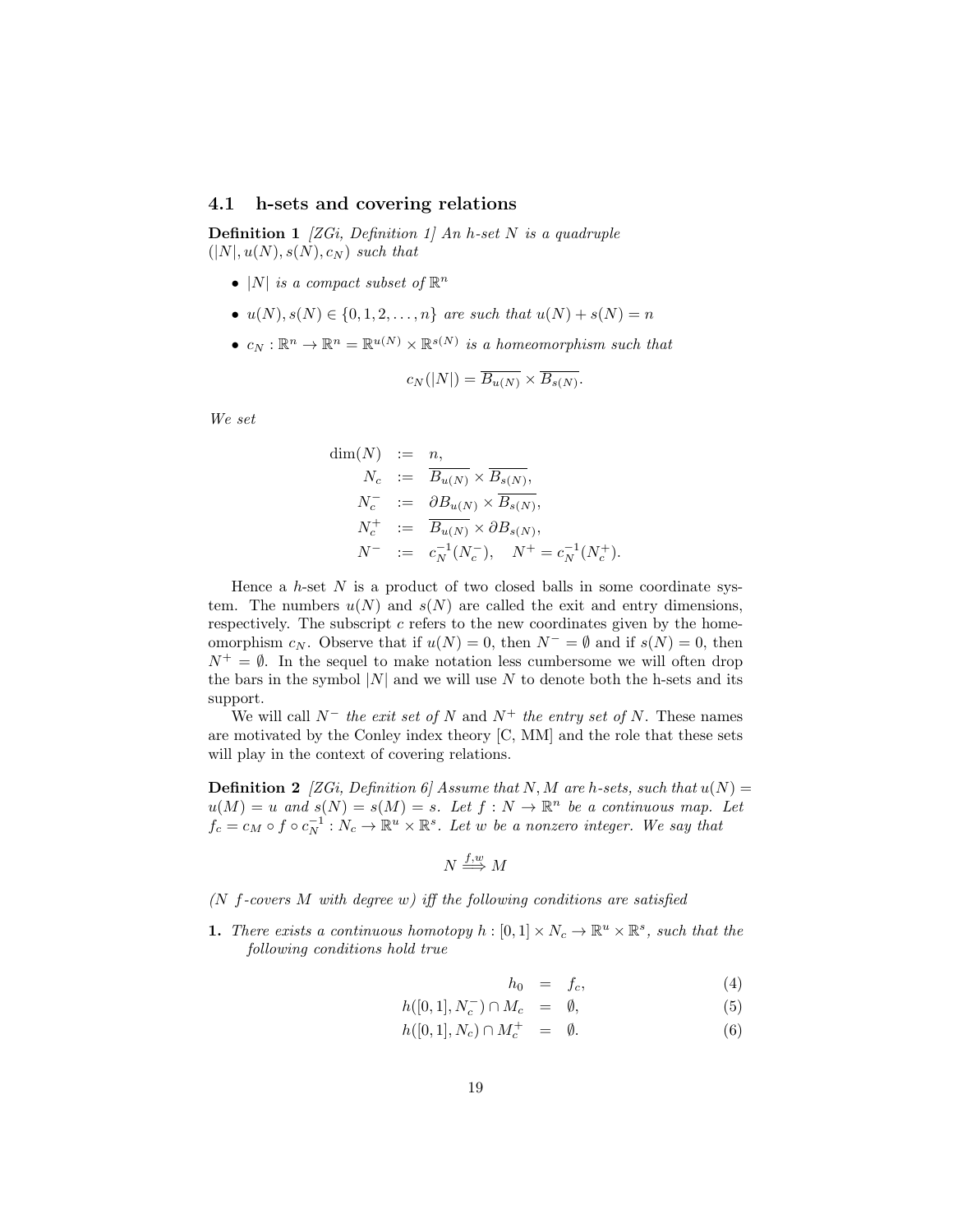**2.** If  $u > 0$ , then there exists a map  $A : \mathbb{R}^u \to \mathbb{R}^u$ , such that

$$
h_1(p,q) = (A(p), 0), \text{ for } p \in \overline{B_u}(0,1) \text{ and } q \in \overline{B_s}(0,1), \tag{7}
$$

$$
A(\partial B_u(0,1)) \quad \subset \quad \mathbb{R}^u \setminus \overline{B_u}(0,1). \tag{8}
$$

Moreover, we require that

$$
\deg(A, \overline{B_u}(0,1), 0) = w,\tag{9}
$$

We will call condition (5) the exit condition and condition (6) will be called the entry condition.

Note that in the case  $u = 0$ , if  $N \stackrel{f,w}{\Longrightarrow} M$ , then  $f(N) \subset \text{int } M$  and  $w = 1$ .

In fact in the above definition  $s(N)$  and  $s(M)$  can be different, see [W2, Def. 2.2].

**Remark 5** If the map A in condition 2 of Def. 2 is a linear map, then condition (8) implies that

$$
\deg(A, \overline{B_u}(0,1), 0) = \pm 1.
$$

Hence condition (9) is fulfilled with  $w = \pm 1$ .

In fact, this is the most common situation in the applications of covering relations.

Most of the time we will not be interested in the value of  $w$  in the symbol  $N \stackrel{f,w}{\Longrightarrow} M$  and we will often drop it and write  $N \stackrel{f}{\Longrightarrow} M$ , instead. Sometimes we may even drop the symbol f, if known from the context, and write  $N \implies M$ .

**Definition 3** [ZGi, Definition 7] Assume N, M are h-sets, such that  $u(N) =$  $u(M) = u$  and  $s(N) = s(M) = s$ . Let  $g : \mathbb{R}^n \supset \Omega \to \mathbb{R}^n$ . Assume that  $g^{-1}: |M| \to \mathbb{R}^n$  is well defined and continuous. We say that  $N \stackrel{g}{\iff} M$  (N  $g\text{-}back covers\ M$  ) iff  $M^T \stackrel{g^{-1}}{\Longrightarrow} N^T$ .

## 4.2 Main theorem about chains of covering relations

**Theorem 6 (Thm. 9)** [ZGi] Assume  $N_i$ ,  $i = 0, \ldots, k$ ,  $N_k = N_0$  are h-sets and for each  $i = 1, \ldots, k$  we have either

$$
N_{i-1} \stackrel{f_i, w_i}{\Longrightarrow} N_i \tag{10}
$$

or

$$
N_i \subset \text{dom}\,(f_i^{-1}) \quad \text{and} \quad N_{i-1} \stackrel{f_j, w_i}{\Longleftarrow} N_i. \tag{11}
$$

Then there exists a point  $x \in \text{int}N_0$ , such that

$$
f_i \circ f_{i-1} \circ \cdots \circ f_1(x) \quad \in \quad \text{int}N_i, \quad i = 1, \dots, k \tag{12}
$$

$$
f_k \circ f_{k-1} \circ \cdots \circ f_1(x) = x \tag{13}
$$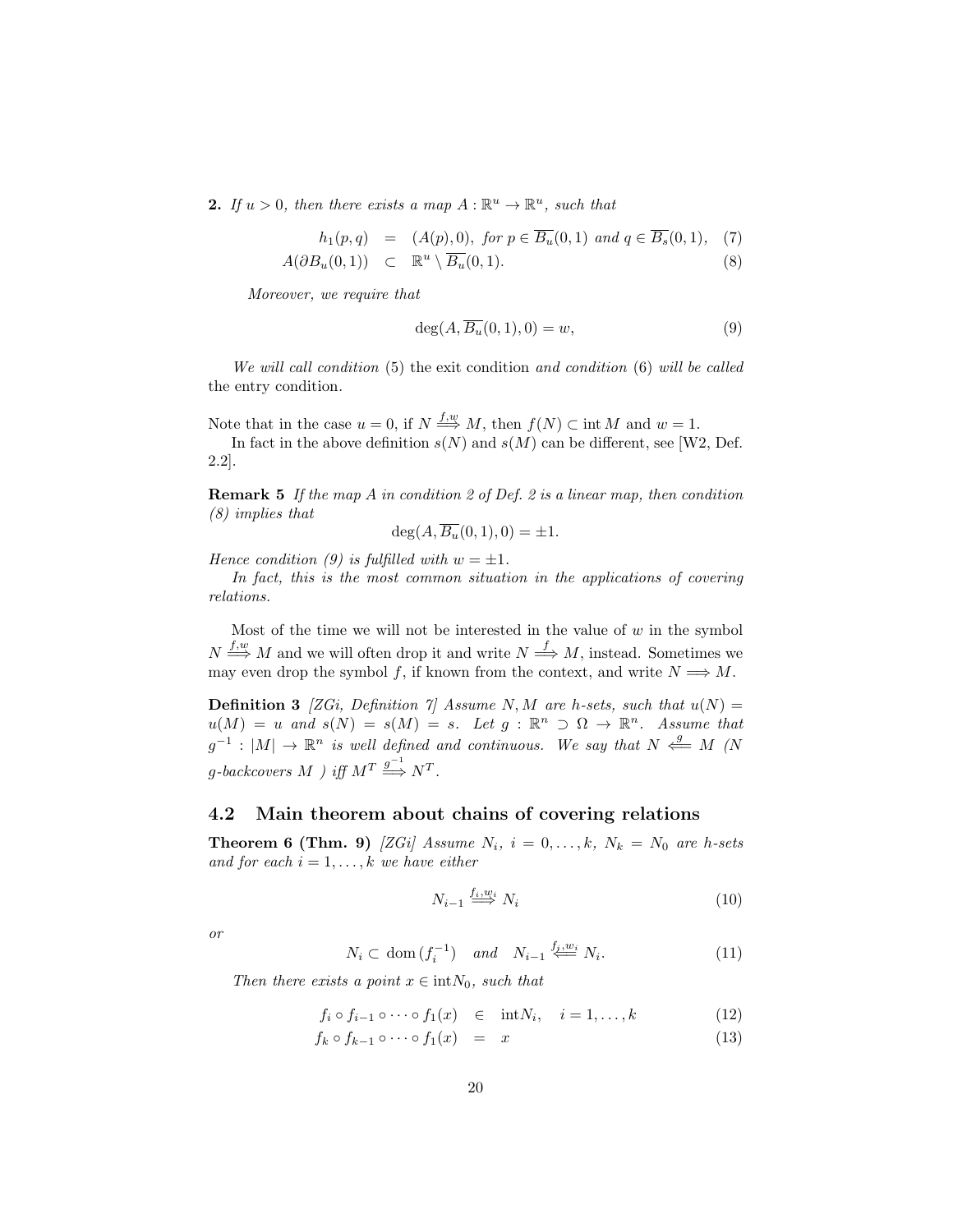We point the reader to [ZGi] for the proof. The basic idea of the proof of this theorem is the homotopy and the local Brouwer degree.

The following corollary is an immediate consequence of Theorem 6.

**Collorary 7** Let  $N_i$ ,  $i \in \mathbb{Z}_+$  be h-sets. Assume that for each  $i \in \mathbb{Z}_+$  we have either

$$
N_{i-1} \stackrel{f_i, w_i}{\Longrightarrow} N_i \tag{14}
$$

or

$$
N_i \subset \text{dom}\,(f_i^{-1}) \quad \text{and} \quad N_{i-1} \stackrel{f_j, w_i}{\Longleftarrow} N_i. \tag{15}
$$

Then there exists a point  $x \in \text{int } N_0$ , such that

$$
f_i \circ f_{i-1} \circ \cdots \circ f_1(x) \in \text{int } N_i, \quad i \in \mathbb{Z}_+.
$$
 (16)

Moreover, if  $N_{i+k} = N_i$  for some  $k > 0$  and all i, then the point x can be chosen so that

$$
f_k \circ f_{k-1} \circ \cdots \circ f_1(x) = x. \tag{17}
$$

### 4.3 Natural structure of a h-set

Observe that all the conditions appearing in the definition of the covering relation are expressed in 'internal' coordinates  $c_N$  and  $c_M$ . Also the homotopy is defined in terms of these coordinates. Sometimes this makes the matter and the notation to look a bit cumbersome. With this in mind we introduce the notion of a natural structure on a h-set.

**Definition 4** We will say that  $N = \{(x_0, y_0)\} + \overline{B}_u(0, r_1) \times \overline{B}_s(0, r_1) \subset \mathbb{R}^u \times \mathbb{R}^s$ is an h-set with a natural structure if:  $u(N) = u, s(N) = s, c_N(x, y) = \left(\frac{x - x_0}{r_1}, \frac{y - y_0}{r_2}\right).$ 

## 4.4 The operation of dropping exit dimensions

**Definition 5** Assume that we have a decomposition  $\mathbb{R}^n = \mathbb{R}^{u_1} \oplus \mathbb{R}^t \oplus \mathbb{R}^{s_1}$  and the norm for  $(x_1, x_2, x_3) \in \mathbb{R}^{u_1} \oplus \mathbb{R}^t \oplus \mathbb{R}^{s_1}$  is  $||(x_1, x_2, x_3)|| = \max(||x_1||, ||x_2||, ||x_3||)$ .

Assume that N is an h-set, with  $u(N) = u_1 + t$  and  $s(N) = s_1$ . In view of the norm on  $\mathbb{R}^n$  we have

$$
c_{|N|} = (\overline{B}_{u_1} \oplus \overline{B}_t) \oplus \overline{B}_{s_1} \tag{18}
$$

where the parentheses enclose the exit directions.

Let us denote by V the subspace  $\{0\} \times \mathbb{R}^t \times \{0\}$ . We define a new h-set  $R_V(N)$  by setting

- $|R_V(N)| = |N|$
- $u(R_V(N)) = u_1, s(R_V(N)) = s_1 + t$
- $c_{R_V(N)} = c_N$

Roughly speaking  $R_V(N)$  is obtained from N by relabeling some exit coordinates in  $N$  as entry directions.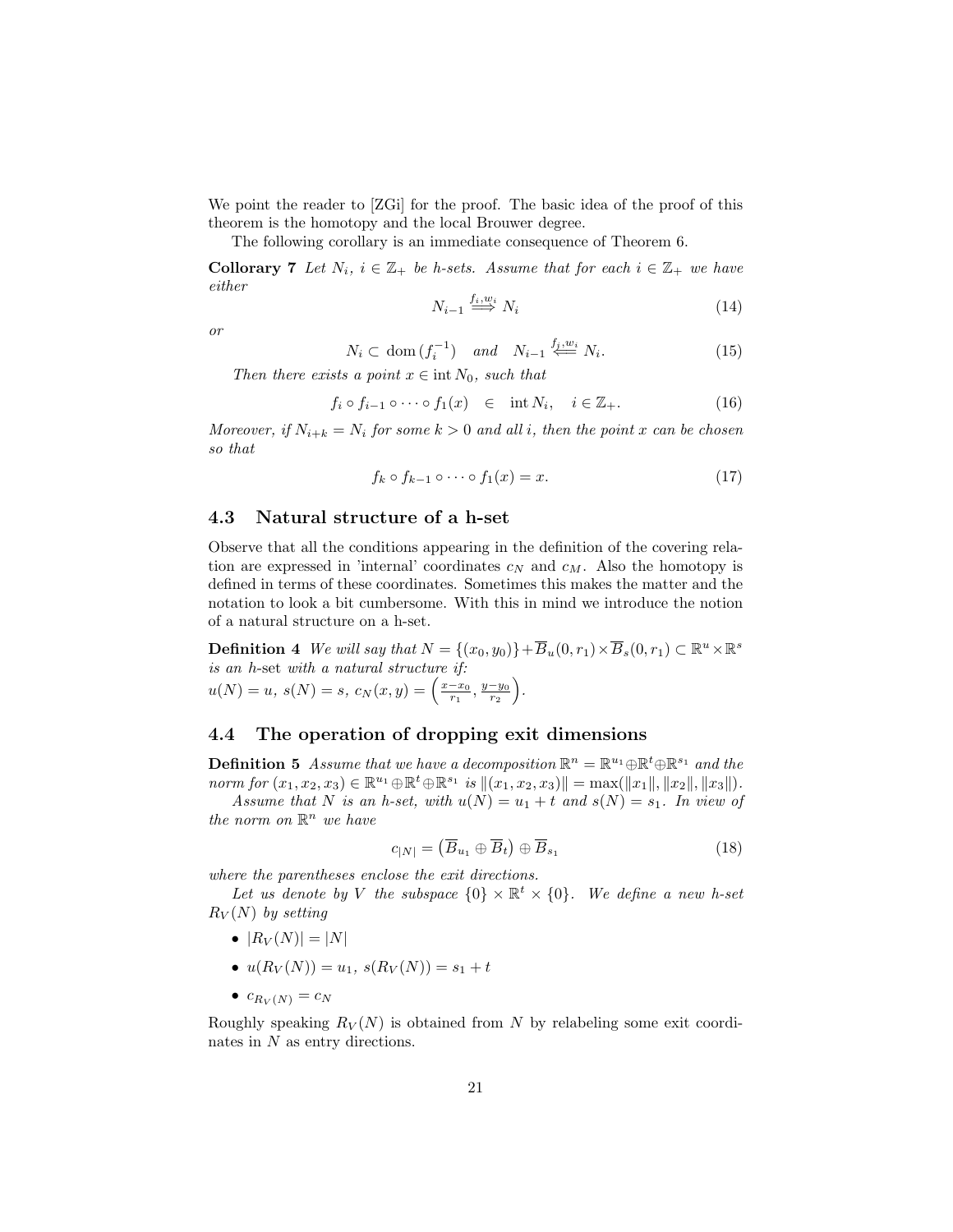# 5 The mechanism of dropping dimensions - the main topological theorem

## 5.1 h-sets  $M_i$  and  $\widetilde{M}_i$

Our setting is motivated by Conjecture 1. For the sake of completeness we recall here from Section 2 some assumptions.

Let  $n_i > 0$  for  $i = 1, ..., L$  and let  $n_1 + n_2 + \cdots + n_L = n$  and  $w = w_u + w_s$ , where  $w_u, w_s \in \mathbb{N}$ .

For  $i = 1, ..., L$  the subspaces  $V_i$ ,  $\dim V_i = n_i$ . Let  $W_u$  and  $W_s$  be two subspaces of dimensions  $w_u$  and  $w_s$ , respectively.

In  $\mathbb{R}^n \times \mathbb{R}^{w_u} \times \mathbb{R}^{w_s}$  we will represent points as  $(z_1, \ldots, z_L, z_{L+1}, z_{L+2})$ , where  $z_i \in V_i$  for  $i = 1, \ldots, L, z_{L+1} \in W_u$  and  $z_{L+2} \in W_s$ . In each of the spaces  $V_i$ ,  $W_j$  we have some fixed basis and an isomorphism with some  $\mathbb{R}^d$  equipped with the metric, so we can define balls in this subspace.

First, we put sections (hyperplanes of codimension  $n_i$ ) in the vicinity of each point  $p_i$  (not to be confused with the Poincaré sections for ODEs):

the exit section  $S_i$  is given by conditions

$$
z_i = \delta_i = (\Delta_i, 0^{n_i - 1}) \in V_i, \quad i = 1, \dots, L,
$$
\n(19)

where  $\Delta_i > 0$ .

We also define

$$
\delta_{L+1} = 0.\tag{20}
$$

For  $1 \leq i \leq L+1$  we define set  $M_i$  ( centered on the section  $S_i$  for  $i \leq L$ and on  $p_{L+1}$  for  $M_{L+1}$ )

$$
M_i = p_i + \delta_i + \left(\Pi_{j=1}^L \overline{B}_{n_j}(0, t_{i,j})\right) \times \overline{B}_{w_u}(0, t_{i,L+1}) \times \overline{B}_{w_s}(0, t_{i,L+2}),\tag{21}
$$

where  $t_{i,j}$  are positive real numbers.

We equip the set  $M_i$  with two different h-set structures. To define the first one, denoted by  $M_i$  for  $i = 1, ..., L, L + 1$ , we declare as the exit directions  $V_i \oplus V_{i+1} \oplus \cdots \oplus V_L \oplus W_u$  and  $V_1 \oplus V_2 \oplus \cdots V_{i-1} \oplus W_s$  as the entry directions. For the second one, we set

$$
\widetilde{M}_i = R_{V_i}(M_i), \quad i = 1, \dots, L. \tag{22}
$$

This means that (see Def. 5) we declare as the exit directions  $V_{i+1} \oplus \cdots \oplus V_L \oplus W_u$ (i.e. when compared to  $M_i$  we drop the subspace  $V_i$  of exit directions). We will not need  $\widetilde{M}_{L+1}$ .

Observe that  $M_L$  and  $M_{L+1}$  have  $W_u$  as the exit directions and  $M_L$  has  $V_L \oplus W_u$  as the exit directions.

Now we assume that

$$
\widetilde{M}_i \stackrel{f^{l_i}}{\Longrightarrow} M_{i+1} \quad i = 1, \dots, L. \tag{23}
$$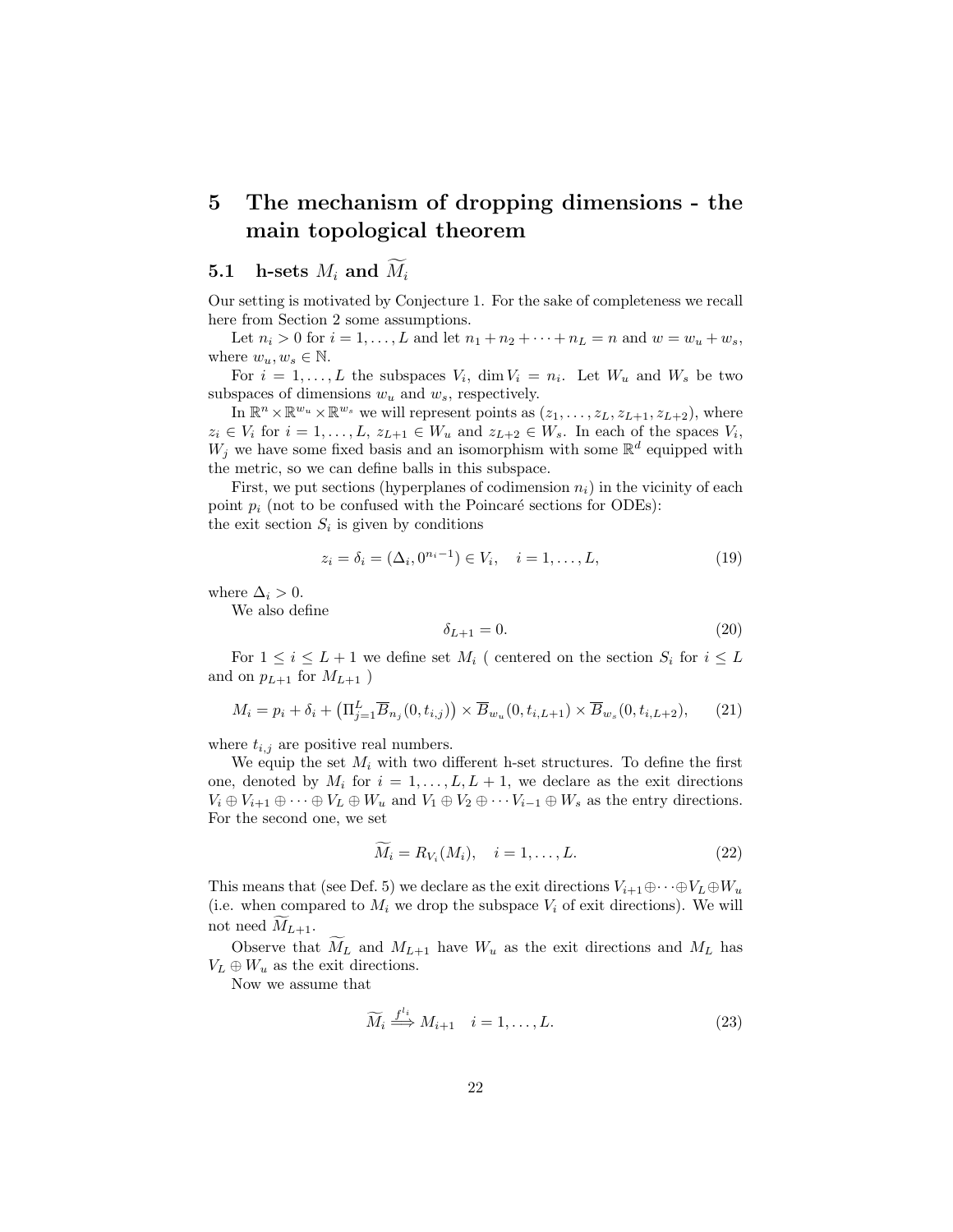The above covering relations are expected by combining the transition where we drop the connecting direction (plus others we decide to treat from that point on as the entry ones) with the local hyperbolic behavior near  $p_{i+1}$ , while in other directions for both covering relations where the dynamics might not help us we just adjust the sizes to obtain the correct inequalities. For this purpose we need to increase the sizes during the transition if these are treated as the entry directions or to decrease the sizes if they are treated as the exit ones.

## 5.2 The main topological shadowing theorem

About the same time as this work was under development the theorem about shadowing a chain covering relations with decreasing number of exit directions appeared in works [BM+, WBS], where a slightly different technique of proof has been used, but it still is based on the same covering relations we are using.

Theorem 8 Assume that the following covering relations are satisfied

$$
\widetilde{M}_i = R_{V_i}(M_i) \stackrel{f^{l_i}}{\Longrightarrow} M_{i+1} \quad i = 1, \dots, L. \tag{24}
$$

Let  $k_i = \sum_{j=1}^i l_j$ .

Then there exists q, such that

$$
q \in M_1,
$$
  

$$
f^{k_i}(q) \in M_{i+1} \quad i=1,\ldots,L.
$$

**Proof:** Equation (21) allows us to introduce the coordinates on  $M_i$  through the map

$$
\mathcal{C}_{i}: M_{i} \to \Pi_{i=1}^{L} \overline{B_{V_{i}}}(0,1) \times \overline{B_{W_{u}}}(0,1) \times \overline{B_{W_{s}}}(0,1), (25)
$$

$$
\mathcal{C}_{i}(z_{1},...,z_{L},z_{L+1},z_{L+2}) = \left(\frac{z_{1} - p_{i,1} - \delta_{i,1}}{t_{i,1}}, \dots, \frac{z_{L+2} - p_{i,L+2} - \delta_{i,L+2}}{t_{i,L+2}}\right).
$$

Observe that the above coordinates  $\mathcal{C}_i$ , up to a permutation required to put the exit direction first, are the ones from the natural structure of h-set.

From now on we will use these coordinates. Without any loss of generality we will assume that  $M_i = M_{i,c} = \prod_{i=1}^{L} \overline{B_{V_i}}(0,1) \times \overline{B_{W_u}}(0,1) \times \overline{B_{W_s}}(0,1)$ .

We will prove the following statement, which implies the assertion of our theorem.

For any  $\bar{y} \in B_{W_s}(0,1), \ \bar{x} \in B_{W_u}(0,1), \ \eta_i \in B_{V_i}(0,1), \ i = 1,\ldots,L$ , there exists  $q$ , such that

$$
q \in M_1, \ \pi_{W_s}(q) = \bar{y}, \ \pi_{V_1}(q) = \eta_1,\tag{26}
$$

$$
f^{k_i}(q) \in M_{i+1}, \pi_{V_{i+1}} f^{k_i}(q) = \eta_{i+1} \quad i = 1, \dots, L, \qquad (27)
$$

$$
\pi_{W_u}(f^{k_{L+1}}(q)) = \bar{x}.\tag{28}
$$

In the sequel we will denote  $f^{l_i}$  by  $f_i$ .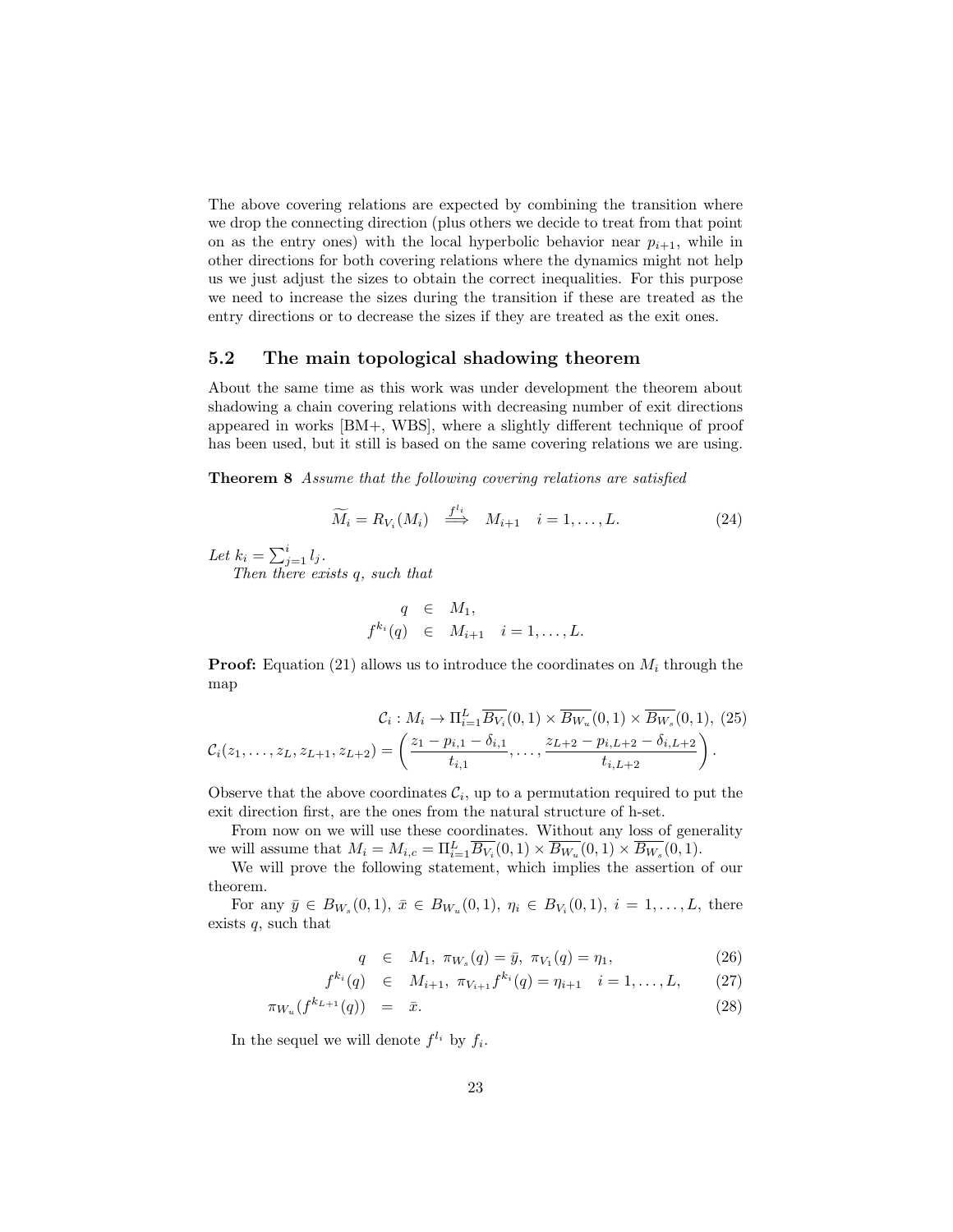To obtain  $q_1 \in M_1$  satisfying (26–28) it is enough to find a sequence  $\{q_i\}_{i=1}^{L+1}$ satisfying the following conditions

$$
y(q_1) - \bar{y} = 0, \t\t(29)
$$

$$
z_i(q_i) - \eta_i = 0, \quad i = 1, ..., L \tag{30}
$$

$$
f_i(q_i) - q_{i+1} = 0, \quad i = 1, ..., L,
$$
\n(31)

$$
z_{L+1}(q_{L+1}) - \bar{x} = 0. \tag{32}
$$

which we will consider in the set

$$
D = \Pi_{i=1}^{L+1} M_i.
$$

Let us remind the reader that the supports of  $M_i$  and  $\widetilde{M}_i$  coincide, but  $M_i^{\pm}$  and  $\widetilde{M}_i^{\pm}$  differ.

Observe that the number of equations in system (29–32) coincides with the number of variables in D. Indeed the equation count goes as follows:

- (29) gives  $w_s$  equations
- (30) consists of  $n_1 + n_2 + \cdots + n_L = n$  equations
- (31) consists of  $L \cdot (n + w_u + w_s)$  equations
- (32) gives  $w_u$  equations,

which gives  $(L+1)(n+w_u+w_s)$  equations in the system, which coincides with the dimension of set D.

If  $w_u = 0$ , then  $\bar{x} = 0$  and equation (32) is dropped from further considerations when defining maps F,  $H_t$ . Analogously, when  $w_s = 0$  then  $\bar{y} = 0$  and we drop equation (29).

Let us denote by F the map given by the left hand side of system  $(29-32)$ . We have for  $q = (q_1, ..., q_{L+1}) \in D$ 

$$
F(q) = \begin{pmatrix} y(q_1) - \bar{y} \\ z_i(q_i) - \eta_i & i = 1, ..., L \\ f_i(q_i) - q_{i+1} & i = 1, ..., L, \\ z_{L+1}(q_{L+1}) - \bar{x} \end{pmatrix}
$$
(33)

We will prove that system  $(29-32)$  has a solution in D, by using the homotopy argument to show that the local Brouwer degree  $\deg(F, \text{int } D, 0)$  is nonzero.

Let  $h_i$  for  $i = 1, 2, ..., L$  be homotopies from the covering relations (24).

We imbed F into a one-parameter family of maps (a homotopy)  $H_t$ , as follows

$$
H_t(q) = \begin{pmatrix} y(q_1) - (1-t)\bar{y} & i = 1, \dots, L \\ z_i(q_i) - (1-t)\eta_i & i = 1, \dots, L \\ h_{t,i}(q_i) - q_{i+1} & i = 1, \dots, L, \\ z_{L+1}(q_{L+1}) - (1-t)\bar{x} & \end{pmatrix} \tag{34}
$$

It is easy to see that  $H_0(q) = F(q)$ .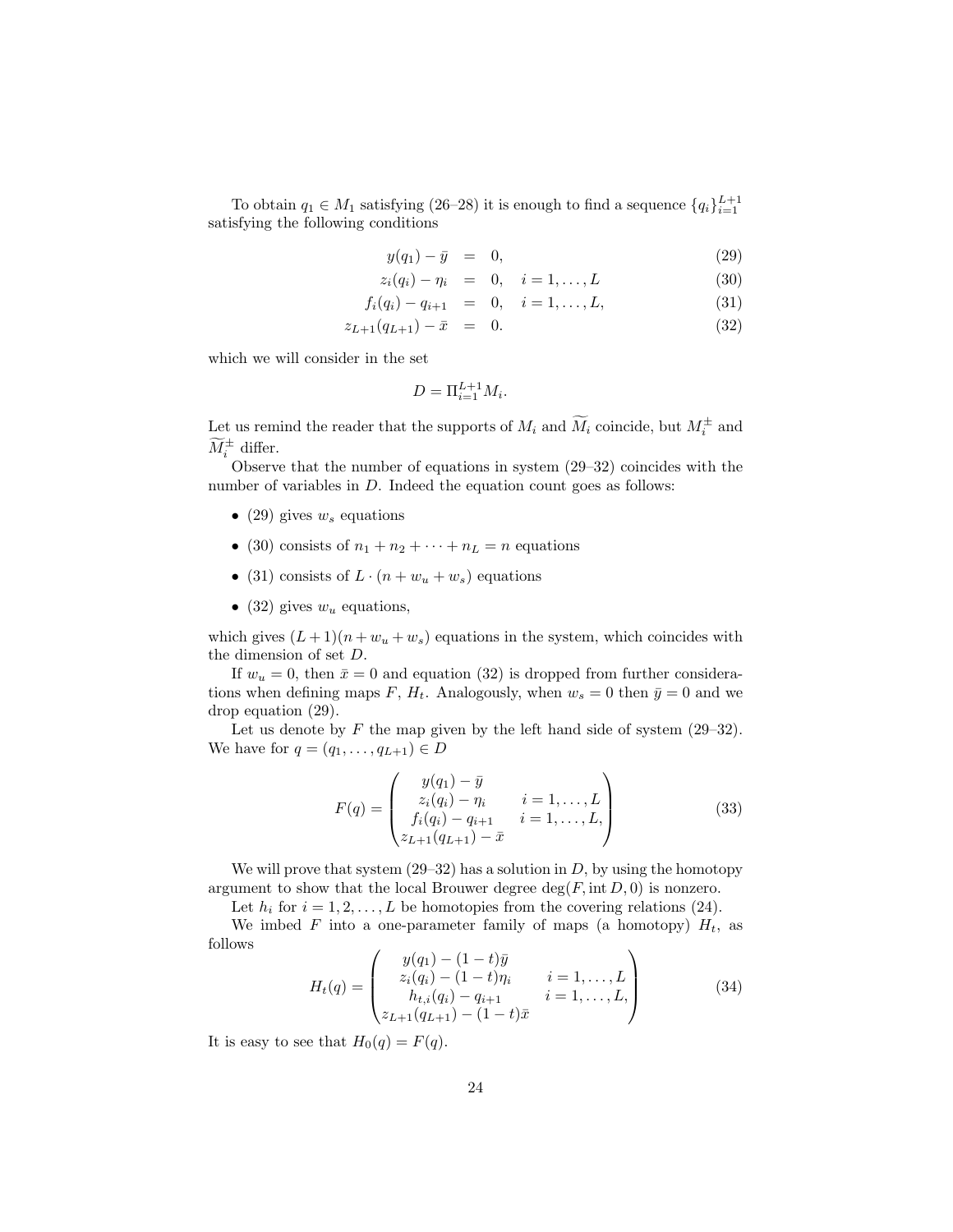We show that if  $q \in \partial D$  then for all  $t \in [0,1]$   $H_t(q) \neq 0$  holds. This will imply that  $\deg(H_t, D, 0)$  is defined for all  $t \in [0, 1]$  and does not depend on t.

Let  $q \in \partial D$ . Then for some  $i = 1, ..., L + 1$   $q_i \in \partial M_i$ . We will use the following decomposition of  $\partial M_i$  for  $i = 1, ..., L$ :  $\partial M_i = M_i^+ \cup (\widetilde{M}_i^+ \cap M_i^-) \cup \widetilde{M}_i^-$ , while for  $i = L+1$ , since  $\widetilde{M}_{L+1}$  is not defined,  $\partial M_i = M_i^+ \cup M_i^-$ . It may happen that  $M_{L+1}^- = \emptyset$ .

• the case  $q_i \in M_i^+$ .

If  $i > 1$ , then we consider  $\widetilde{M}_{i-1} \stackrel{f_{i-1}}{\Longrightarrow} M_i$  and we see from (6) that  $q_i \notin$  $h_{t,i}(q_{i-1})(M_{i-1})$ . Therefore in this case  $h_{t,i}(q_{i-1}) - q_i \neq 0$ .

If  $i = 1$ , then  $y(q_1) \neq (1 - t)\overline{y}$ , because in this case  $y(q_1) \in \partial B_{w_s}(0,1)$ , hence  $||y(q_1)|| = 1 > ||\bar{y}||.$ 

- the case  $i \leq L$  and  $q_i \in \widetilde{M}_i^+ \cap M_i^-$ . Then  $q_i \in \partial B_{V_i}(0,1)$ , hence  $||z_i(q_i)|| =$  $1 > ||\eta_i||.$
- the case  $i \leq L$  and  $q_i \in \widetilde{M}_i^-$ .

From the exit condition (5) in covering relation  $\widetilde{M}_i \stackrel{f_i}{\Longrightarrow} M_{i+1}$  it follows  $h_{t,i}(q_i) \notin M_{i+1}$ , therefore  $h_{t,i}(q_i) - q_{i+1} \neq 0$ .

• the case  $i = L + 1$  and  $q_{L+1} \in M_{L+1}^-$ . We have  $||z_{L+1}(q_{L+1})|| = 1 > ||\bar{x}||$ .

We have proved that  $\deg(H_t, \text{int } D, 0)$  is defined. By the homotopy invariance we have

$$
\deg(F, \text{int } D, 0) = \deg(H_1, \text{int } D, 0). \tag{35}
$$

In the sequel the points in  $M_i$  (and  $\tilde{M}_i$ ) will be denoted by  $(z_{i,1},\ldots,z_{i,L},z_{i,L+1},y_i)$ , where  $z_{i,k} \in V_k$  for  $k = 1, \ldots, L, z_{i,L+1} \in W_u$  and  $y_i \in W_s$ .

Observe that  $H_1(q) = 0$  is the following system of linear equations

$$
y_1 = 0,
$$
  
\n
$$
(0, A_1(z_{1,2},..., z_{1,L+1}), 0) - (z_{2,1}, z_{2,2},..., z_{2,L+1}, y_2) = 0,
$$
  
\n
$$
z_{2,2} = 0,
$$
  
\n
$$
(0, 0, A_2(z_{2,3},..., z_{2,L+1}), 0) - (z_{3,1}, z_{3,2},..., z_{3,L+1}, y_3) = 0,
$$
  
\n
$$
\dots
$$
  
\n
$$
(0, ..., A_L(z_{L,L+1}), 0) - (z_{L+1,1}, z_{L+1,2},..., z_{L+1,L+1}, y_{L+1}) = 0,
$$
  
\n
$$
z_{L+1,L+1} = 0,
$$

where  $A_i$  is a linear map which appears at the end of the homotopy  $h_i$ .

It is not hard to see that  $q = 0$  is the only solution of this system. For the proof observe that  $y_i = 0$  for  $i = 1, 2, \ldots$  because the first term in each equation involving  $A_i$  has zero on the last (y) coordinate. To prove that  $z_{i,j} = 0$  for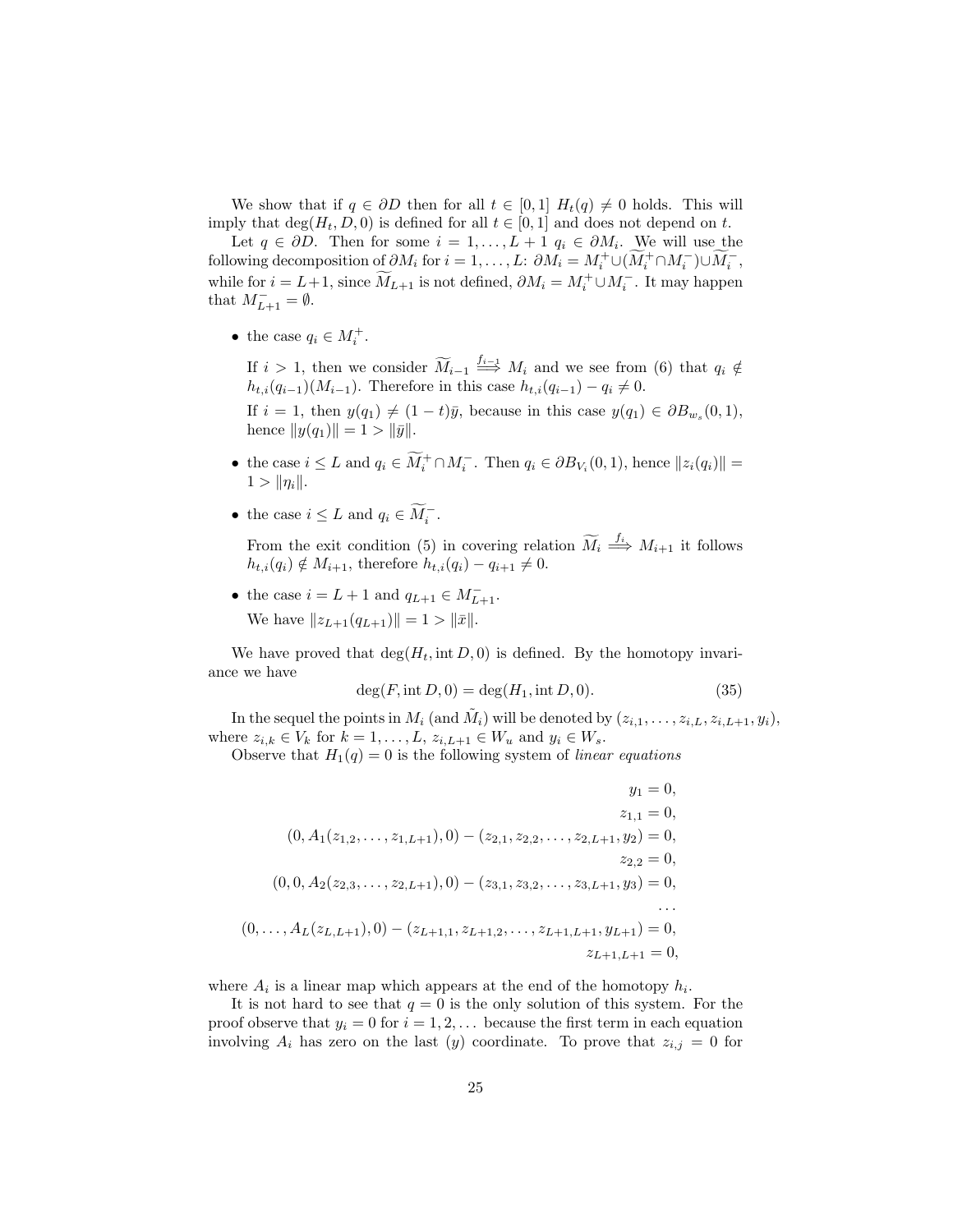$i, j = 1, \ldots, L, L + 1$ , we should start from the two bottom equations to infer that  $z_{L+1,i} = 0$  for  $i = 1, ..., L+1$ , and since  $A_L$  is an isomorphism then also  $z_{L,L+1} = 0$ . Now we consider  $z_{L,i}$  from the next two equations from the bottom and so on.

Therefore  $\deg(H_1, \text{int } D, 0) = \pm 1.$ 

This and (35) implies that

$$
\deg(F, \text{int } D, 0) = \pm 1 \tag{36}
$$

hence there exists a solution of equation  $F(q) = 0$  in D. This finishes the proof.

## 5.3 Generalization

In the theorem below we allow chains of coverings relations combined with dropping some directions.

**Theorem 9** Assume that we have h-sets  $N_i$  and  $M_j$  (and  $\tilde{M}_j$  when some exit dimensions have been dropped) and the following covering relations are satisfied

$$
N_{0,0} \stackrel{f_{0,0}}{\Longrightarrow} N_{0,1} \stackrel{f_{0,1}}{\Longrightarrow} \cdots \stackrel{f_{0,i_0}}{\Longrightarrow} N_{0,i_0+1} = M_0,
$$
  

$$
\tilde{M}_0 = N_{1,0} \stackrel{f_{1,0}}{\Longrightarrow} N_{1,1} \stackrel{f_{1,1}}{\Longrightarrow} \cdots \stackrel{f_{1,i_1}}{\Longrightarrow} N_{1,i_1+1} = M_1,
$$
  

$$
\tilde{M}_1 = N_{2,0} \stackrel{f_{2,0}}{\Longrightarrow} N_{2,1} \stackrel{f_{2,1}}{\Longrightarrow} \cdots \stackrel{f_{2,i_1}}{\Longrightarrow} N_{2,i_2+1} = M_2,
$$
  
...  

$$
\tilde{M}_L = N_{L,0} \stackrel{f_{L,0}}{\Longrightarrow} N_{L,1} \stackrel{f_{L,1}}{\Longrightarrow} \cdots \stackrel{f_{L,i_1}}{\Longrightarrow} N_{L,i_L+1} = M_L.
$$

Then there exists  $q_0, \ldots, q_l$ , such that

$$
q_k \in N_{k,0}, \quad f_{k,j} \circ \cdots \circ f_{k,1} \circ f_{k,0}(q_k) \in N_{k,i,j+1}, \quad j = 0, \ldots, i_k, \quad k = 0, \ldots, L
$$
  

$$
q_{k+1} = f_{k,i_k} \circ \cdots \circ f_{k,1} \circ f_{k,0}(q_k), \quad k = 0, \ldots, L-1.
$$

Proof: Conceptually the same as the proof of Theorem 8.

## 6 Diffusion in the linear model

We would like to prove now Conjecture 2 for  $f$  being a linear model. To formulate the precise assumptions about our linear model we need first to introduce some notations.

Let  $z = (x_1, ..., x_n)$ . Define for  $i = 0, ..., n$ ,  $z_i = (z_{i,p}, z_{i,inc}, z_{i,out}, z_{i,f})$ where

- $z_{i,p} = (x_1, \ldots, x_{i-1})$  are the past coordinates
- $z_{i,inc} = x_i$  is the incoming coordinate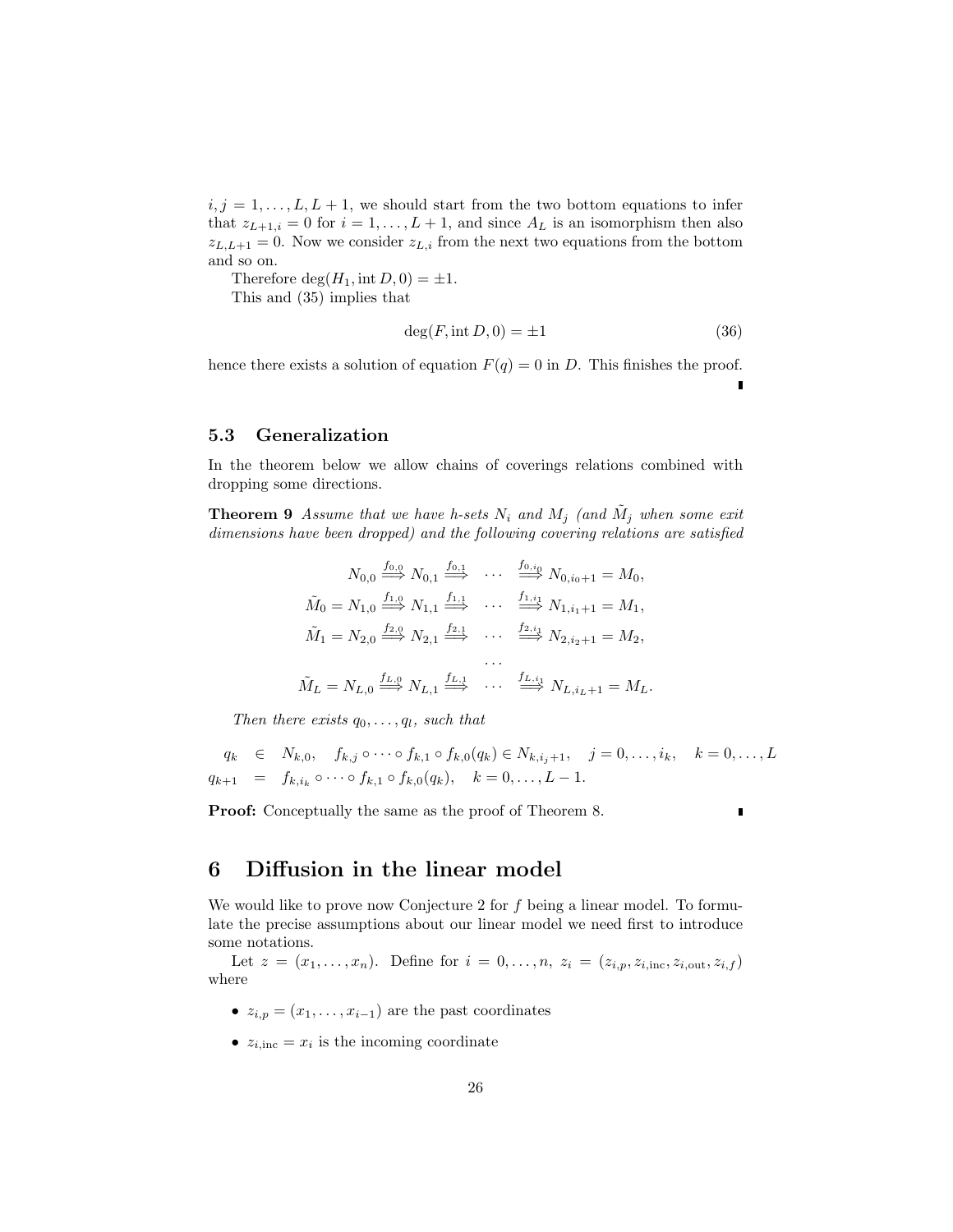- $z_{i,out} = x_{i+1}$  is the outgoing coordinate
- $z_{i,f} = (x_{i+2}, \ldots, x_n)$  are the future coordinates.

These are the local coordinates around each fixe point  $p_i$ .

We assume that we have a sequence of linear maps:  $f_i$  for  $i = 0, \ldots, n$  and affine maps  $f_{i-1,i}$  for  $i = 1, \ldots, n$ .

The maps  $f_i$  will correspond to the map close to the fixed point  $p_i$  and we will call them *local maps*. The maps  $f_{i-1,i}$  will correspond to the maps that connect two consecutive fixed points, that we will call them transition maps.

We assume that the map  $f$  is equal to the linear map  $f_i$  around the fixed point  $p_i$  and defined as  $f_{i-1,i}$  close to the heteroclinic connections.

#### 6.1 Local maps

Let  $f_i(z_i) = (f_{i,p}(z_i), f_{i,\text{inc}}(z_i), f_{i,\text{out}}(z_i), f_{f,i}(z_i))$  the decomposition of the map  $f_i$  in terms of the previous splitting of the coordinates  $z_i$ . We assume that:

$$
f_{i,p}(z_i) = A_{i,p} z_{i,p}
$$

$$
f_{i,\text{inc}}(z_i) = \mu_i z_{i,\text{inc}}
$$

$$
f_{i,\text{out}}(z_i) = \lambda_i z_{i,\text{out}}
$$

$$
f_{f,i}(z_i) = A_{i,f} z_{i,f},
$$

where  $A_{i,p}$  and  $A_{i,f}$  are matrices that satisfy

$$
|A_{i,p}z_{i,p}| \leq \mu_{i,p}|z_{i,p}| \qquad |A_{i,f}z_{i,f}| \geq \lambda_{i,f}|z_{i,f}|,
$$

with  $\mu_i \leq \mu_{i,p} < 1$  and  $1 < \lambda_{i,f} \leq \lambda_i$ . The last relations are not needed in our argument, but we include them to point out that the dominant directions are the ones defined by  $z_{i,inc}$  and  $z_{i,out}$ . The norm that we are using here and for the rest of the proof is the maximum norm,  $|.| = ||.||_{\infty}$ .

For each  $i = 0, \ldots, n$ , we want to define h-sets that will be centered in the following points  $q_{i, \text{inc}}$  and  $q_{i, \text{out}}$ :

- $q_{i,inc} = (0, \sigma, 0, 0)$
- $q_{i,\text{out}} = (0,0,\sigma,0),$

where  $\sigma > 0$  is some small parameter that does not depend on the fixed point we are dealing with. Notice that  $q_{i,inc}$  is located close to the fixed point  $p_i$ in the direction of the incoming heteroclinic, defined by the segment  $C_i$ . The point  $q_{i,\text{out}}$  is also located close to the fixed point  $p_i$  but in the direction of the outgoing heteroclinic, defined by the segment  $C_{i+1}$ . Let  $\delta > 0$  satisfying  $\delta \leq \sigma$ . Define the sets:

$$
N_i^{\text{inc}} = \{ z_i \in \mathbb{R}^n, : |z_i - q_{i,\text{inc}}| \le \delta \}
$$
\n
$$
(37)
$$

$$
N_i^{\text{out}} = \{ z_i \in \mathbb{R}^n, : |z_i - q_{i,\text{out}}| \le \delta \}. \tag{38}
$$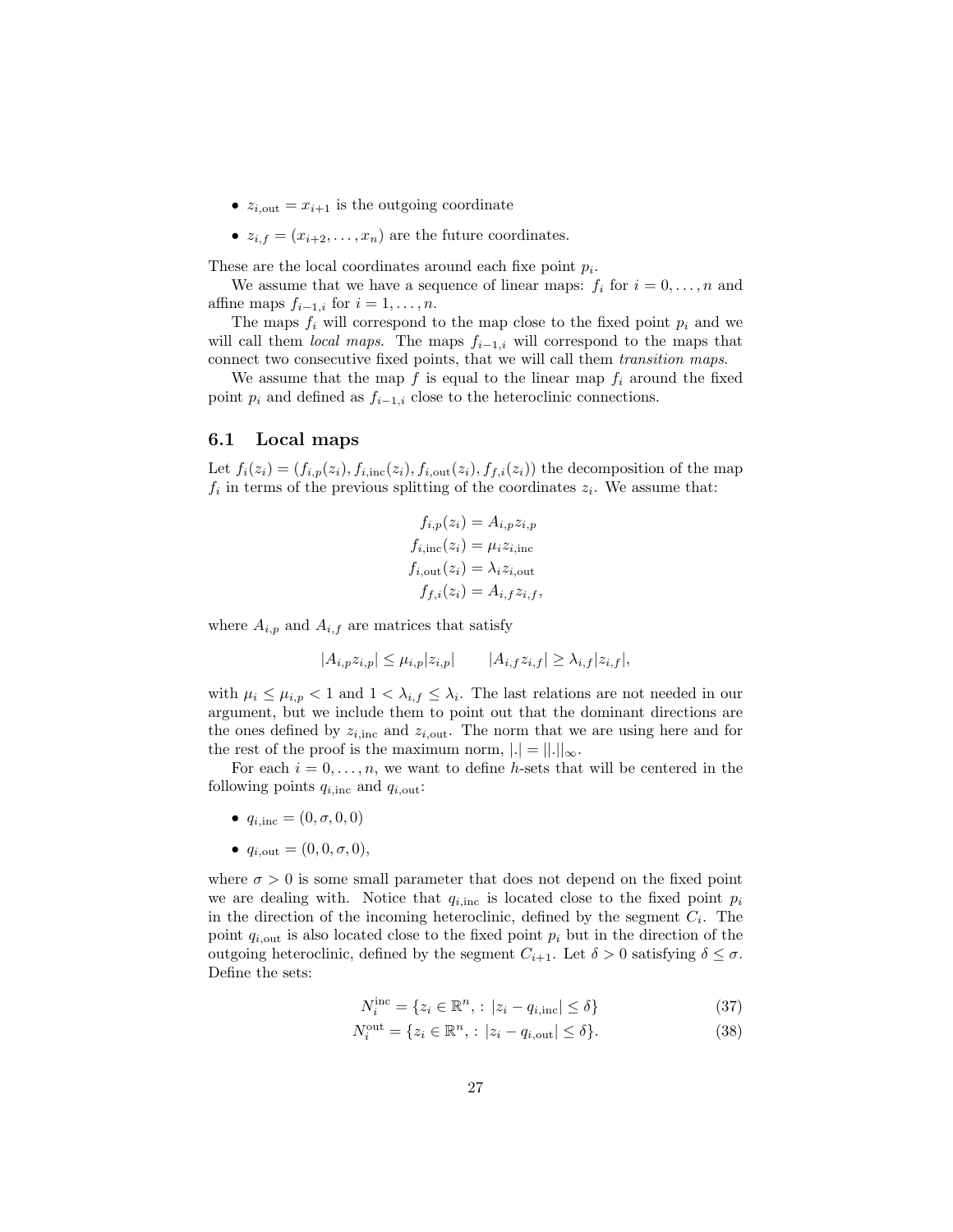Notice that they are boxes of size  $\delta$ . We equip these sets with an h-set structure. We declare the directions  $(z_{i,p}, z_{i,inc})$  as entry directions and  $(z_{i,out}, z_{i,f})$  as exit directions in both cases.

It is time to relate the the  $h$ -sets  $(37)$  and  $(38)$  after some iterates of the map  $f_i$ .

**Lemma 10** There exists an integer  $k_i$  such that the following covering relation hold:

$$
N_i^{inc} \stackrel{f_i^{k_i}}{\Longrightarrow} N_i^{out},
$$

for all  $i = 0, \ldots, n - 1$ .

Proof: Since the map is linear we only have to prove that the entry (stable) components of  $N_i^{\text{inc}}$  are mapped inside  $N_i^{\text{out}}$  and that the exit (unstable) directions of  $N_i^{\text{inc}}$  cover the exit components of  $N_i^{\text{out}}$ . This is, the boundary of the exit directions of  $N_i^{\text{inc}}$  is mapped outside  $N_i^{\text{out}}$ .

Let us start with the past components. We have to show that  $\left|f_{i,p}^{k_i}(z_i)\right| \leq \delta$ for  $z_i \in N_i^{\text{inc}}$ . But

$$
\left| f_{i,p}^{k_i}(z_i) \right| = \left| A_{i,p}^{k_i} z_{i,p} \right| \leq \mu_{i,p}^{k_i} |z_{i,p}| \leq \mu_{i,p}^{k_i} \delta,
$$

and the requested inequality holds since  $0 < \mu_{i,p} \leq 1$ .

Consider the incoming component,  $z_{i, inc}$ . We want  $k_i$  such that  $f_{i, inc}^{k_i}(z_i) \le \delta$ for  $z_i \in N_i^{\text{inc}}$ . But

$$
\left|f_{i,\text{inc}}^{k_i}(z_i)\right| = \mu_i^{k_i} \left|z_{i,\text{inc}}\right| \leq \mu_i^{k_i} \left(\sigma + \delta\right).
$$

If we take

$$
k_i \ge \frac{\ln \frac{\sigma + \delta}{\delta}}{\ln \mu_i^{-1}},
$$

we obtain the desired inequality.

Now we want to study the exit components. Take  $z_i \in N_i^{\text{inc}}$  such that its outgoing component  $z_{i,\text{out}}$  satisfies  $|z_{i,\text{out}}| = \delta$ . We want to see that

$$
\left| f_{i,\text{out}}^{k_i}(z_i) \right| \ge \sigma + \delta.
$$

Notice that we have:

$$
\left| f_{i,\text{out}}^{k_i}(z_i) \right| = \lambda_i^{k_i} \left| z_{i,\text{out}} \right| = \lambda_i^{k_i} \delta.
$$

If we take  $k_i$  such that

$$
k_i \ge \frac{\ln \frac{\sigma + \delta}{\delta}}{\ln \lambda_i},
$$

we obtain the desired inequality.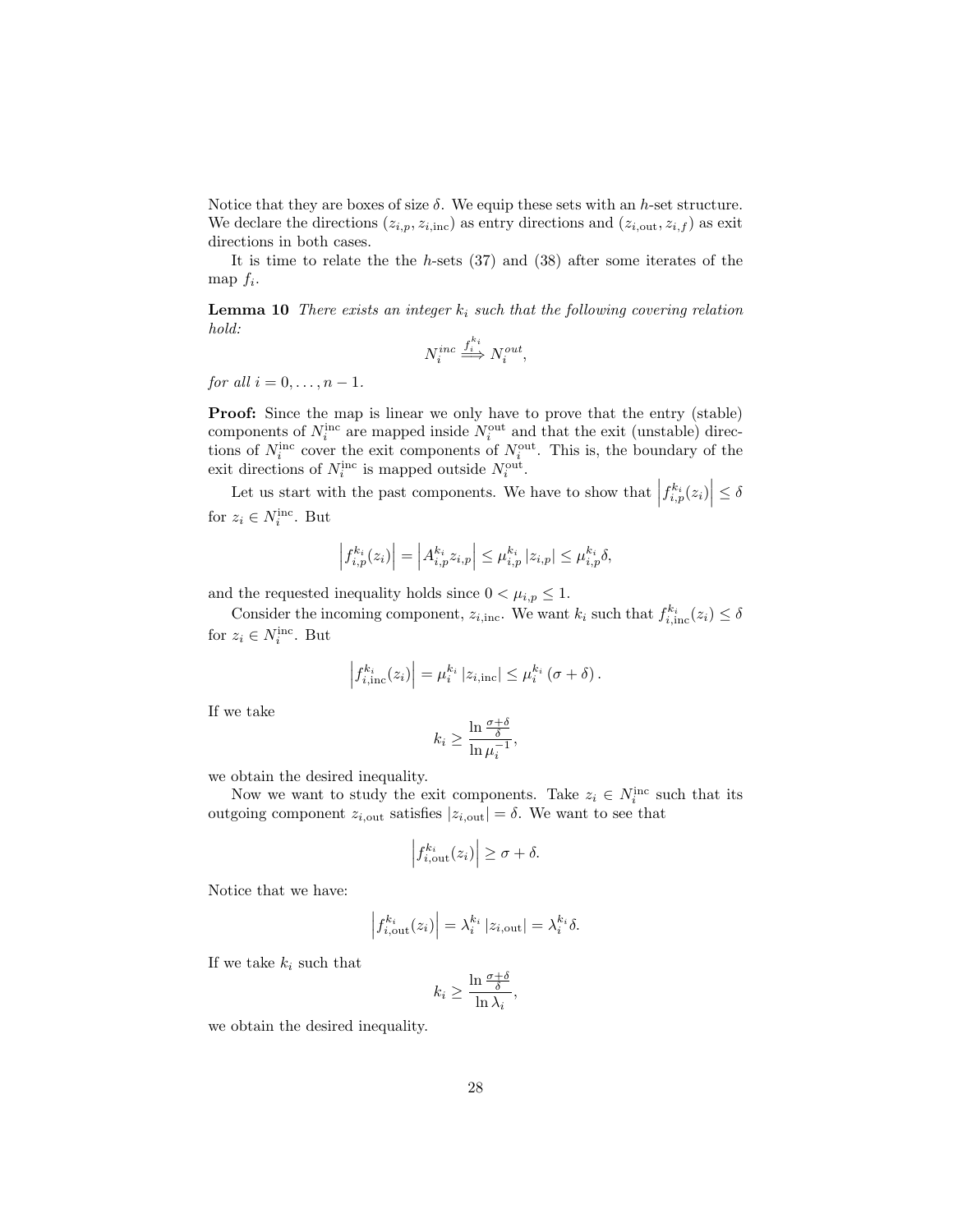Finally, for the future components we proceed in the same way. Take  $z_i \in$  $N_i^{\text{inc}}$  such that its future component  $z_{i,f}$  satisfies  $|z_{i,f}| = \delta$ . We want to see that

$$
\left|f_{i,f}^{k_i}(z_i)\right| \ge \delta.
$$

But

$$
\left|f_{i,f}^{k_i}(z_i)\right| = \left|A_{i,f}^{k_i}z_{i,f}\right| \geq \lambda_{i,f}^{k_i} |z_{i,f}| = \lambda_{i,f}^{k_i} \delta,
$$

and the requested inequality holds since  $\lambda_{i,f} > 1$ .

To finish the proof we take

$$
k_i = \max\left\{\frac{\ln \frac{\sigma + \delta}{\delta}}{\ln \mu_i^{-1}}, \frac{\ln \frac{\sigma + \delta}{\delta}}{\ln \lambda_i}\right\}.
$$

### 6.2 Dropping of one direction

Now we are going to equip  $N_i^{\text{out}}$  with another h-set structure,  $\widetilde{N_i^{\text{out}}}$ . We are going to put the outgoing coordinate  $z_{i, \text{out}}$  in the set of entry directions. Notice that  $\widetilde{N_i^{\text{out}}}$  is the same as  $N_i^{\text{out}}$  as sets. We are only changing the declaration of entry and exit coordinates, that is, the h-set structure.

Notice that it is precisely at this moment where we have lost the outgoing direction. This argument is equivalent to the one in Section 3.0.1 where we intersect some domain with a section of co-dimension one located in the desired intersect some domain what a second of  $S^{\text{out}}$  have the same number of entry (and exit) components than  $N_{i+1}^{\text{inc}}$ .

#### 6.3 Transition along the heteroclinic connection

We define the map close to the heteroclinic segment just as a translation,  $f_{i,i+1}$ . For points in  $\widetilde{N_i^{\text{out}}}$ , that is for points of the form  $q_{i,\text{out}} + z_i$  with  $|z_i| \leq \delta$  the map  $f_{i,i+1}$  is defined as:

$$
f_{i,i+1}(q_{i,out}+z_i)=q_{i+1,inc}+z_i.
$$

Notice that, with the transition written in this way we do not have to perform a change of variables that would locate the fixed point  $p_{i+1}$  at the origin. The change is included in the transition.

Our goal is to prove that  $\widetilde{N_i^{\text{out}}}$  covers  $N_{i+1}^{\text{inc}}$ . If we write the transition map in terms of  $z_i$  and  $z_{i+1}$  we have:

$$
(z_{i,p}, z_{i,\text{inc}}) = z_{i+1,p}
$$
  
\n
$$
z_{i,\text{out}} = z_{i+1,\text{inc}}
$$
  
\n
$$
z_{i,f} = (z_{i+1,\text{out}}, z_{i+1,f}).
$$

With this relation and the fact that we are using the maximum norm we can conclude that: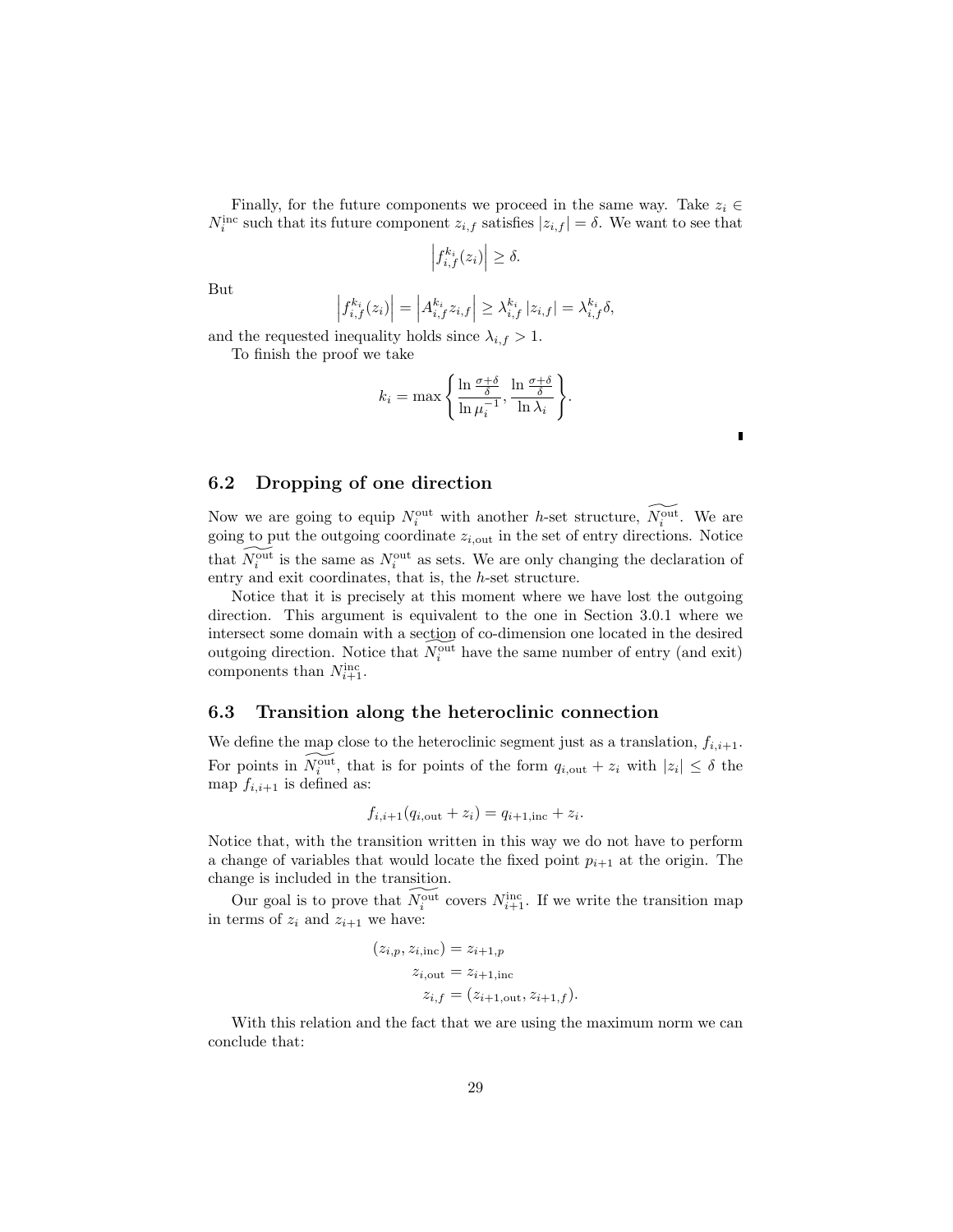Lemma 11 The following covering relation hold:

$$
\widetilde{N^{out}_i} \stackrel{f_{i,i+1}}{\Longrightarrow} N^{inc}_{i+1},
$$

for all  $i = 0, \ldots, n-1$ .

#### 6.4 The conclusion

By combining Lemmas 10,11 with Theorem 9 we obtain the following

**Theorem 12** Under the previous assumptions, for all  $\epsilon > 0$  there exists a point  $x_0$  and a sequence of integers  $0 = k_0 < k_1 < \cdots < k_n$  such that:

$$
||f^{k_i}(x_0)-p_i|| < \epsilon \quad i=0,\ldots,n.
$$

# 7 Diffusion in a simplified Toy Model from [CKS+]

#### 7.1 Our model

Our model is a simplification of the toy model system from [CKS+, GK]. It can be defined as the composition of the following systems parameterized by  $j \in \mathbb{Z}$ .

Our phase space is defined by a sequence of coordinate charts indexed by  $j \in \mathbb{Z}$ . Each of these maps is has at its center a fixed point  $\mathbb{T}_i$  (which corresponds to the j-th torus in the toy model system). These coordinate charts are global, the dynamics is defined in each chart (this is again forced by the symplectic reduction in the toy model from [CKS+, GK]).

The j-th node chart uses the following coordinates

- $c_k \in \mathbb{C}, k \leq j-2$  or  $k \geq j+2$
- $y_-, x_-, y_+, x_+ \in \mathbb{R}$ .

#### 7.1.1 Transition map between two adjacent nodes

Let

$$
\omega = e^{i2\pi/3} = \left(-\frac{1}{2}, \frac{\sqrt{3}}{2}\right). \tag{39}
$$

For  $c \in \mathbb{C}$  we set

$$
c = \omega c^- + \omega^2 c^+, \tag{40}
$$

where  $c^-, c^+ \in \mathbb{R}$ .

The above decomposition means that we represent a complex number  $c$  in the basis  $\{\omega, \omega^2\}$  over the field R. For the future use we define two functions  $g_1 : \mathbb{R}^2 \to \mathbb{C}$  and  $g_2 : \mathbb{C} \to \mathbb{R}^2$  by

$$
g_1(c^-, c^+) = \omega c^- + \omega^2 c^+, \qquad g_2(c) = g_1^{-1}(c).
$$
 (41)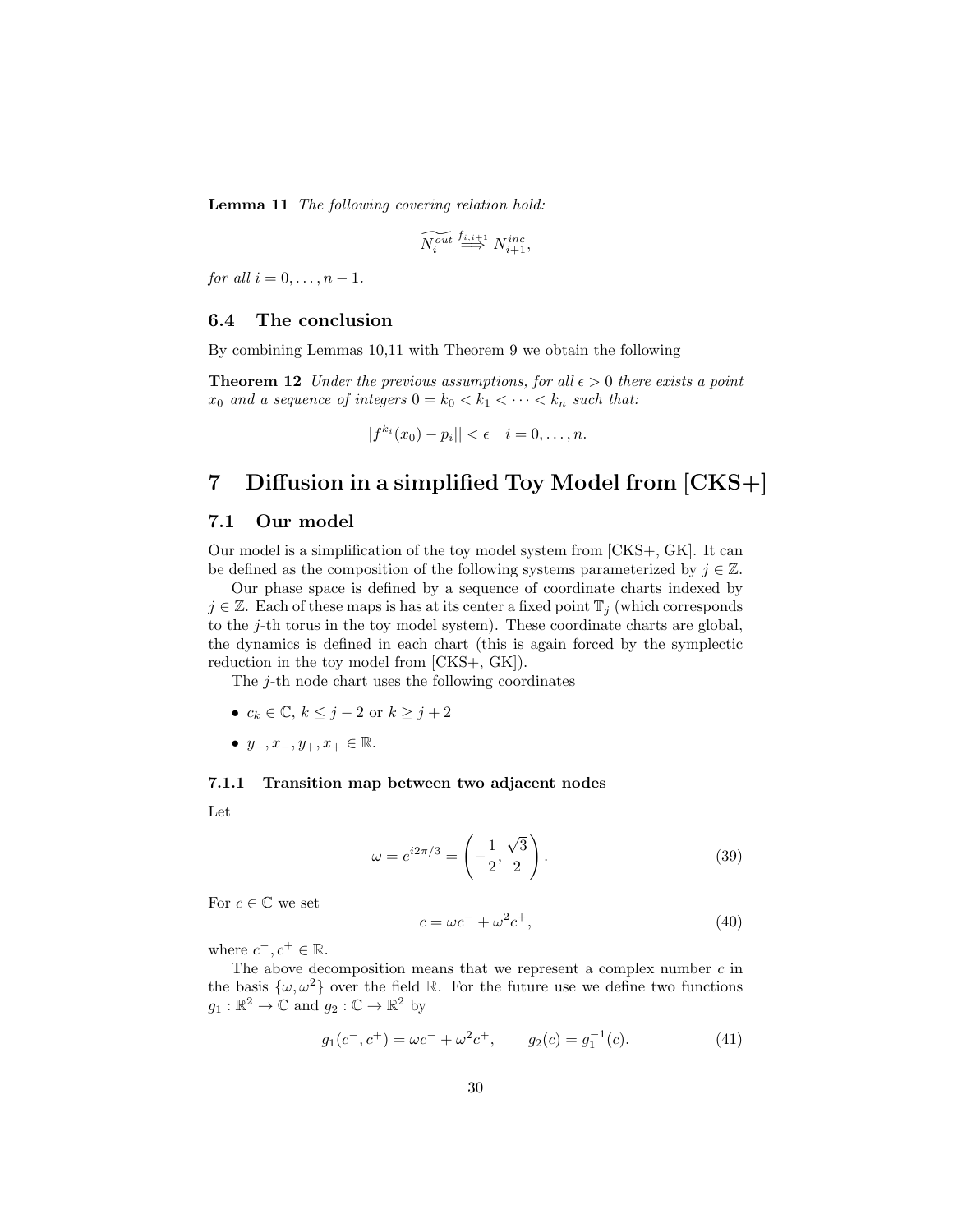The transition between the charts the j-th and the  $(j+1)$ -th acts as follows (the variables without tildes are the ones referring to the  $j$ -th node chart, while those with tildes denote the variables with respect to the  $(j + 1)$ -th chart)

$$
\begin{array}{rcl}\n\tilde{c}_{k \leq j-2} & = & c_{k \leq j-2} \\
\tilde{c}_{j-1} & = & g_1(x_-, y_-) \\
\tilde{x}_- & = & y_+ \\
\tilde{y}_- & = & x_+ \\
(\tilde{x}_+, \tilde{y}_+) & = & g_2(c_{j+2}) \\
\tilde{c}_{k \geq j+3} & = & c_{k \geq j+3}.\n\end{array}
$$

Observe that from the above we can also read what is the transition in the other direction.

#### 7.1.2 Local evolution close to the fixed point

Let  $\sigma > 0$  be fixed.

The evolution in the  $j$ -th node chart is given by the following ODE

$$
\dot{y}_{-} = -y_{-} + O(x_{-}(y_{+})^{2}), \qquad (42)
$$

$$
\dot{x}_{-} = x_{-} + O(y_{-}(x_{+})^{2}), \qquad (43)
$$

$$
\dot{y}_{+} = -y_{+} + O(x_{+}(y_{-})^{2}), \qquad (44)
$$

$$
\dot{x}_{+} = x_{+} + O(y_{+}(x_{-})^{2}), \qquad (45)
$$

$$
\dot{c}_k = i c_k, \qquad k \le j - 2 \text{ or } k \ge j + 2,\tag{46}
$$

where we assume that all  $O()$  terms satisfy

$$
|O(z)| \le K|z|. \tag{47}
$$

Let us stress each  $O(\dots)$  function may depend on all variables.

#### 7.2 Fixed points and heteroclinic connections

Observe that in our system we have fixed points  $\mathbb{T}_j$  parameterized by  $j \in \mathbb{Z}$ given in the j-th node centered coordinates by

$$
c_{k\leq j-2} = 0, \quad c_{k\geq j+2} = 0, \quad x_{-} = y_{-} = x_{+} = y_{+} = 0. \tag{48}
$$

For the fixed point  $\mathbb{T}_j$  the directions  $c_{k\leq j-2}$ ,  $c_{k\geq j+2}$  are the center directions,  $x_-, x_+$  are unstable directions and  $y_-, y_+$  are stable directions.

Consecutive fixed points  $\mathbb{T}_j$  and  $\mathbb{T}_{j+1}$  are connected by a heteroclinic connection escaping the neighborhood of  $\mathbb{T}_j$  along the solution  $c_k(t) = 0$  for  $k \leq j - 2$ or  $k \geq j + 2$ ,  $x_{-}(t) = y_{-}(t) = y_{+}(t) = 0$ ,  $x_{+}(t) = \sigma e^{t}$  for  $t \leq 0$  and continued later in the coordinates centered on  $\mathbb{T}_{j+1}$  as  $c_j(t) = 0$  for  $k \leq j-1$  or  $k \geq j+3$ ,  $x_-(t) = x_+(t) = y_+(t) = 0, y_-(t) = \sigma e^t$  for  $t \ge 0$ .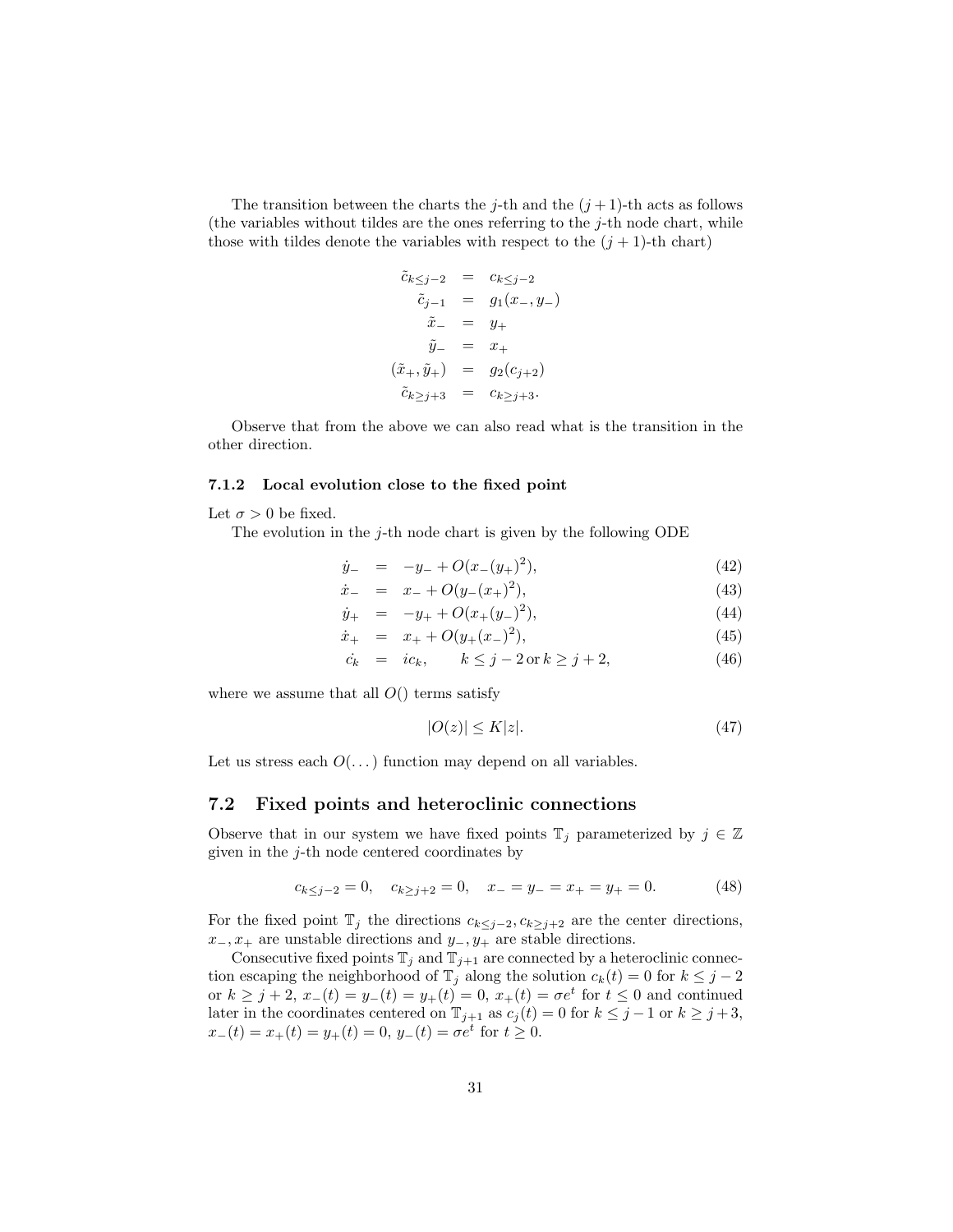

Figure 6: The heteroclinic connections in the toy model

## 7.3 Scattering estimates

We consider the system  $(42-45)$ .

Let us set

$$
\sigma' = 1.01\sigma. \tag{49}
$$

We look for the solution such that

$$
y_{-}(0) = \eta
$$
,  $x_{-}(0) = e^{-2T}a_0$ ,  $y_{+}(0) = e^{-T}b_0$ ,  $x_{+}(0) = e^{-T}d_0$  (50)

where  $\eta \in (0, \sigma')$  and  $a_0 \in a$ ,  $b_0 \in b$ ,  $d_0 \in d$  and  $a, b, d$  are intervals such that

$$
a, b, d \subset [-T^k, T^k], \quad k \ge 1. \tag{51}
$$

We will try to use the iteration.

In the sequel we will use the following notation

$$
\alpha = [-1, 1].
$$

#### 7.3.1 The 0-th order approximation

$$
y_{-}(t) = \eta e^{-t}
$$
  
\n
$$
x_{-}(t) = a_0 e^{-2T} e^{t}
$$
  
\n
$$
y_{+}(t) = b_0 e^{-T} e^{-t}
$$
  
\n
$$
x_{+}(t) = d_0 e^{-T} e^{t}.
$$

The estimates for the nonlinear terms (we skip the absolute value sign for  $a, b, d$  in the estimates for the nonlinear terms) are

$$
K|x_{-}(t)(y_{+}(t))^{2}| \leq K(e^{-2T}ae^{t})(e^{-T}be^{-t})^{2} \leq e^{-4T}e^{-t}(Kab^{2}) \leq e^{-3T}e^{-t}
$$

for  $T$  large enough to satisfy

$$
e^T > Kab^2.
$$
 (52)

$$
K|y_{-}(t)(x_{+}(t))^{2}| \leq K(\eta e^{-t})(e^{-T}de^{t})^{2} \leq e^{-2T}e^{t}(K\sigma'd^{2}),
$$
  
\n
$$
K|x_{+}(t)(y_{-}(t))^{2}| \leq K(e^{-T}de^{t})(\eta e^{-t})^{2} \leq e^{-T}e^{-t}(Kd\sigma'^{2}),
$$
  
\n
$$
K|y_{+}(t)(x_{-}(t))^{2}| \leq K(e^{-T}be^{-t})(e^{-2T}ae^{t})^{2} = e^{-5T}e^{t}(Kba^{2}) \leq e^{-4T}e^{t}
$$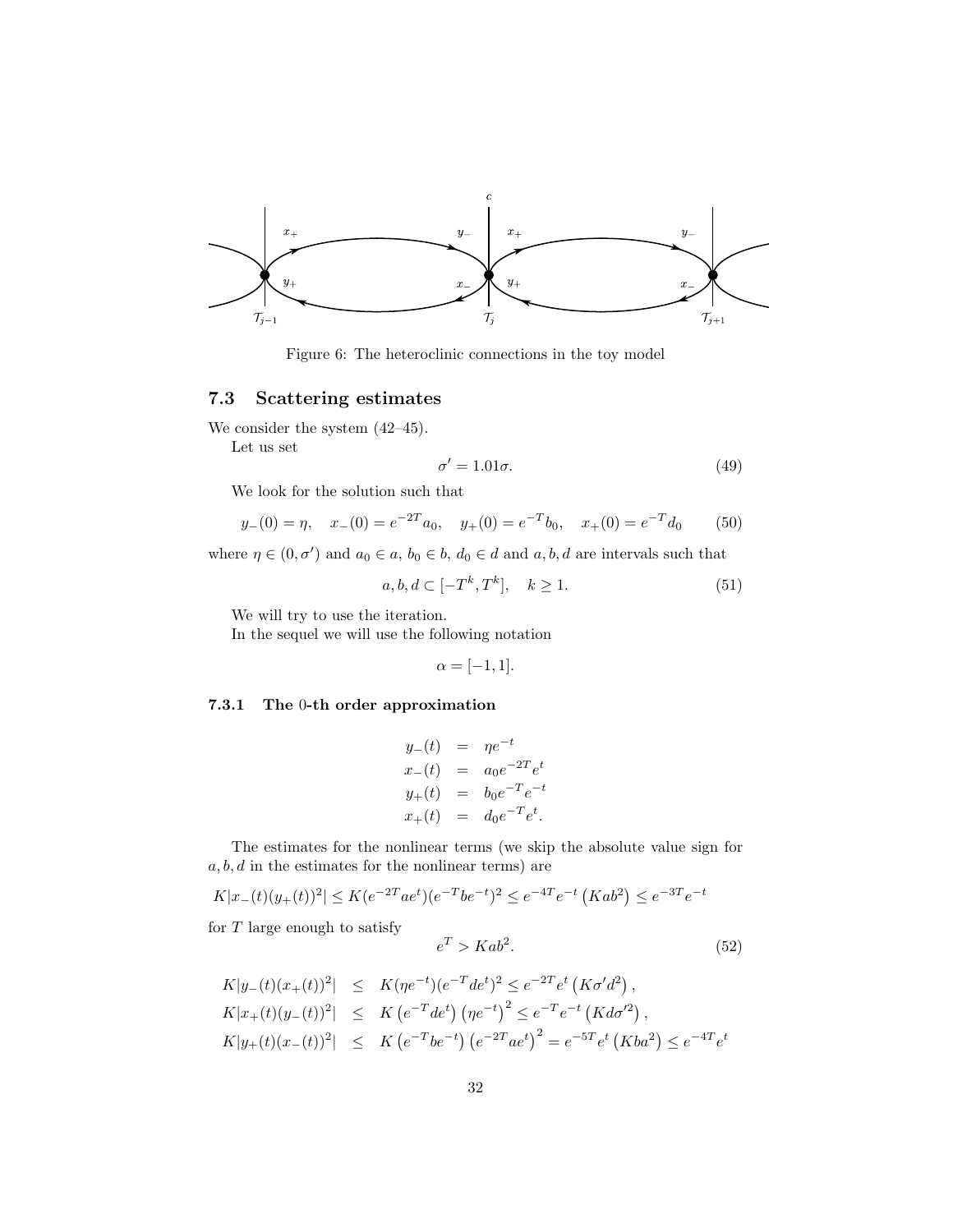for  $T$  large enough to satisfy

$$
e^T > Kba^2. \tag{53}
$$

We obtain the following estimates in 1-st approximation

$$
y_{-}(t) \in \eta e^{-t} + \alpha e^{-t} t e^{-3T}
$$
  
\n
$$
x_{-}(t) \in e^{-2T} a_0 e^{t} + \alpha t e^{-2T} e^{t} (K \sigma' d^2)
$$
  
\n
$$
y_{+}(t) \in e^{-T} b_0 e^{-t} + \alpha t e^{-T} e^{-t} (K d \sigma'^2)
$$
  
\n
$$
x_{+}(t) \in e^{-T} d_0 e^{t} + \alpha t e^{-4T} e^{t}.
$$

#### 7.3.2 Next iterate

$$
K|x_{-}(t)(y_{+}(t))^{2}| \leq K(e^{-2T}e^{t})(a + tK\sigma'd^{2})(e^{-T}e^{-t})^{2}(b + tKd\sigma'^{2})^{2} =
$$
  
\n
$$
e^{-4T}e^{-t}(K(a + tK\sigma'd^{2}))(b + tKd\sigma'^{2})^{2} \leq e^{-3T}e^{-t}
$$
  
\n
$$
K|y_{-}(t)(x_{+}(t))^{2}| \leq K e^{-t}(\sigma' + t e^{-3T})(e^{-T}e^{t})^{2}(d + t e^{-3T})^{2} =
$$
  
\n
$$
e^{-2T}e^{t}(K(\sigma' + t e^{-3T})(d + t e^{-3T})^{2}) \leq e^{-2T}e^{t}(2K\sigma'(d + \sigma')^{2})
$$

$$
K|x_{+}(t)(y_{-}(t))^{2}| \leq K\left(e^{-T}e^{t}\right)\left(d+te^{-3T}\right)e^{-2t}\left(\sigma'+te^{-3T}\right)^{2} =
$$
  
\n
$$
e^{-t}e^{-T}\left(K\left(d+te^{-3T}\right)\left(\sigma'+te^{-3T}\right)^{2}\right) \leq e^{-t}e^{-T}\left(4K\sigma'^{2}(d+\sigma')\right)
$$
  
\n
$$
K|y_{+}(t)(x_{-}(t))^{2}| \leq K\left(e^{-T}e^{-t}\right)\left(b+tKd\sigma'^{2}\right)\left(e^{-2T}e^{t}\right)^{2}\left(a+tK\sigma'^{2}d\right)^{2} =
$$
  
\n
$$
e^{-5T}e^{t}\left(K\left(b+tKd\sigma'^{2}\right)\left(a+tK\sigma'^{2}d\right)^{2}\right) \leq e^{-4T}e^{t}
$$

provided  $T$  is large enough for the following conditions to hold for  $t\in[0,T]$ 

$$
e^T > (K(a + tK\sigma'd^2)) (b + tKd\sigma'^2)^2,
$$
  
\n
$$
te^{-3T} < \sigma',
$$
  
\n
$$
e^T > (K (b + tKd\sigma'^2) (a + tK\sigma'^2d)^2).
$$

These bounds give us the following estimates in 2-nd approximation

$$
y_{-}(t) \in \eta e^{-t} + \alpha e^{-t} t e^{-3T}
$$
  
\n
$$
x_{-}(t) \in e^{-2T} a_0 e^{t} + \alpha t e^{-2T} e^{t} \left( 2K\sigma' (d + \sigma')^{2} \right)
$$
  
\n
$$
y_{+}(t) \in e^{-T} b_0 e^{-t} + \alpha t e^{-T} e^{-t} \left( 4K\sigma'^{2} (d + \sigma') \right)
$$
  
\n
$$
x_{+}(t) \in e^{-T} d_0 e^{t} + \alpha t e^{-4T} e^{t}.
$$

Observe that we have obtained the same formula for  $y_-(t)$  and  $x_+(t)$  in the second approximation as in the first approximation.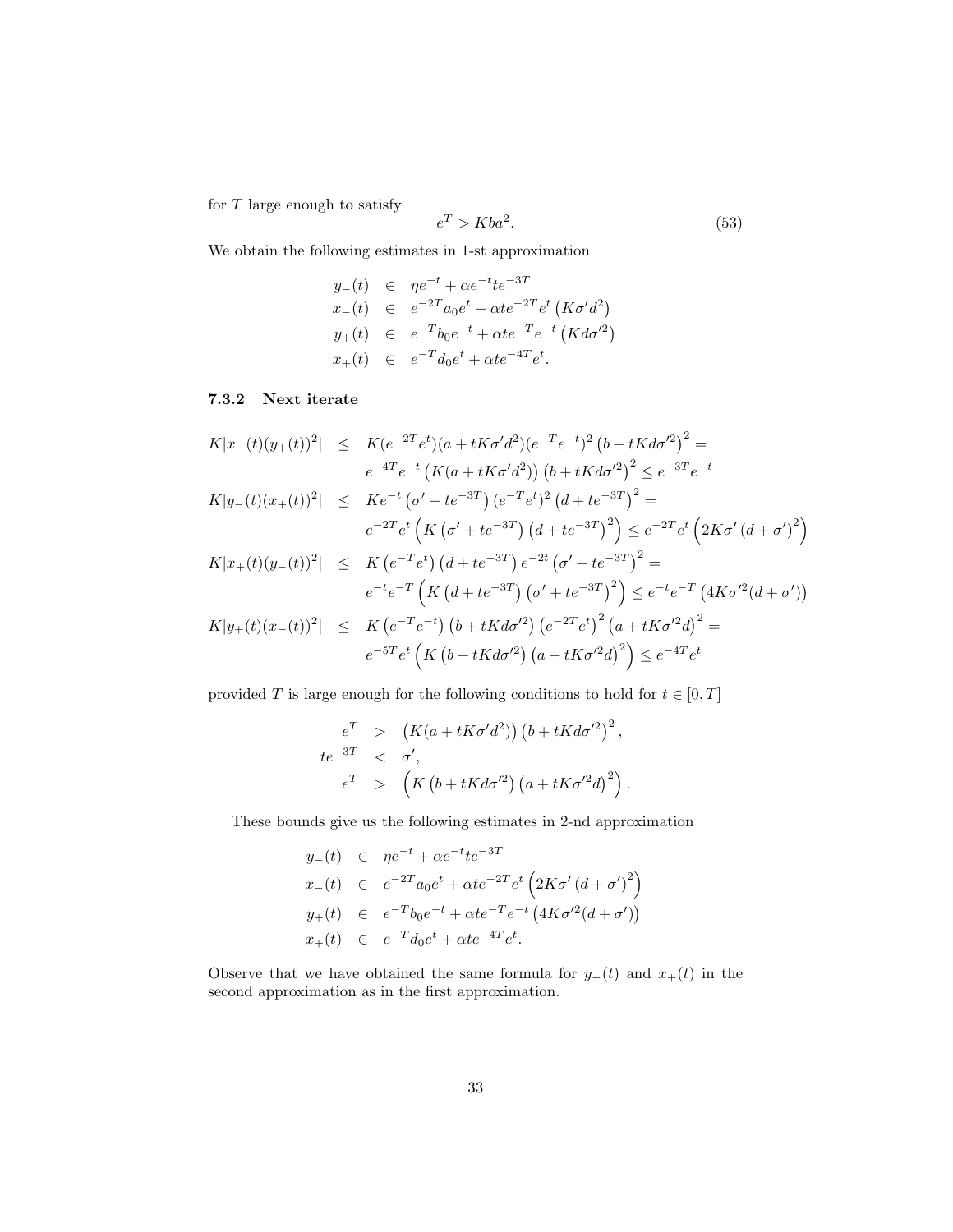## 7.3.3 Next iterate

Therefore the bounds for terms  $y_-(x_+)^2$  and  $x_+(y_-)^2$  will be the same, so we just compute bounds for  $x_-(y_+)^2$  and  $y_+(x_-)^2$ .

We have

$$
K|x_{-}(t)(y_{+}(t))^{2}| \leq K(e^{-2T}e^{t})(a + t2K\sigma'(d + \sigma')^{2})(e^{-T}e^{-t})^{2}(b + t4K\sigma'^{2}(d + \sigma'))^{2} =
$$
  
\n
$$
e^{-4T}e^{-t}(K(a + t2K\sigma'(d + \sigma')^{2})(b + t4K\sigma'^{2}(d + \sigma'))^{2}) \leq e^{-3T}e^{-t}
$$
  
\n
$$
K|y_{+}(t)(x_{-}(t))^{2}| \leq K(e^{-T}e^{-t})(b + t4K\sigma'^{2}(d + \sigma'))(e^{-2T}e^{t})^{2}(a + t2K\sigma'(d + \sigma')^{2})^{2} =
$$
  
\n
$$
e^{-5T}e^{t}(K(b + t4K\sigma'^{2}(d + \sigma'))(a + t2K\sigma'(d + \sigma')^{2})^{2}) \leq e^{-4T}e^{t}
$$

provided T is large enough for the following conditions to hold for  $t \in [0, T]$ 

$$
e^T \ge (K(a + t2K\sigma'(d + \sigma')^2) (b + t4K\sigma'^2(d + \sigma'))^2
$$
  
\n
$$
e^T \ge K(b + t4K\sigma'^2(d + \sigma')) (a + t2K\sigma'(d + \sigma')^2)^2
$$

Therefore we have established the following theorem

**Theorem 13** Consider (42-46) satisfying (47) with initial conditions (50) satisfying (51).

Assume that  $T \geq T_0 > 1$  is large enough, so that the following inequalities are satisfied

$$
e^{T} \ge (K(T^{k} + T2K\sigma' (T^{k} + \sigma'))^{2} (T^{k} + T4K\sigma'^{2} (T^{k} + \sigma'))^{2} (54)
$$

$$
e^T \geq K \left( T^k + T4K\sigma'^2 (T^k + \sigma') \right) (T^k + T2K\sigma' (T^k + \sigma')^2)^2 \tag{55}
$$

$$
Te^{-3T} \quad < \quad \sigma'.\tag{56}
$$

Then for  $t \in [0, T]$ 

$$
y_{-}(t) \in \eta e^{-t} + \alpha e^{-t} t e^{-3T}
$$
  
\n
$$
x_{-}(t) \in e^{-2T} a_0 e^{t} + \alpha t e^{-2T} e^{t} \left( 2K\sigma' (|d| + \sigma')^{2} \right)
$$
  
\n
$$
y_{+}(t) \in e^{-T} b_0 e^{-t} + \alpha t e^{-T} e^{-t} \left( 4K\sigma'^{2} (|d| + \sigma') \right)
$$
  
\n
$$
x_{+}(t) \in e^{-T} d_0 e^{t} + \alpha t e^{-4T} e^{t}.
$$

In the variables  $c_p$  and  $c_f$  the scattering by  $\mathbb{T}_j$  acts as the rotation map. Hence in the context of Theorem 13 the following formulas hold

$$
c_{\leq j-2}(T) = c_{\leq j-2}(0)e^{iT}, \quad c_{\geq j+2}(T) = c_{\geq j+2}(0)e^{iT}.
$$
 (57)

## 7.4 Construction of the covering relations

The goal of this section is to construct a sequence of coverings for our model using the estimates obtained in Theorem 13.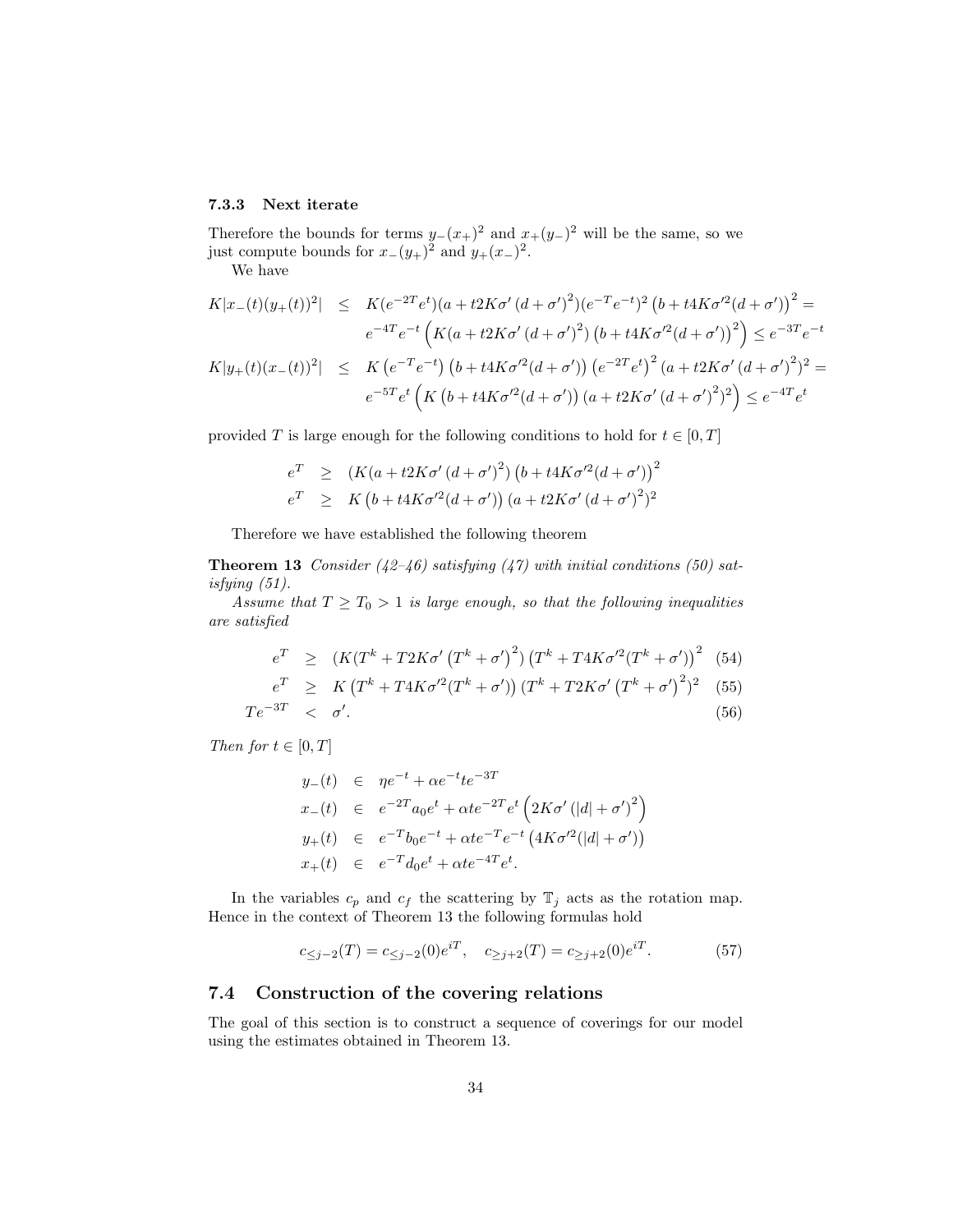We will have two types of h-sets in the j-th chart around  $\mathbb{T}_j$ ,  $N_{in}^j$  and  $N_{out}^j$ , such that the following covering relations are satisfied

$$
N_{in}^{j} \stackrel{\varphi_T}{\Longrightarrow} N_{out}^{j},\tag{58}
$$

$$
R_{< x_+, y_+>} N_{out}^j = \widetilde{N}_{out}^j \stackrel{Id}{\implies} N_{in}^{j+1}.\tag{59}
$$

In relation  $(58)$  the map is the shift along the trajectory by the time T. The map in relation (59) is formally an identity map, but since  $N_{out}^j$  and  $N_{in}^{j+1}$  are defined in terms of different coordinate charts its representation will no longer be the identity.

In the derivation we will use

- $\bullet$   $\gamma$  will be used for the sizes in the entry directions
- $\bullet\,$   $r$  will be used for the sizes in the exit directions

Observe that when we are dropping some directions the sizes in these directions become very close to zero (to set them to zero will not change anything, but it will require slight changes in Theorem 9).

By  $c_p$  (past modes) we will denote the collection  ${c_k}_{k \leq j-2}$  and by  $c_f$  (future modes) we will denote the collection  ${c_k}_{k\geq j+2}$ . On  $c_p$  and  $c_f$  we use the sup norm, i.e.  $||c_p|| = \sup_{k \leq j-2} |c_k|$ .

The structure of h-sets  $N_{in}^j$  and  $N_{out}^j$  is defined as follows (we are using the  $j$ -th chart):

- the entry variables:  $c_p, x_-, y_-$
- the exit variables:  $x_+$ ,  $y_+$ ,  $c_f$
- parameters of  $N_{in}^j$ :

For the entry directions:

$$
\begin{array}{rcl}\n|c_p| & \leq & \gamma_{in}^j(c_p)e^{-T}, \\
y_- & \in & \sigma + \alpha \gamma_{in}^j(y_-)e^{-T}, \qquad \gamma_{in}^j(y_-) \approx 0, \\
|x_-| & \leq & \gamma_{in}^j(x_-)e^{-2T}, \qquad \gamma_{in}^j(x_-) \approx 0.\n\end{array}
$$

For the exit directions:

$$
|x_{+}| \leq r_{in}^{j}(x_{+})e^{-T}, r_{in}^{j}(x_{+}) = 2.1\sigma,
$$
  
\n
$$
|y_{+}| \leq r_{in}^{j}(y_{+})e^{-T},
$$
  
\n
$$
|c_{f}| \leq r_{in}^{j}(c_{f})e^{-T}.
$$

• parameters of  $N_{out}^j$ :

For the entry directions:

$$
\begin{array}{rcl} |y_-| & \leq & \gamma_{out}^j(y_-) e^{-T}, \\ |x_-| & \leq & \gamma_{out}^j(x_-) e^{-T}, \\ |c_p| & \leq & \gamma_{out}^j(c_p) e^{-T}. \end{array}
$$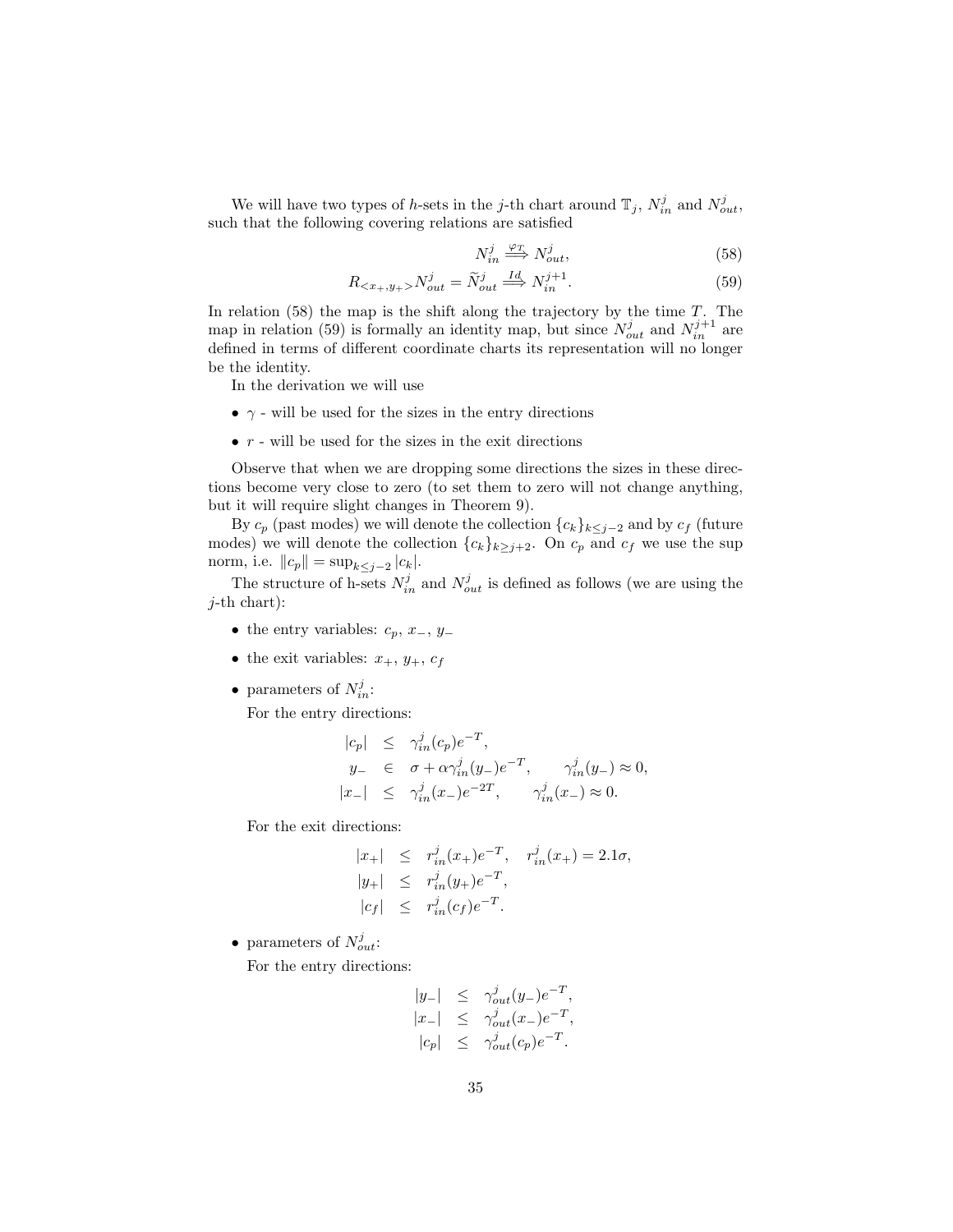For the exit directions:

$$
x_{+} \in \sigma + \alpha r_{out}^{j}(x_{+})e^{-T}, r_{out}^{j}(x_{+}) \approx 0,
$$
  
\n
$$
|y_{+}| \leq r_{out}^{j}(y_{+})e^{-2T}, r_{out}^{j}(y_{+}) \approx 0
$$
  
\n
$$
|c_{f}| \leq r_{out}^{j}(c_{f})e^{-T}.
$$

# **7.4.1** Covering  $N_{in}^j \stackrel{\varphi_T}{\Longrightarrow} N_{out}^j$

We use Theorem 13 for the shift along the trajectory by time  $T$  with

$$
\eta = \sigma + \alpha \gamma_{in}^{j}(y_{-})e^{-T}, \quad a = \alpha \gamma_{in}^{j}(x_{-}), \nb = \alpha r_{in}^{i}(y_{+}), \quad d = \alpha r_{in}^{i}(x_{+}) = 2.1\sigma.
$$
\n(60)

In order to make Theorem 13 applicable we require that

$$
\gamma_{in}^j(y_-)e^{-T} < \sigma' - \sigma = 0.01\sigma. \tag{61}
$$

The conditions for  $N_{in}^j \stackrel{\varphi_T}{\Longrightarrow} N_{out}^j$  are

- entry conditions:
	- for  $c_p$  variables:

$$
\gamma_{in}^j(c_p) < \gamma_{out}^j(c_p). \tag{62}
$$

– for x<sup>−</sup> from Theorem 13 and (60) we have the following condition

$$
\gamma_{in}^{j}(x_{-})e^{-T} + Te^{-T}(2K\sigma'(3.1\sigma')^{2}) < \gamma_{out}^{j}(x_{-})e^{-T}
$$

therefore it is enough to have

$$
T(2.1K\sigma'(3.1\sigma')^2) \le \gamma_{out}^j(x_-),\tag{63}
$$

if  $\gamma_{in}^j(x_-) \approx 0$ , which will turn out to be compatible with other conditions. In fact we had replaced 2 by 2.1 and  $\sigma$  by  $\sigma'$  ( $\sigma$  appears in d) in order to make an explicit margin for  $\gamma_{in}^j(x-)$  given by

$$
\gamma_{in}^{j}(x_{-}) < T(0.1K\sigma'(3.1\sigma')^{2}).\tag{64}
$$

– for y<sup>−</sup> it is enough to have

$$
\sigma' e^{-T} + T e^{-4T} < \gamma_{out}^j(y_-) e^{-T}.
$$

We see that from (56) it is enough to have the following

$$
2\sigma' \le \gamma_{out}^j(y_-). \tag{65}
$$

• exit conditions: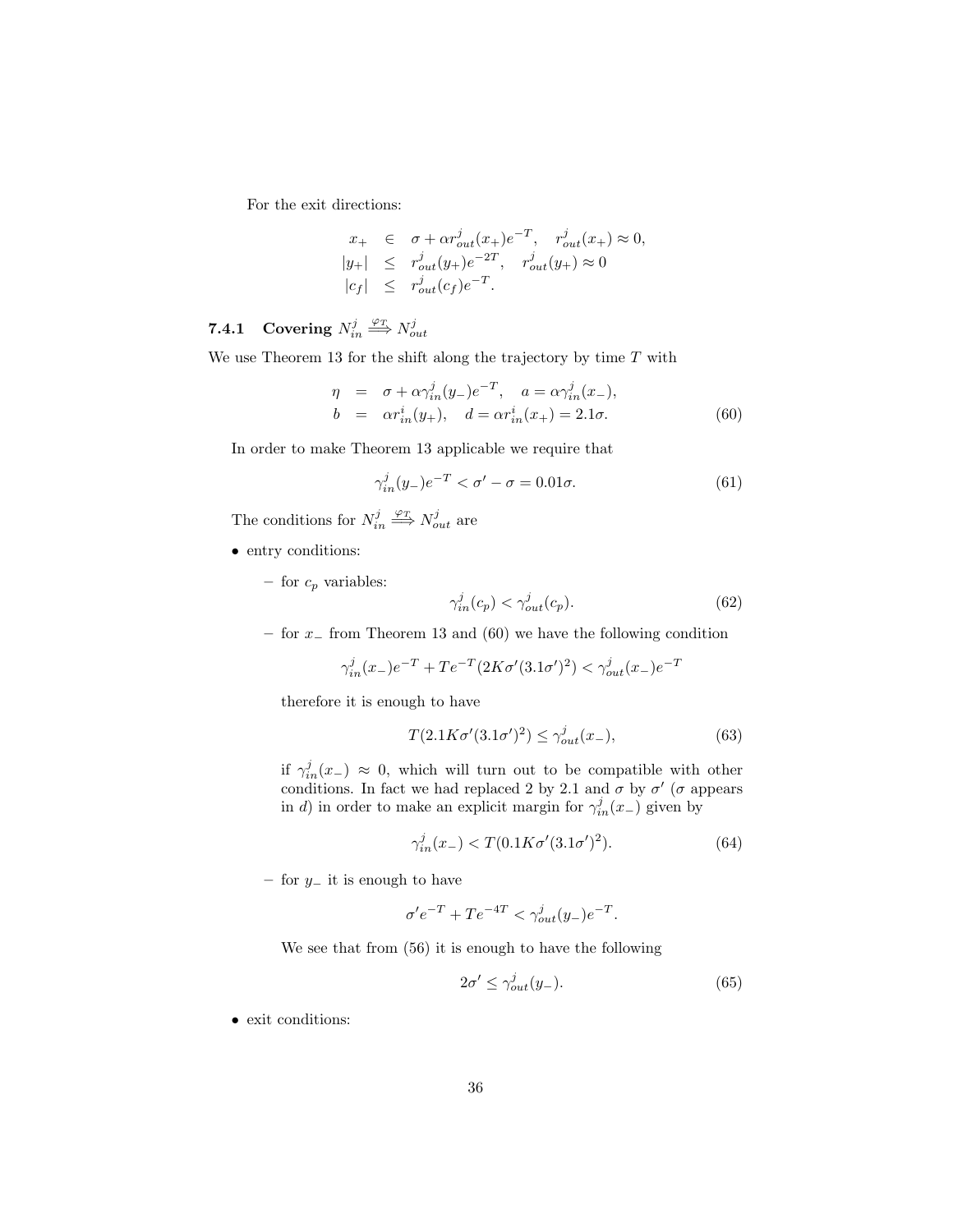$- x_+$ 

$$
r_{in}^{j}(x_{+}) - T e^{-3T} > \sigma + r_{out}^{j}(x_{+}) e^{-T},
$$

which in view of assumption  $(56),(49)$  and  $(60)$  is satisfied, if

$$
r_{out}^j(x_+)e^{-T} < 0.09\sigma. \tag{66}
$$

Obviously (66) is perfectly compatible with  $r_{out}^j(x_+) \approx 0$ , which is to be expected as this is the direction which will be dropped in the next covering relation.

–  $y_+$ , from Theorem 13 and (60) it follows that the following estimate is enough

$$
r_{in}^{j}(y_{+})e^{-2T} - Te^{-2T}\left(4K\sigma'^{2}(r_{in}^{j}(x_{+}) + \sigma')\right) > r_{out}^{j}(y_{+})e^{-2T}.\tag{67}
$$

Observe that this is the direction which is dropped, hence any  $r_{out}^j(y_+)$  $0, r_{out}^j(y_+) \approx 0$  is good for our construction. Therefore we can demand (we entered the known value of  $r_{in}^{j}(x_{+})$ )

$$
r_{in}^{j}(y_{+}) \ge T\left(4.1K\sigma^{\prime 2}(3.1\sigma^{\prime})\right),\tag{68}
$$

which leaves the margin for  $r_{out}^j(y_+)$  given by

$$
r_{out}^{j}(y_{+}) < T\left(0.1K\sigma^{\prime 2}(3.1\sigma^{\prime})\right). \tag{69}
$$

–  $c_f$ 

$$
r_{in}^j(c_f) > r_{out}^j(c_f). \tag{70}
$$

#### 7.4.2 Covering relation (59)

Let  $L \geq 1$  be the Lipschitz constant which holds for both functions  $g_1$  and  $g_2$ , where on  $\mathbb{R}^2$  the max-norm is used, while in  $\mathbb C$  we use the euclidian norm.

The conditions are as follows.

In the entry directions

$$
L(\gamma_{out}^j(y_-) + \gamma_{out}^j(x_-)) \leq \gamma_{in}^{i+1}(c_p), \tag{71}
$$

$$
\gamma_{out}^j(c_p) \quad < \quad \gamma_{in}^{j+1}(c_p),\tag{72}
$$

$$
r_{out}^j(x_+) \leq \gamma_{in}^{j+1}(y_-), \tag{73}
$$

$$
r_{out}^{j}(y_{+}) \quad < \quad \gamma_{in}^{j+1}(x_{-}). \tag{74}
$$

In the exit directions

$$
r_{out}^j(c_f) \ge L r_{in}^{j+1}(x_+), \tag{75}
$$

$$
r_{out}^j(c_f) \ge L r_{in}^{j+1}(y_+), \tag{76}
$$

$$
r_{out}^j(c_f) \quad > \quad r_{in}^{j+1}(c_f). \tag{77}
$$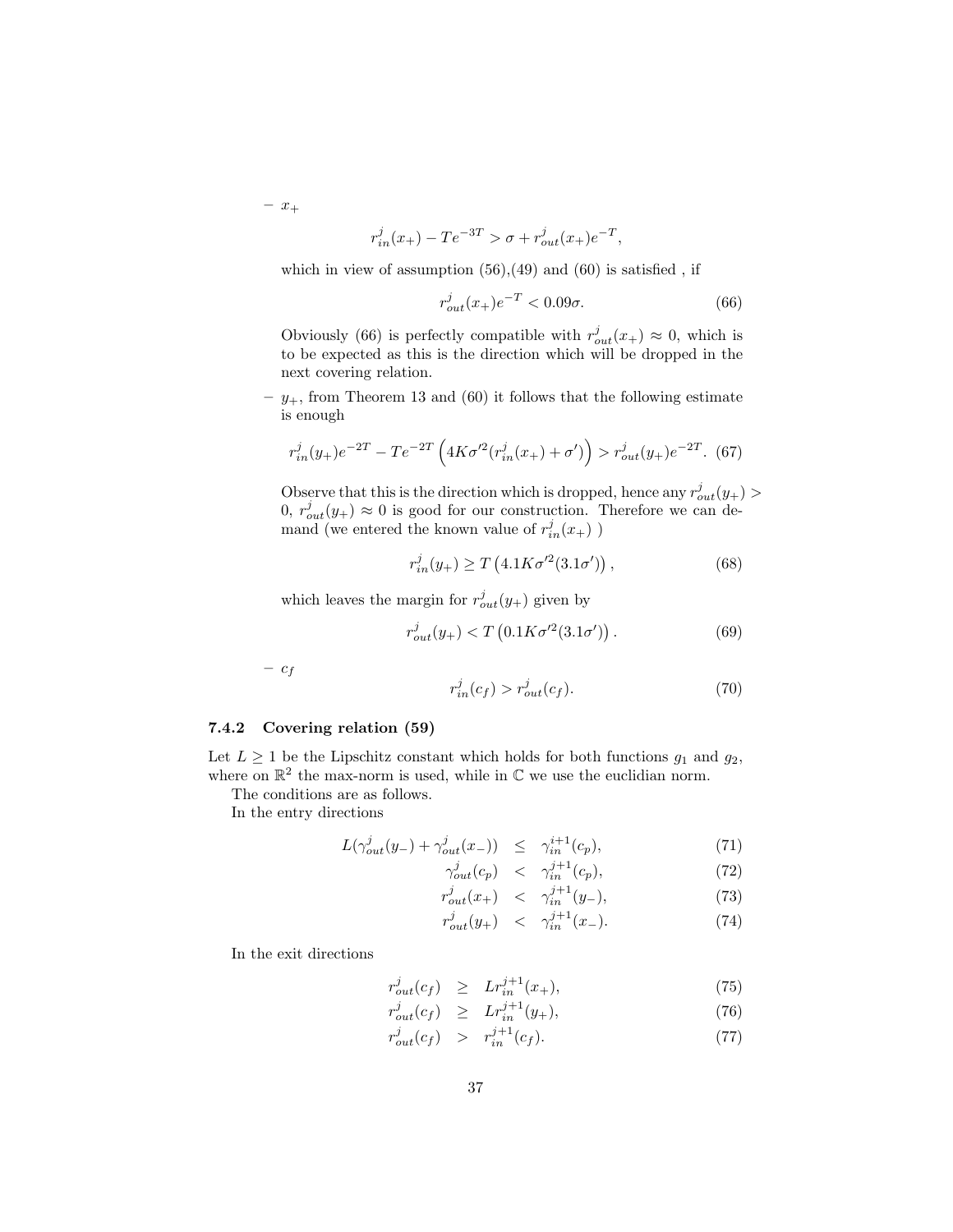#### 7.4.3 Solving the inequalities for coverings

We have to find the following set of parameters  $\gamma_{in,out}^j(c_p, x_-, y_-)$  and  $r_{in,out}^j(x_+,y_+,c_f)$ , such that the equations derived above are satisfied.

We split these parameters in two groups: the ones related to dropped directions  $\gamma_{in}^j(y_-), \gamma_{in}^j(x_-), r_{out}^j(x_+), r^j(y_+)$  and the remaining ones.

In the first group we effectively should obtain

$$
\gamma_{in}^{j}(y_{-})=0, \quad \gamma_{in}^{j}(x_{-})=0, \quad r_{out}^{j}(x_{+})=0, \quad r^{j}(y_{+})=0.
$$

The conditions involving these parameters are  $(64)$ ,  $(66)$ ,  $(69)$ ,  $(73)$  and  $(74)$ . It is clear that these can be easily satisfied with all these parameters being very close to zero.

Now we deal with the other directions. We already have set the value for  $r_{in}^j(x_+)$  and also set the following following parameters (compare (63), (65), (68))

$$
r_{in}^j(x_+) = 2.1\sigma, \t\t(78)
$$

$$
\gamma_{out}^j(x_-) = TQ_1, \quad Q_1 = (2.1K\sigma'(3.1\sigma')^2), \tag{79}
$$

$$
\gamma_{out}^j(y_-) = 2\sigma,\tag{80}
$$

$$
r_{in}^{j}(y_{+}) = TQ_{2}, \quad Q_{2} = (4.1K\sigma^{\prime 2}(3.1\sigma^{\prime})) , \tag{81}
$$

The remaining inequalities involve only the sizes for variables  $c_p$  and  $c_f$ . These are as follows:

• for the entry directions (see  $(62)$ ,  $(71)$ ,  $(72)$ )

$$
\gamma_{in}^{j}(c_p) \leq \gamma_{out}^{j}(c_p)
$$
  

$$
L(2\sigma' + TQ_1) \leq \gamma_{in}^{j+1}(c_p),
$$
  

$$
\gamma_{out}^{i}(c_p) \leq \gamma_{in}^{j+1}(c_p),
$$

• for the exit directions (see  $(70)$ ,  $(75)$ ,  $(76)$  and  $(77)$ 

$$
r_{in}^{j}(c_f) > r_{out}^{j}(c_f),
$$
  
\n
$$
r_{out}^{j}(c_f) \geq 2.1L\sigma,
$$
  
\n
$$
r_{out}^{j}(c_f) \geq TLQ_2,
$$
  
\n
$$
r_{out}^{j}(c_f) > r_{in}^{j+1}(c_f).
$$

It is clear that there exist  $\gamma^j_{in}(c_p)$ ,  $\gamma^j_{out}(c_p)$  satisfying

$$
Q_3 T < \gamma_{in}^j(c_p) < \gamma_{out}^j(c_p) < \gamma_{in}^{j+1}(c_p) < 2Q_3 T,\tag{82}
$$

where  $Q_3 = L\left(\frac{2\sigma'}{T} + Q_1\right)$ . With such sequence we have solved the inequalities for the entry directions.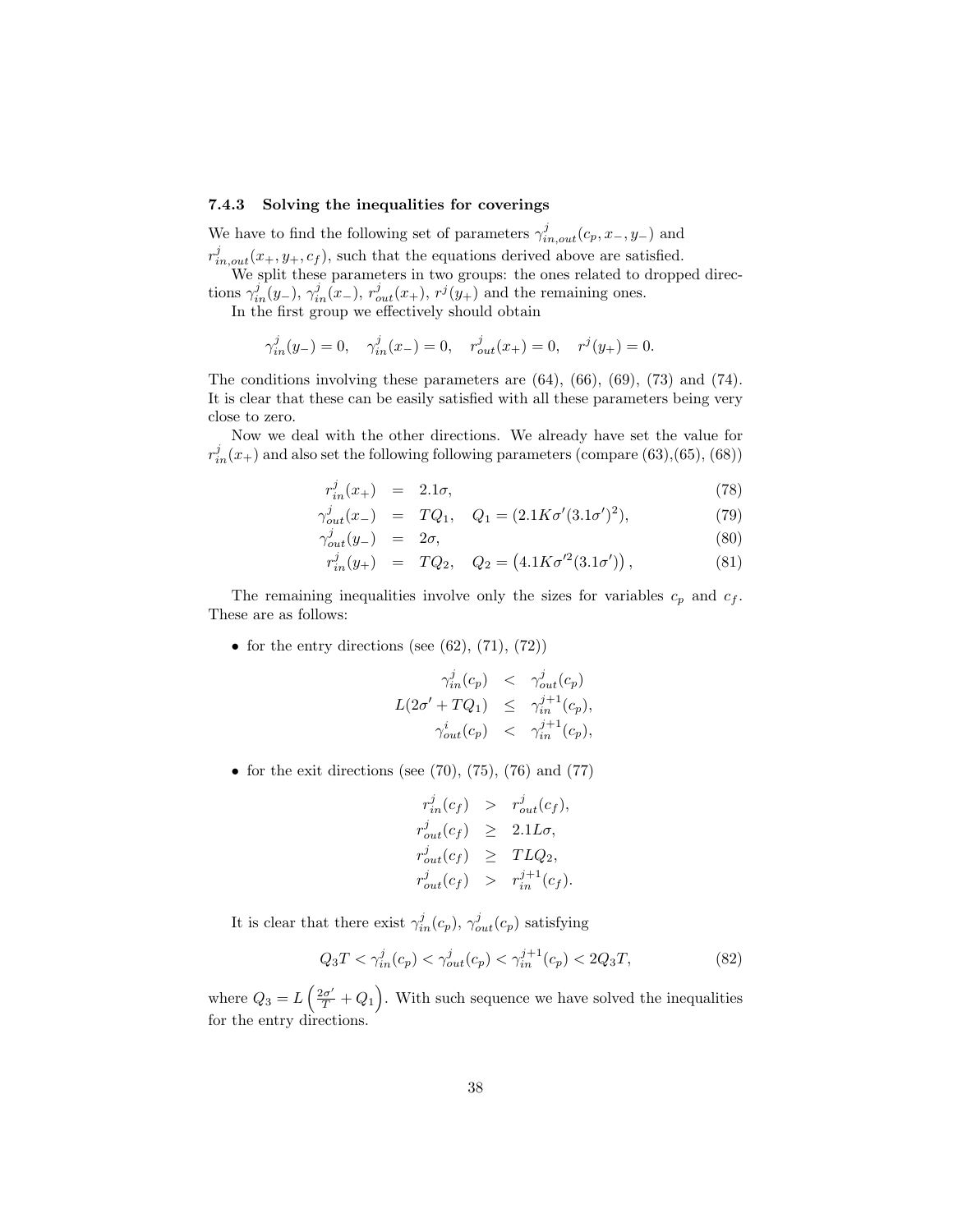In the exit direction the situation is similar. We just take any sequence satisfying

$$
\max(TLQ_2, 2.1L\sigma) \le r_{out}^j(c_f) < r_{in}^j(c_f) < r_{out}^j(c_f) < 2\max(TLQ_2, 2.1L\sigma). \tag{83}
$$

In (82) and (83) we introduced also an upper bound which is  $O(T)$ , so now all sizes are  $O(T)$  times a suitable weight function  $(e^{-T}$  or  $e^{-2T})$ . Observe that this bound allows us to use Theorem 13 with  $k = 2$ , for  $T \geq$  $\max(2LQ_2, 2Q_3, Q_2, Q_1, 1)$ 

### 7.5 The conclusion

From the chain of coverings constructed above we obtain

**Theorem 14** For the system discussed in this section, for all  $\epsilon > 0$  there exists a point  $x_0$  close to  $\mathbb{T}_0$  whose trajectory is  $\epsilon$  close to the infinite chain of heteroclinic connections  $\mathbb{T}_0 \to \mathbb{T}_1 \to \ldots$ 

## References

- [Ar] V. I. Arnold, *Instability of dynamical systems with several degrees of* freedom, Soviet Mathematics 5(1964),581–585
- [BM+] R. Barrio, M.A. Martinez, S. Serrano, D. Wilczak, When chaos meets hyperchaos:  $\angle D$  Rössler model, Physics Letters A, Vol. 379, No. 38, 2300-2305 (2015).
- [CKS+] J. Colliander, M. Keel, G. Staffilani, H. Takaoka, T. Tao, Transfer of energy to high frequencies in the cubic defocusing nonlinear Schrödinger equation, Invent. math (2010) 181:39-113
- [C] C. C. Conley Isolated Invariant Sets and the Morse Index. 1978. CBMS vol. 38, Amer. Math. Soc., Providence
- [GK] M. Guardia, V. Kaloshin, Growth of Sobolev norms in the cubic defocusing nonlinear Schrödinger equation, Journal of the European Mathematical Society, vol. 17, 1, 71–149, 2015
- [MM] K. Mischaikow, M. Mrozek, The Conley Index, in: Handbook of Dynamical Systems II: Towards Applications, (B. Fiedler, ed.) North-Holland, 2002.
- [S] J. Smoller, Shock Waves and Reaction -Diffusion Equations. Springer, 1983.
- [W2] D. Wilczak, The existence of Shilnikov homoclinic orbits in the Michelson system: a computer assisted proof. Foundations of Computational Mathematics, Vol.6, No.4, 495-535, (2006).